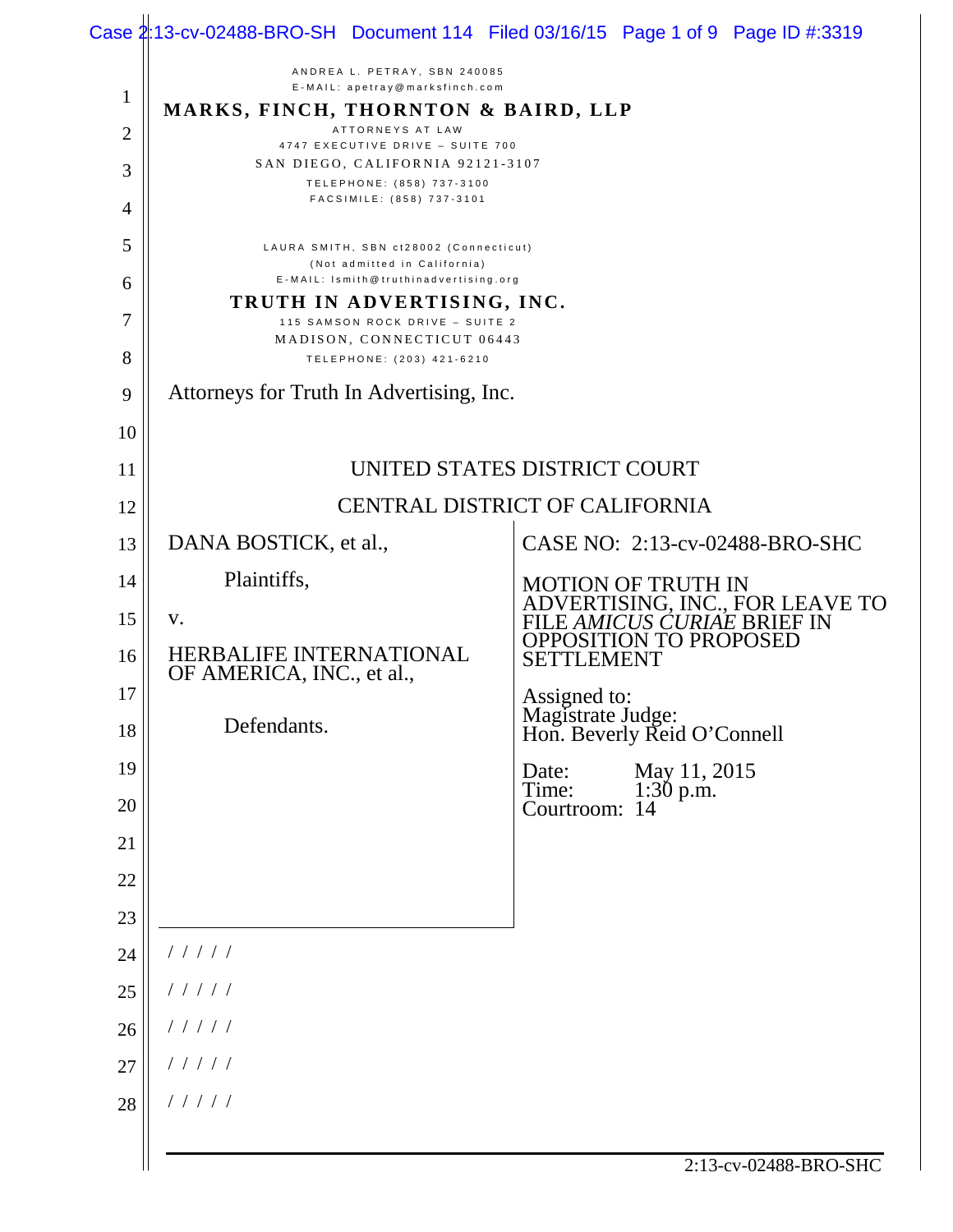|                                                            | Case 2:13-cv-02488-BRO-SH Document 114 Filed 03/16/15 Page 2 of 9 Page ID #:3320                                                               |
|------------------------------------------------------------|------------------------------------------------------------------------------------------------------------------------------------------------|
| 1                                                          | <b>TABLE OF AUTHORITIES</b>                                                                                                                    |
| 2                                                          |                                                                                                                                                |
| 3                                                          | <u>Cases</u>                                                                                                                                   |
| $\overline{4}$                                             | In re HP Inkjet Printer Litig.,                                                                                                                |
| 5                                                          | http://www.lexis.com/research/retrieve?_m=28a5926646ab9d82112621bdf24b41                                                                       |
| 6                                                          | fc&csvc=le&cform=byCitation&_fmtstr=FULL&docnum=1&_startdoc=1&wch                                                                              |
| 7                                                          | p=dGLzVzk-zSkAA&_md5=11b414714718a1ba986bc0888a7d17c2                                                                                          |
| 8                                                          | In re Leapfrog Enterprises, Inc. Securities Litig.,                                                                                            |
|                                                            |                                                                                                                                                |
| 9                                                          | http://www.lexis.com/research/retrieve?_m=ed7af5018b8ad75f49e2f6739e7904f<br>3&csvc=le&cform=byCitation&_fmtstr=FULL&docnum=1&_startdoc=1&wchp |
| 10                                                         | =dGLzVzk-zSkAA& md5=c7f7aeaf32d331845dbaa4a78777c9d9                                                                                           |
| 11                                                         |                                                                                                                                                |
| 12                                                         | Jamul Action Committee, et al. v. Stevens, et al.,                                                                                             |
| 13                                                         | http://www.lexis.com/research/retrieve?_m=49544cb21ae4c22179d5f8d925088e                                                                       |
| 14                                                         | 63&csvc=le&cform=byCitation&_fmtstr=FULL&docnum=1&_startdoc=1&wch                                                                              |
| 15                                                         | p=dGLzVzk-zSkAA&_md5=1fdd950dcf1d6a8ded42b2dc54f57eec                                                                                          |
| 16                                                         | Neonatology Assocs., P.A. v. Comm'r of Internal Revenue, et al.,                                                                               |
| 17                                                         | https://a.next.westlaw.com/Document/Ib4fa91b979d711d99c4dbb2f0352441d/Vi                                                                       |
| 18                                                         | <u>ew/FullText.html?transitionType=UniqueDocItem&amp;contextData=(sc.Default)&amp;u</u>                                                        |
| 19                                                         | serEnteredCitation=293+F.3d+128                                                                                                                |
|                                                            | Pearson, et al. v. NBTY, Inc., et al.,                                                                                                         |
| 20                                                         |                                                                                                                                                |
| 21                                                         | https://a.next.westlaw.com/Document/I76e10788702411e49488c8f438320c70/Vi                                                                       |
| 22                                                         | ew/FullText.html?transitionType=UniqueDocItem&contextData=(sc.UserEntere<br>dCitation)&userEnteredCitation=772+f.3d+778                        |
| 23                                                         |                                                                                                                                                |
| 24                                                         | Ryan v. CFTC,                                                                                                                                  |
| 25                                                         | https://a.next.westlaw.com/Document/I6538d160942a11d993e6d35cc61aab4a/Vi                                                                       |
| 26                                                         | ew/FullText.html?transitionType=UniqueDocItem&contextData=(sc.UserEntere                                                                       |
| 27                                                         | dCitation)&userEnteredCitation=125+F.3d+1062                                                                                                   |
| 28                                                         |                                                                                                                                                |
| MARKS, FINCH,<br>THORNTON & BAIRD, LLP<br>4747 Executive   | 1                                                                                                                                              |
| Drive - Suite 700<br>San Diego, CA 92121<br>(858) 737-3100 | 2:13-cv-02488-BRO-SHC                                                                                                                          |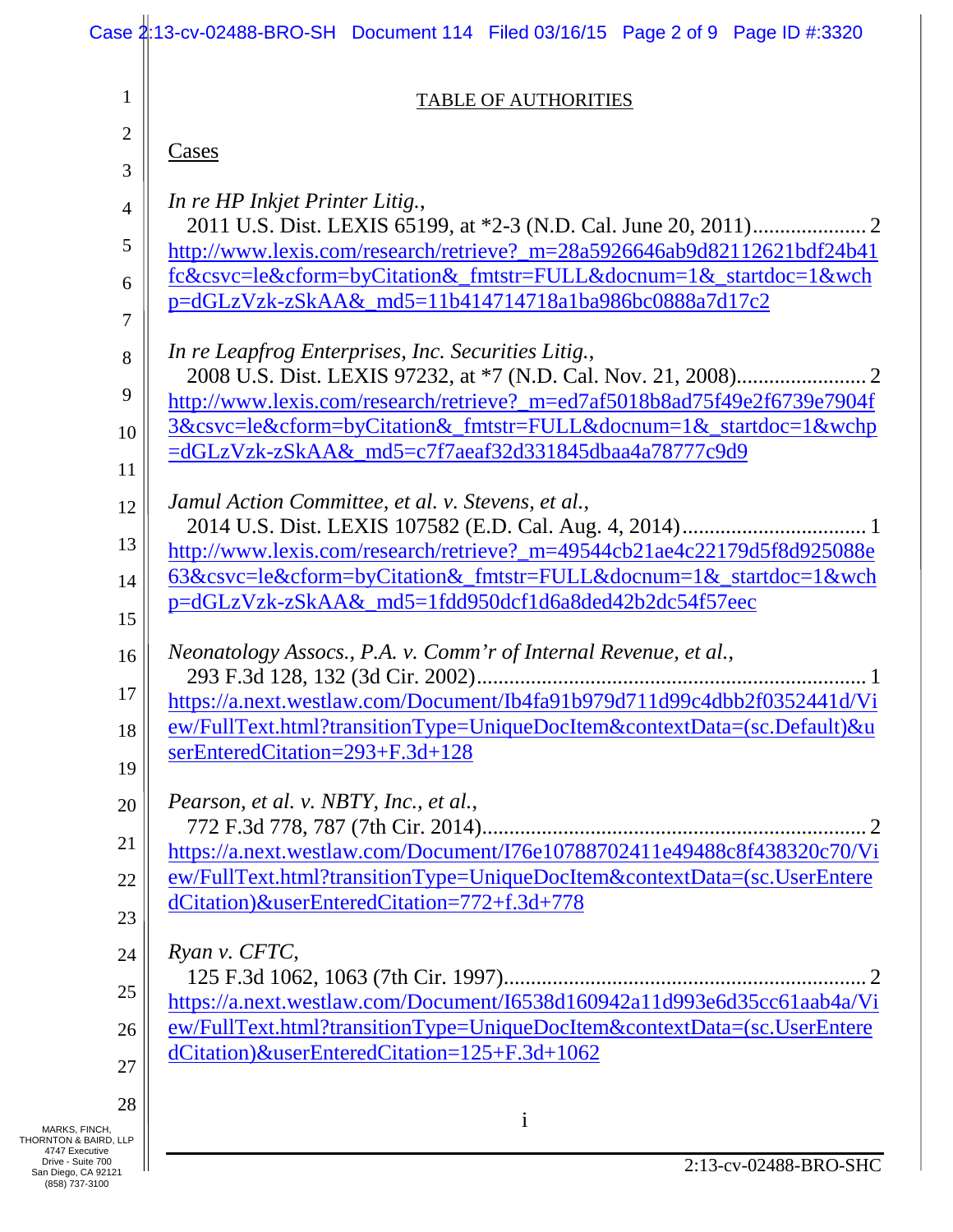|                                                            | Case 2:13-cv-02488-BRO-SH Document 114 Filed 03/16/15 Page 3 of 9 Page ID #:3321 |
|------------------------------------------------------------|----------------------------------------------------------------------------------|
| $\mathbf{1}$                                               | Safari Club Int'l v. Harris,                                                     |
| $\overline{2}$                                             | http://www.lexis.com/research/retrieve?_m=f89341ac6395d5339297e1ec18c74df        |
| 3                                                          | 4&csvc=le&cform=byCitation&_fmtstr=FULL&docnum=1&_startdoc=1&wchp                |
| 4                                                          | =dGLzVzk-zSkAA&_md5=9f4aab8d1b621c0d8603be894bda5cc3                             |
| 5                                                          | State of Missouri, et al. v. Harris,                                             |
| 6                                                          | http://www.lexis.com/research/retrieve?_m=f0b7201af0136ed7665a079de1c2c1c        |
|                                                            | d&csvc=le&cform=byCitation&_fmtstr=FULL&docnum=1&_startdoc=1&wchp                |
| 7                                                          | =dGLzVzk-zSkAA&_md5=810754e372e5139ead9346f31bb85105                             |
| 8                                                          |                                                                                  |
| 9                                                          | <b>Other Authorities</b>                                                         |
| 10                                                         |                                                                                  |
| 11                                                         | <b>Managing Class Action Litigation:</b>                                         |
| 12                                                         | http://www.fjc.gov/public/pdf.nsf/lookup/ClassGd3.pdf/\$file/ClassGd3.pdf        |
| 13                                                         |                                                                                  |
| 14                                                         | Thalheimer, et al. v. City of San Diego, et al.,                                 |
| 15                                                         | https://ecf.casd.uscourts.gov/cgi-bin/DktRpt.pl?713799498943462-L_1_0-1          |
| 16                                                         |                                                                                  |
| 17                                                         |                                                                                  |
| 18                                                         |                                                                                  |
| 19                                                         |                                                                                  |
| 20                                                         |                                                                                  |
| 21                                                         |                                                                                  |
| 22                                                         |                                                                                  |
| 23                                                         |                                                                                  |
| 24                                                         |                                                                                  |
| 25                                                         |                                                                                  |
| 26                                                         |                                                                                  |
| 27                                                         |                                                                                  |
| 28                                                         |                                                                                  |
| MARKS, FINCH,<br>THORNTON & BAIRD, LLP<br>4747 Executive   | $\overline{\textbf{ii}}$                                                         |
| Drive - Suite 700<br>San Diego, CA 92121<br>(858) 737-3100 | 2:13-cv-02488-BRO-SHC                                                            |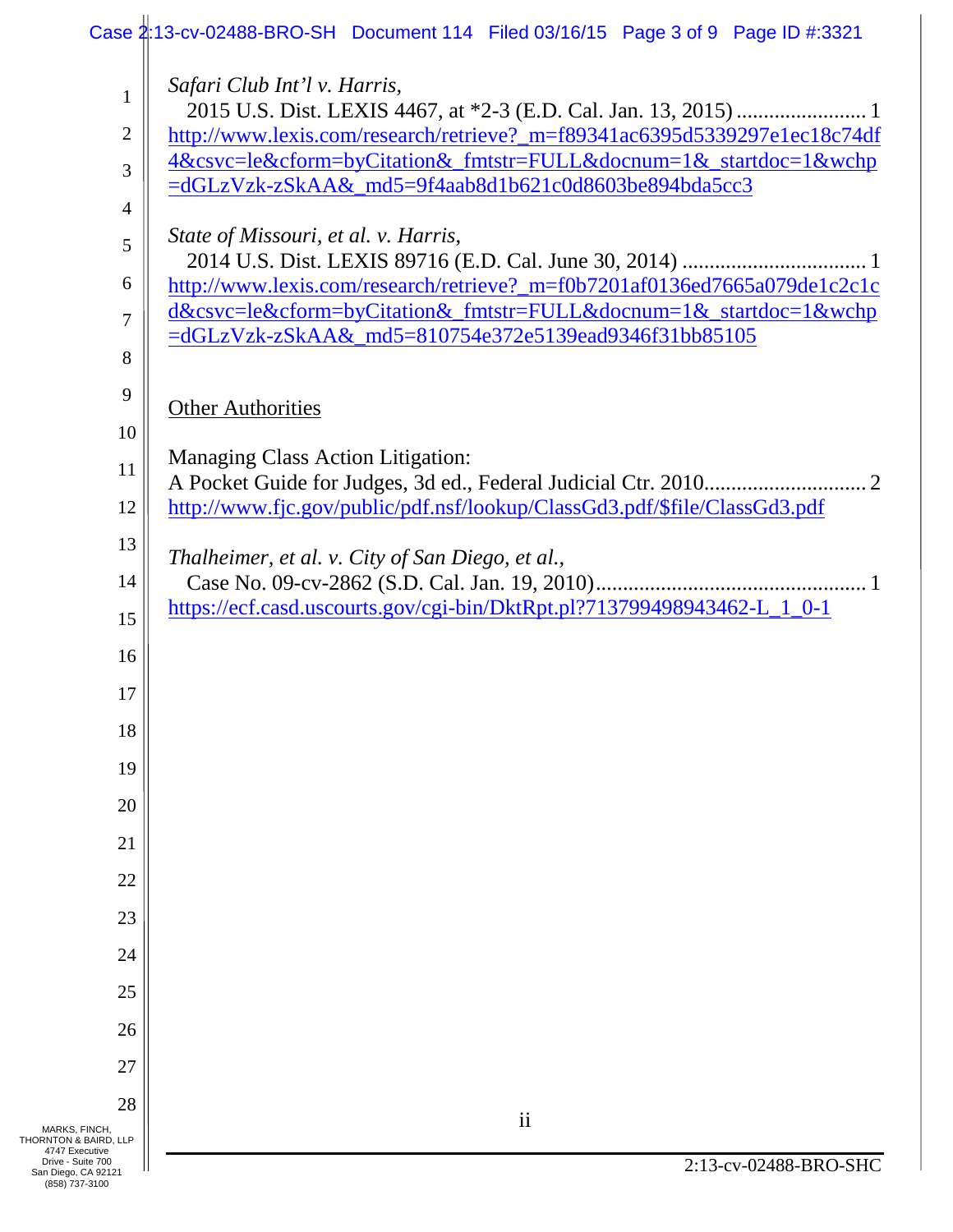Truth in Advertising, Inc. (TINA.org) respectfully requests leave of the Court to file the attached amicus curiae brief in the above-captioned case in opposition to the proposed settlement. TINA.org is a  $501(c)(3)$  nonprofit organization whose mission is to protect consumers nationwide through the prevention of false and deceptive marketing. To further its mission, TINA.org investigates deceptive marketing practices and advocates before federal and state government agencies, as well as courts.

8 9 10 11 12 13 14 15 16 17 18 19 20 21 22 23 24 25 26 27 With respect to the instant case, TINA.org is filing this motion and brief because the proposed settlement is fundamentally unfair to the class members. As a consumer advocacy organization working to eradicate false and deceptive advertising, TINA.org has an important interest and a valuable perspective on the issues presented in this case, and thus should be granted *amicus curiae* status. *See, e.g.*, *Safari Club Int'l v. Harris*, 2015 U.S. Dist. LEXIS 4467, at \*2-3 (E.D. Cal. Jan. 13, 2015) (granting motion for leave to file an amicus brief and stating "'[d]istrict courts frequently welcome amicus briefs from nonparties concerning legal issues that have potential ramifications beyond the parties directly involved or if the amicus has 'unique information or perspective that can help the court beyond the help that the lawyers for the parties are able to provide.'…'Even when a party is very well represented, an amicus may provide important assistance to the court.'"); *Jamul Action Committee, et al. v. Stevens, et al.*, 2014 U.S. Dist. LEXIS 107582 (E.D. Cal. Aug. 4, 2014) (granting motion for leave to file an amicus brief); *State of Missouri, et al. v. Harris*, 2014 U.S. Dist. LEXIS 89716 (E.D. Cal. June 30, 2014) (granting motions for leave for file amicus briefs); *Thalheimer, et al. v. City of San Diego, et al.*, Case No. 09-cv-2862 (S.D. Cal. Jan. 19, 2010) (orders allowing two non-profit organizations to enter case as *amicus curiae*). *See also Neonatology Assocs., P.A. v. Comm'r of Internal Revenue, et al.*, 293 F.3d 128, 132 (3d Cir. 2002) (Alito, J.) ("Even when a party

28

1

2

3

4

5

6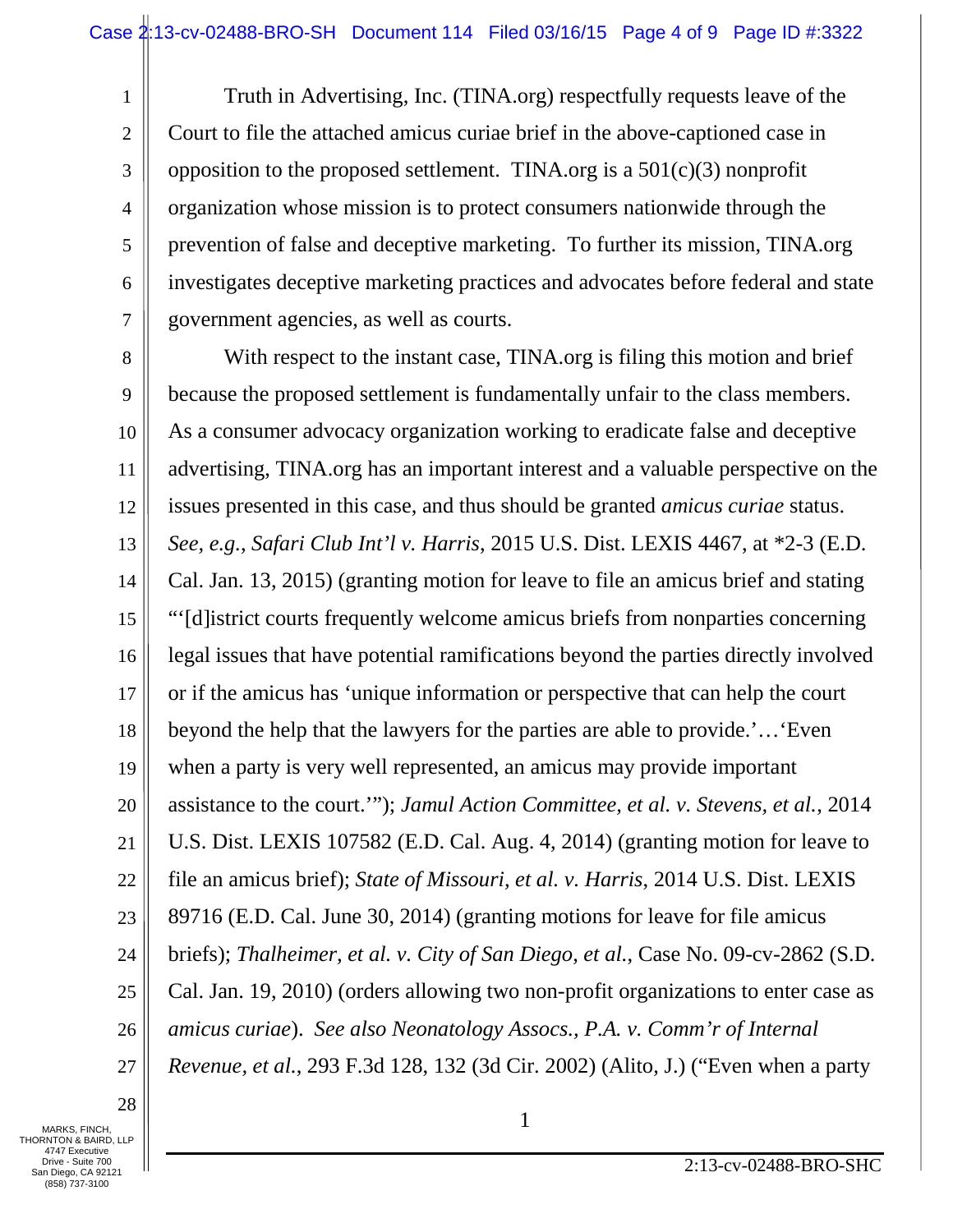1 2 3 4 5 6 7 8 9 10 11 12 13 14 is very well represented, an amicus may provide important assistance to the court. . . . Some friends of the court are entities with particular expertise not possessed by any party to the case. . ."); *Ryan v. CFTC*, 125 F.3d 1062, 1063 (7th Cir. 1997) (Posner, J.) ("An amicus brief should normally be allowed when . . . the amicus has unique information or perspective that can help the court beyond the help that the lawyers for the parties are able to provide."); Managing Class Action Litigation: A Pocket Guide for Judges, 3d ed., Federal Judicial Ctr. 2010, at 17 ("Institutional 'public interest' objectors may bring a different perspective … Generally, government bodies such as the FTC and state attorneys general, as well as nonprofit entities, have the class-oriented goal of ensuring that class members receive fair, reasonable, and adequate compensation for any injuries suffered. They tend to pursue that objective by policing abuses in class action litigation. Consider allowing such entities to participate actively in the fairness hearing."). $<sup>1</sup>$  $<sup>1</sup>$  $<sup>1</sup>$ </sup>

15 16 17 18 19 20 21 22 23 24 25 In addition, now that the parties to this lawsuit have reached an agreement, they no longer have an adversarial relationship, and thus this Court can look only to objectors to illuminate any potential issues with the settlement. *See In re HP Inkjet Printer Litig.*, 2011 U.S. Dist. LEXIS 65199, at \*2-3 (N.D. Cal. June 20, 2011) ("Objectors can play a valuable role in providing the court with information and perspective with respect to the fairness, adequacy, and reasonableness of a class action settlement."); *In re Leapfrog Enterprises, Inc. Securities Litig.*, 2008 U.S. Dist. LEXIS 97232, at \*7 (N.D. Cal. Nov. 21, 2008) (same); *see also Pearson, et al. v. NBTY, Inc., et al.*, 772 F.3d 778, 787 (7th Cir. 2014) ("[O]bjectors play an essential role in judicial review of proposed settlements of class actions …")

26 / / / / /

<span id="page-4-0"></span>MARKS, FINCH, 2 THORNTON & BAIRD, LLP 4747 Executive Drive - Suite 700 San Diego, CA 92121 (858) 737-3100

<sup>27</sup> 28 <sup>1</sup> Neither party nor their counsel played any part in the drafting of this Motion or contributed in any other way.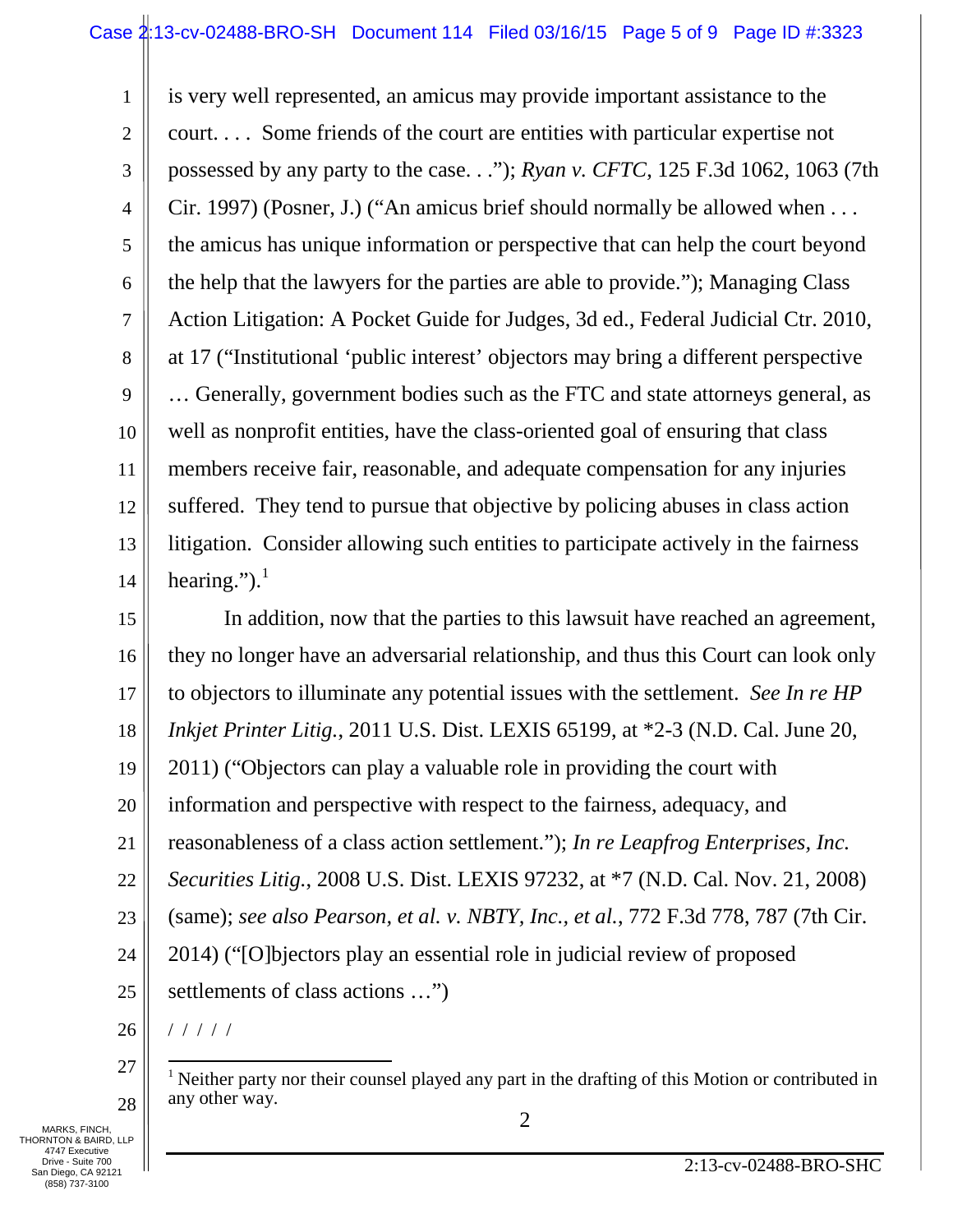| $\mathbf{1}$                                                                 | The attached amicus brief explains in detail why TINA.org opposes the               |  |  |
|------------------------------------------------------------------------------|-------------------------------------------------------------------------------------|--|--|
| $\overline{2}$                                                               | proposed settlement. In short, the brief explains that the terms are unfair because |  |  |
| 3                                                                            | the proposed injunctive relief does not require Herbalife to make any substantive   |  |  |
| $\overline{4}$                                                               | changes to its marketing or business structure, but rather allows the company to    |  |  |
| 5                                                                            |                                                                                     |  |  |
|                                                                              | continue deceptively promoting and operating its illegal pyramid scheme. In         |  |  |
| 6                                                                            | addition, the proposed monetary relief unfairly treats two otherwise similarly      |  |  |
| 7                                                                            | situated groups of class members differently, leaving the vast majority of class    |  |  |
| 8                                                                            | members with inadequate compensation. And while the class members are left          |  |  |
| 9                                                                            | without fair and adequate compensation, class counsel will pocket \$5.25 million    |  |  |
| 10                                                                           | with leftovers going to a cy pres award.                                            |  |  |
| 11                                                                           | For these reasons, TINA.org moves for leave to appear as amicus curiae              |  |  |
| 12                                                                           | and submit the attached brief in opposition to the proposed settlement, as well as  |  |  |
| 13                                                                           | the attached notice of intent to appear at the Final Fairness Hearing (attached     |  |  |
| 14                                                                           | hereto as Exhibits 1 and 2, respectively).                                          |  |  |
| 15                                                                           | DATED: March 16, 2015<br>Respectfully submitted,                                    |  |  |
| 16                                                                           | MARKS, FINCH, THORNTON & BAIRD, LLP                                                 |  |  |
| 17                                                                           |                                                                                     |  |  |
| 18                                                                           | By: <i>s/Andrea L. Petray</i>                                                       |  |  |
| 19                                                                           | ANDREA L. PETRAY                                                                    |  |  |
| 20                                                                           | Email: apetray@marksfinch.com<br>Attorneys for Truth In Advertising, Inc.           |  |  |
| 21                                                                           |                                                                                     |  |  |
| 22                                                                           |                                                                                     |  |  |
| 23                                                                           |                                                                                     |  |  |
| 24                                                                           |                                                                                     |  |  |
| 25                                                                           |                                                                                     |  |  |
| 26                                                                           |                                                                                     |  |  |
| 27                                                                           | 1439.005/3817346.DOCX.nlh                                                           |  |  |
| 28                                                                           |                                                                                     |  |  |
| MARKS, FINCH,<br>THORNTON & BAIRD, LLP                                       | 3                                                                                   |  |  |
| 4747 Executive<br>Drive - Suite 700<br>San Diego, CA 92121<br>(858) 737-3100 | 2:13-cv-02488-BRO-SHC                                                               |  |  |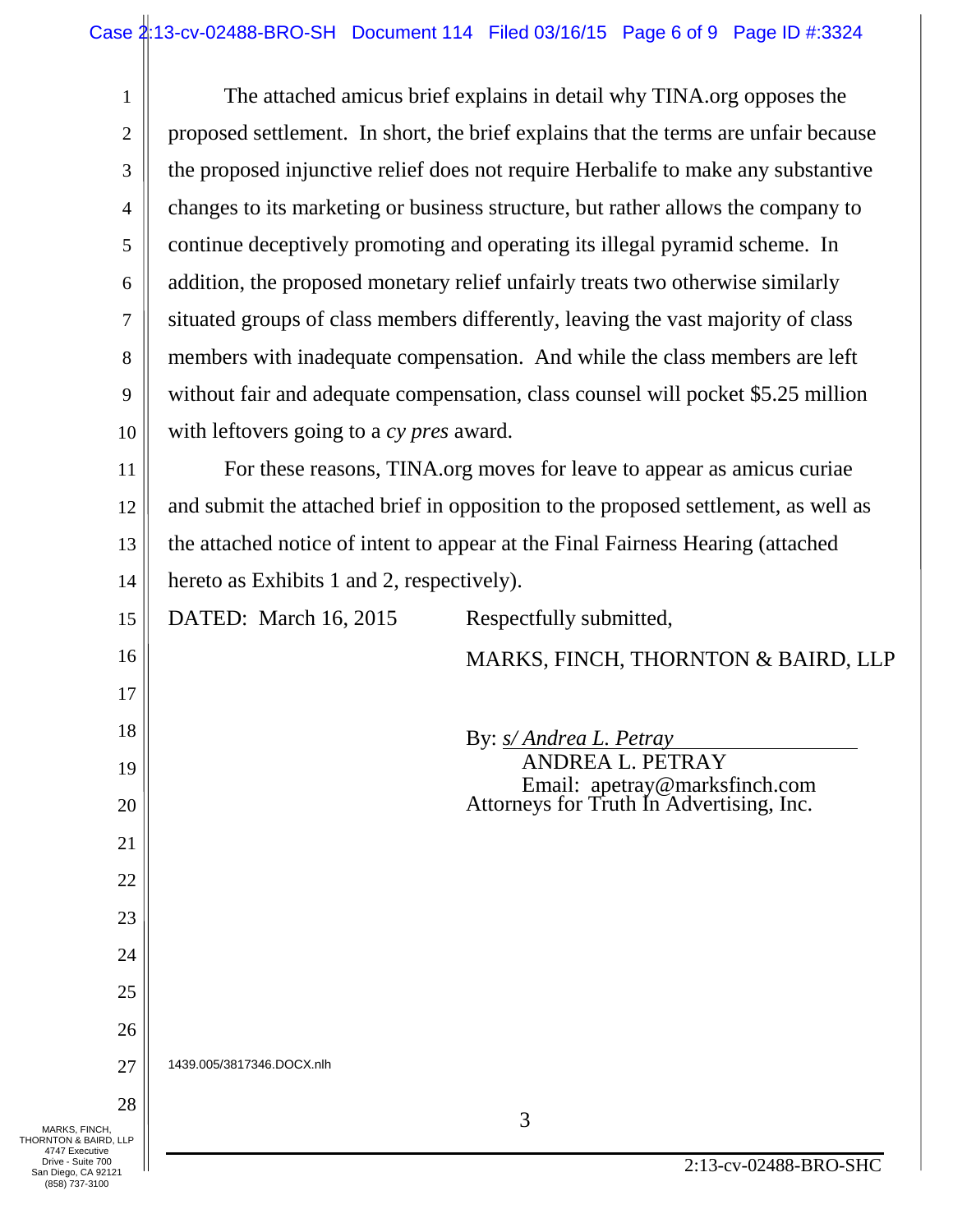|                                                                                      | Case 2:13-cv-02488-BRO-SH Document 114 Filed 03/16/15 Page 7 of 9 Page ID #:3325  |  |  |
|--------------------------------------------------------------------------------------|-----------------------------------------------------------------------------------|--|--|
| $\mathbf{1}$                                                                         | <b>CERTIFICATE OF SERVICE</b>                                                     |  |  |
| The undersigned hereby certifies that this document has been filed<br>$\overline{2}$ |                                                                                   |  |  |
| 3                                                                                    | electronically on this 16th day of February 2015 and is available for viewing and |  |  |
| 4                                                                                    | downloading to the ECF registered counsel of record:                              |  |  |
| 5                                                                                    | Via Electronic Service/ECF:                                                       |  |  |
| 6                                                                                    | Aaron Lee Arndt                                                                   |  |  |
| 7                                                                                    | <b>Robert Allen Curtis</b>                                                        |  |  |
| 8                                                                                    | <b>Thomas Foley</b>                                                               |  |  |
| 9                                                                                    | Foley Bezek Behle and Curtis LLP<br>15 West Carrillo Street                       |  |  |
| 10                                                                                   | Santa Barbara, CA 93101                                                           |  |  |
| 11                                                                                   | Aarndt@foleybezek.com<br>Rcurtis@foleybezek.com                                   |  |  |
|                                                                                      | Tfoley@foleybezek.com                                                             |  |  |
| 12                                                                                   |                                                                                   |  |  |
| 13                                                                                   | Justin P. Karczag<br>Kevin D. Gamarnik                                            |  |  |
| 14                                                                                   | Foley Bezek Behle and Curtis LLP                                                  |  |  |
| 15                                                                                   | 575 Anton Boulevard Suite 710<br>Costa Mesa, CA 92626                             |  |  |
| 16                                                                                   | Jkarczag@foleybezek.com                                                           |  |  |
| 17                                                                                   | Kgarmarnik@foleybezek.com                                                         |  |  |
| 18                                                                                   | Philip D. Dracht                                                                  |  |  |
| 19                                                                                   | Jason W. Hardin                                                                   |  |  |
| 20                                                                                   | Scott M. Petersen<br>Fabian and Clendenin APC                                     |  |  |
| 21                                                                                   | 215 South State Street Suite 1200                                                 |  |  |
| 22                                                                                   | Salt Lake City, UT 84111                                                          |  |  |
| 23                                                                                   | Pdracht@fabianlaw.com<br>Jhardin@fabianlaw.com                                    |  |  |
| 24                                                                                   | Spetersen@fabianlaw.com                                                           |  |  |
| 25                                                                                   | 11111                                                                             |  |  |
| 26                                                                                   | 11111                                                                             |  |  |
| 27                                                                                   | 11111                                                                             |  |  |
| 28                                                                                   |                                                                                   |  |  |
| MARKS, FINCH,<br>THORNTON & BAIRD, LLP<br>4747 Executive                             | 1                                                                                 |  |  |
| Drive - Suite 700<br>San Diego, CA 92121<br>(858) 737-3100                           | 2:13-cv-02488-BRO-SHC                                                             |  |  |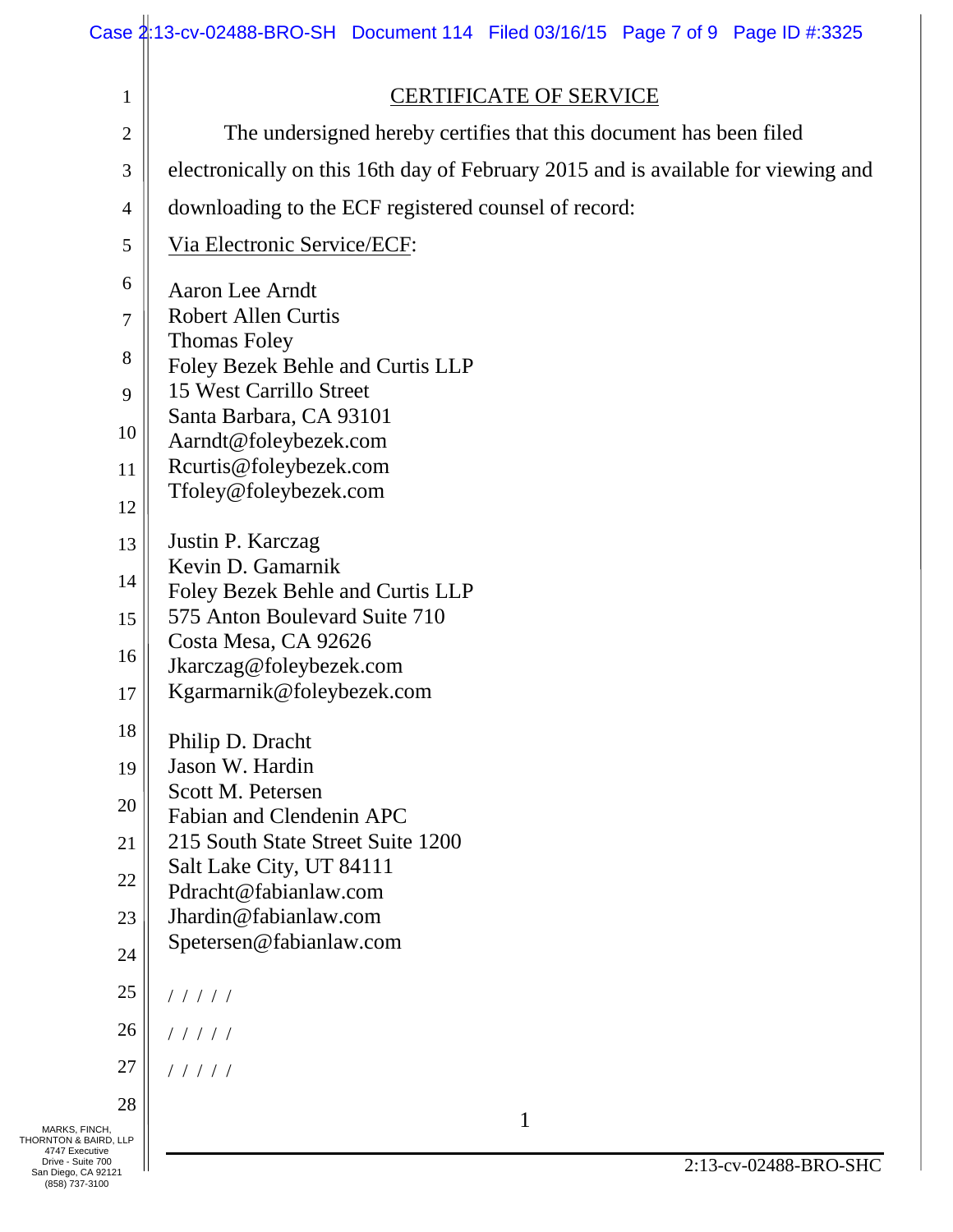|                                                                               | Case 2:13-cv-02488-BRO-SH Document 114 Filed 03/16/15 Page 8 of 9 Page ID #:3326 |
|-------------------------------------------------------------------------------|----------------------------------------------------------------------------------|
| $\mathbf{1}$                                                                  | A. Howard Matz                                                                   |
| $\overline{2}$                                                                | Gopi K. Panchapakesan                                                            |
| 3                                                                             | Mark T. Drooks<br>Mitchell A. Kamin                                              |
| $\overline{4}$                                                                | Bird Marella Boxer Wolpert Nessim Drooks Lincenberg & Rhow                       |
| 5                                                                             | 1875 Century Park East 23rd Floor                                                |
| 6                                                                             | Los Angeles, CA 90067<br>Ahm@birdmarella.com                                     |
|                                                                               | Gkp@birdmarella.com                                                              |
| 7                                                                             | Mtd@birdmarella.com                                                              |
| 8                                                                             | Mak@birdmarella.com                                                              |
| 9                                                                             | David L. Zifkin                                                                  |
| 10                                                                            | Boies Schiller and Flexner LLP<br>401 Wilshire Boulevard Suite 850               |
| 11                                                                            | Santa Monica, CA 90401                                                           |
| 12                                                                            | Dzifkin@bsfllp.com                                                               |
| 13                                                                            | Jonathan David Schiller                                                          |
| 14                                                                            | Boies Schiller and Flexner LLP                                                   |
| 15                                                                            | 575 Lexington Avenue $7th$ Floor<br>New York, NY 10022                           |
| 16                                                                            | Jschiller@bsfllp.com                                                             |
| 17                                                                            |                                                                                  |
| 18                                                                            | Jonathan Sherman<br>Boies Schiller and Flexner LLP                               |
| 19                                                                            | 5301 Wisconsin Avenue NW                                                         |
| 20                                                                            | Washington, DC 20015<br>Jsherman@bsfllp.com                                      |
| 21                                                                            | 11111                                                                            |
| 22                                                                            | 11111                                                                            |
| 23                                                                            | 11111                                                                            |
|                                                                               |                                                                                  |
| 24                                                                            | 11111                                                                            |
| 25                                                                            | 11111                                                                            |
| 26                                                                            | 11111                                                                            |
| 27                                                                            | 11111                                                                            |
| 28                                                                            | $\overline{2}$                                                                   |
| MARKS, FINCH,<br>THORNTON & BAIRD, LLP<br>4747 Executive<br>Drive - Suite 700 |                                                                                  |
| San Diego, CA 92121<br>(858) 737-3100                                         | 2:13-cv-02488-BRO-SHC                                                            |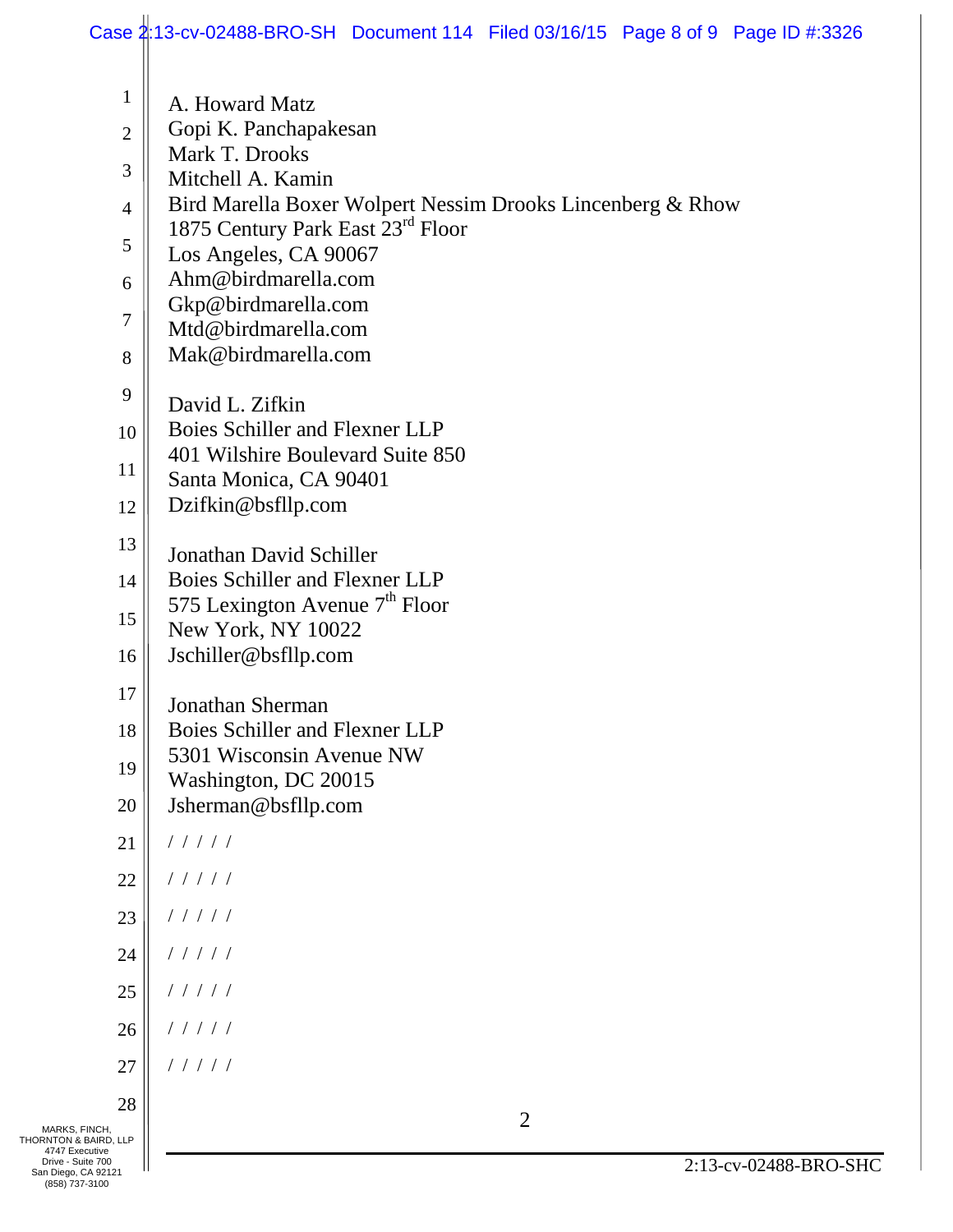|                                                            |                                       | Case 2:13-cv-02488-BRO-SH Document 114 Filed 03/16/15 Page 9 of 9 Page ID #:3327 |
|------------------------------------------------------------|---------------------------------------|----------------------------------------------------------------------------------|
| $\mathbf{1}$                                               | Joseph K. Kroetsch                    |                                                                                  |
| $\mathbf{2}$                                               | William S. Ohlemeyer                  |                                                                                  |
| 3                                                          | <b>Boies Schiller and Flexner LLP</b> |                                                                                  |
| $\overline{4}$                                             | 333 Main Street<br>Armonk, NY 10504   |                                                                                  |
|                                                            | Jkroetsch@bsfllp.com                  |                                                                                  |
| 5                                                          | Wohlemeyer@bsfllp.com                 |                                                                                  |
| 6                                                          |                                       |                                                                                  |
| $\tau$                                                     | DATED: March 16, 2015                 | Respectfully submitted,                                                          |
| 8                                                          |                                       | MARKS, FINCH, THORNTON & BAIRD, LLP                                              |
| 9                                                          |                                       |                                                                                  |
| 10                                                         |                                       | By: <i>s/ Andrea L. Petray</i>                                                   |
| 11                                                         |                                       | ANDREA L. PETRAY                                                                 |
| 12                                                         |                                       | Email: apetray@marksfinch.com<br>Attorneys for Truth In Advertising, Inc.        |
| 13                                                         |                                       |                                                                                  |
| 14                                                         |                                       |                                                                                  |
| 15                                                         |                                       |                                                                                  |
| 16                                                         |                                       |                                                                                  |
| 17                                                         |                                       |                                                                                  |
| 18                                                         |                                       |                                                                                  |
| 19                                                         |                                       |                                                                                  |
|                                                            |                                       |                                                                                  |
| 20                                                         |                                       |                                                                                  |
| 21                                                         |                                       |                                                                                  |
| 22                                                         |                                       |                                                                                  |
| 23                                                         |                                       |                                                                                  |
| 24                                                         |                                       |                                                                                  |
| 25                                                         |                                       |                                                                                  |
| 26                                                         |                                       |                                                                                  |
| 27                                                         |                                       |                                                                                  |
| 28                                                         |                                       | 3                                                                                |
| MARKS, FINCH,<br>THORNTON & BAIRD, LLP<br>4747 Executive   |                                       |                                                                                  |
| Drive - Suite 700<br>San Diego, CA 92121<br>(858) 737-3100 |                                       | 2:13-cv-02488-BRO-SHC                                                            |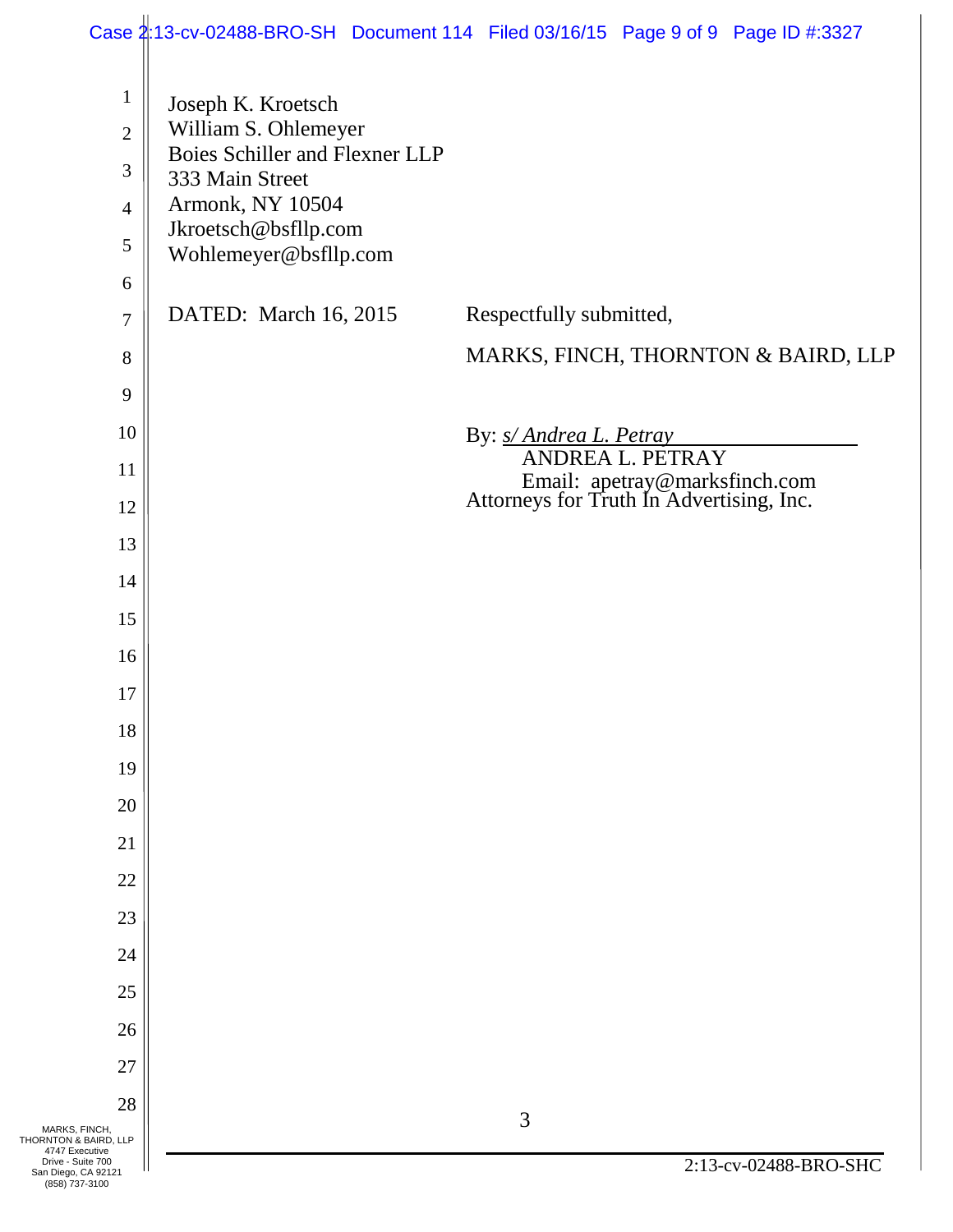Case 2:13-cv-02488-BRO-SH Document 114-1 Filed 03/16/15 Page 1 of 40 Page ID #:3328

# **EXHIBIT 1**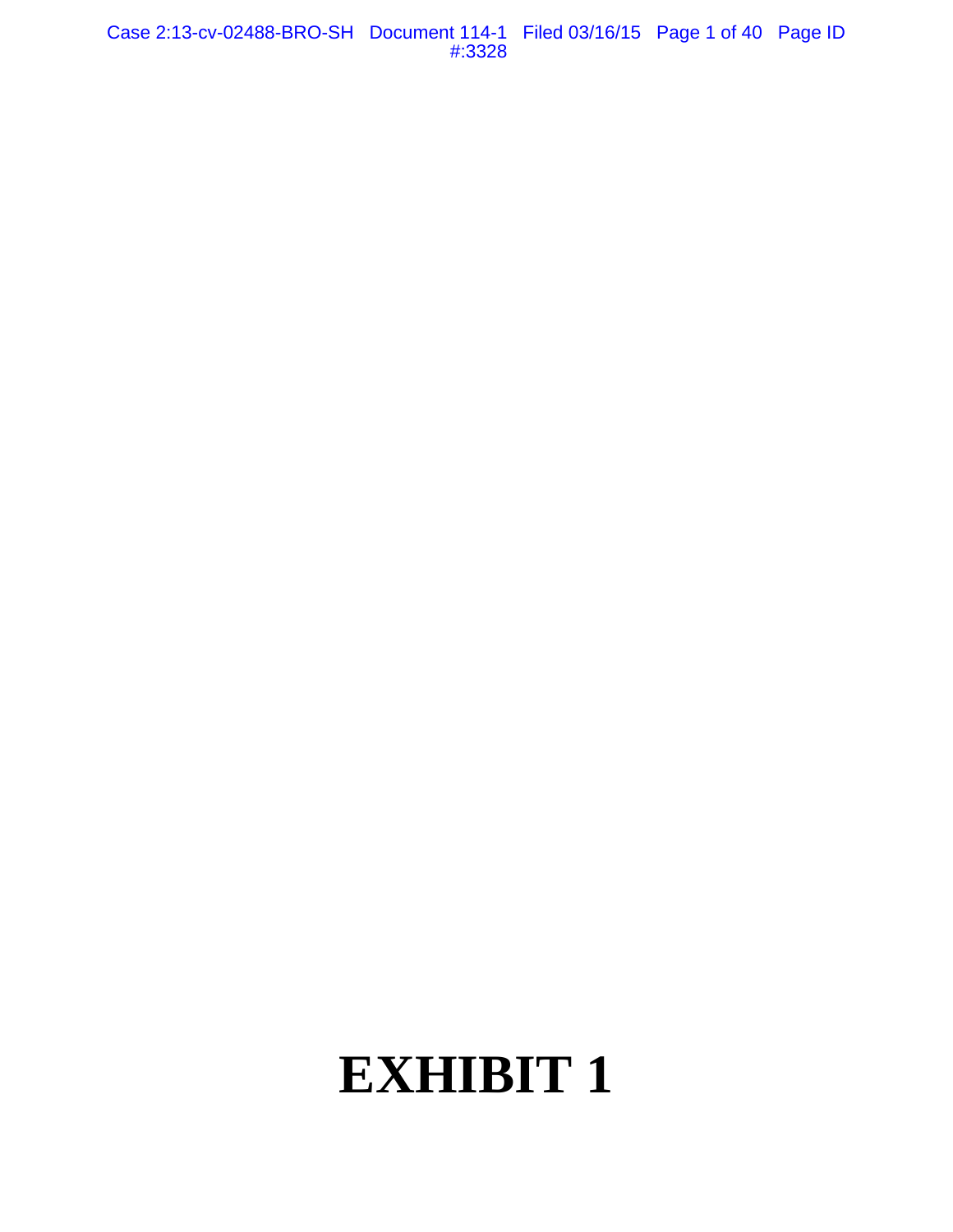|                | $\text{Cas}_{\mathbb{R}}^{\mathbb{H}}$ 2:13-cv-02488-BRO-SH Document 114-1 Filed 03/16/15 Page 2 of 40 Page ID<br>#:3329 |                                                                                        |  |
|----------------|--------------------------------------------------------------------------------------------------------------------------|----------------------------------------------------------------------------------------|--|
|                | ANDREA L. PETRAY, SBN 240085<br>E-MAIL: apetray@marksfinch.com                                                           |                                                                                        |  |
| $\mathbf{1}$   | MARKS, FINCH, THORNTON & BAIRD, LLP                                                                                      |                                                                                        |  |
| $\overline{2}$ | ATTORNEYS AT LAW<br>4747 EXECUTIVE DRIVE - SUITE 700                                                                     |                                                                                        |  |
| 3              | SAN DIEGO, CALIFORNIA 92121-3107<br>TELEPHONE: (858) 737-3100<br>FACSIMILE: (858) 737-3101                               |                                                                                        |  |
| $\overline{4}$ |                                                                                                                          |                                                                                        |  |
| 5              | LAURA SMITH, SBN ct28002 (Connecticut)<br>(Not admitted in California)                                                   |                                                                                        |  |
| 6              | E-MAIL: Ismith@truthinadvertising.org<br>TRUTH IN ADVERTISING, INC.                                                      |                                                                                        |  |
| 7              | 115 SAMSON ROCK DRIVE - SUITE 2<br>MADISON, CONNECTICUT 06443                                                            |                                                                                        |  |
| 8              | TELEPHONE: (203) 421-6210                                                                                                |                                                                                        |  |
| 9              | Attorneys for Truth In Advertising, Inc.                                                                                 |                                                                                        |  |
| 10             |                                                                                                                          |                                                                                        |  |
| 11             | UNITED STATES DISTRICT COURT                                                                                             |                                                                                        |  |
| 12             | CENTRAL DISTRICT OF CALIFORNIA                                                                                           |                                                                                        |  |
| 13             | DANA BOSTICK, et al.,                                                                                                    | CASE NO: 2:13-cv-02488-BRO-SHC                                                         |  |
| 14             | Plaintiffs,                                                                                                              | BRIEF OF AMICUS CURIAE TRUTH IN ADVERTISING, INC. IN OPPOSITION TO PROPOSED SETTLEMENT |  |
| 15             | V.                                                                                                                       |                                                                                        |  |
| 16             | HERBALIFE INTERNATIONAL<br>OF AMERICA, INC., et al.,                                                                     | Assigned to:<br>Magistrate Judge:<br>Hon. Beverly Reid O'Connell                       |  |
| 17             |                                                                                                                          |                                                                                        |  |
| 18             | Defendants.                                                                                                              | May 11, 2015<br>1:30 p.m.<br>Date:<br>Time:                                            |  |
| 19             |                                                                                                                          | Courtroom: 14                                                                          |  |
| 20             |                                                                                                                          |                                                                                        |  |
| 21             |                                                                                                                          |                                                                                        |  |
| 22             |                                                                                                                          |                                                                                        |  |
| 23             |                                                                                                                          |                                                                                        |  |
| 24             | 11111                                                                                                                    |                                                                                        |  |
| 25             | 11111                                                                                                                    |                                                                                        |  |
| 26             | 11111                                                                                                                    |                                                                                        |  |
| 27             | 11111                                                                                                                    |                                                                                        |  |
| 28             | 11111                                                                                                                    |                                                                                        |  |
|                |                                                                                                                          | 2:13-cv-02488-BRO-SHC                                                                  |  |
|                |                                                                                                                          |                                                                                        |  |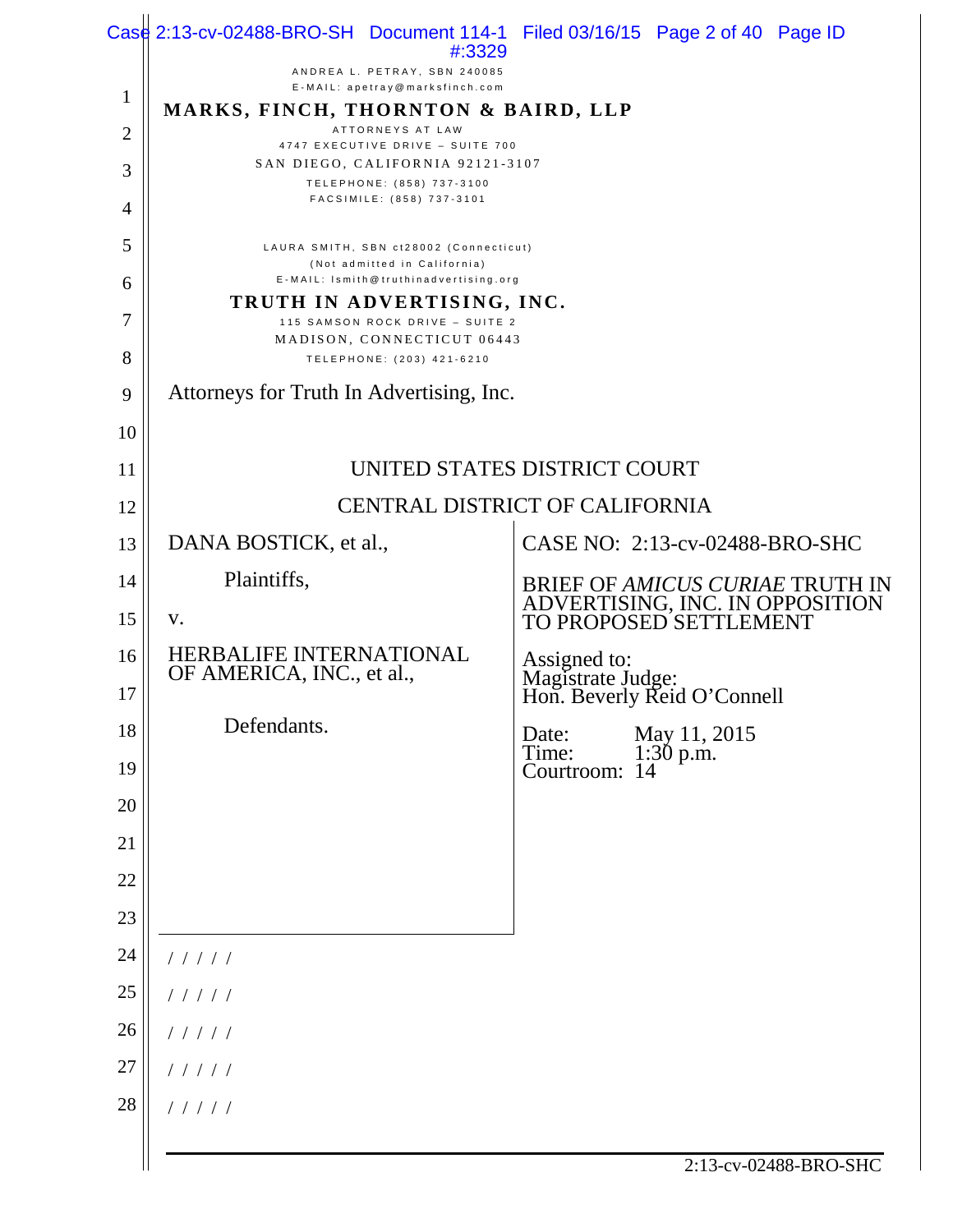|                                                                               |              | $\text{Cas}\^{\text{d}}_1$ 2:13-cv-02488-BRO-SH Document 114-1 Filed 03/16/15 Page 3 of 40 Page ID<br>#:3330                          |
|-------------------------------------------------------------------------------|--------------|---------------------------------------------------------------------------------------------------------------------------------------|
| 1                                                                             |              | <b>TABLE OF CONTENTS</b>                                                                                                              |
| $\overline{2}$                                                                |              | Page                                                                                                                                  |
| 3                                                                             | I            |                                                                                                                                       |
| 4                                                                             | $\mathbf{I}$ |                                                                                                                                       |
| 5                                                                             | III          |                                                                                                                                       |
| 6                                                                             | IV           |                                                                                                                                       |
| 7                                                                             |              | A.                                                                                                                                    |
| 8                                                                             |              |                                                                                                                                       |
| 9                                                                             |              | 1.                                                                                                                                    |
| 10                                                                            |              | 2.                                                                                                                                    |
| 11                                                                            |              | 3.                                                                                                                                    |
| 12                                                                            |              | <b>B.</b>                                                                                                                             |
| 13                                                                            |              | $\mathsf{C}.$                                                                                                                         |
| 14                                                                            |              | The Proposed Injunctive Relief Is<br>Temporary, Yet Class Members Will Be<br>Required To Forever Waive Their Right To Sue Herbalife 9 |
| 15                                                                            |              | The Proposed Monetary Relief Is Unfair To Class Members 10<br>D.                                                                      |
| 16<br>17                                                                      |              | 1.                                                                                                                                    |
| 18                                                                            |              | Ε.<br>Attorneys' Fees Are Grossly                                                                                                     |
| 19                                                                            |              |                                                                                                                                       |
| 20                                                                            |              | Cy pres Award Is Unjust To Class<br>Members Who Have Not Been Fully Compensated 13<br>F.                                              |
| 21                                                                            | V            | <b>CONCLUSION</b>                                                                                                                     |
| 22                                                                            |              |                                                                                                                                       |
| 23                                                                            |              |                                                                                                                                       |
| 24                                                                            |              |                                                                                                                                       |
| 25                                                                            |              |                                                                                                                                       |
| 26                                                                            |              |                                                                                                                                       |
| 27                                                                            |              |                                                                                                                                       |
| 28                                                                            |              | $\mathbf{i}$                                                                                                                          |
| MARKS, FINCH,<br>THORNTON & BAIRD, LLP<br>4747 Executive<br>Drive - Suite 700 |              | 2:13-cv-02488-BRO-SHC                                                                                                                 |
| San Diego, CA 92121<br>(858) 737-3100                                         |              |                                                                                                                                       |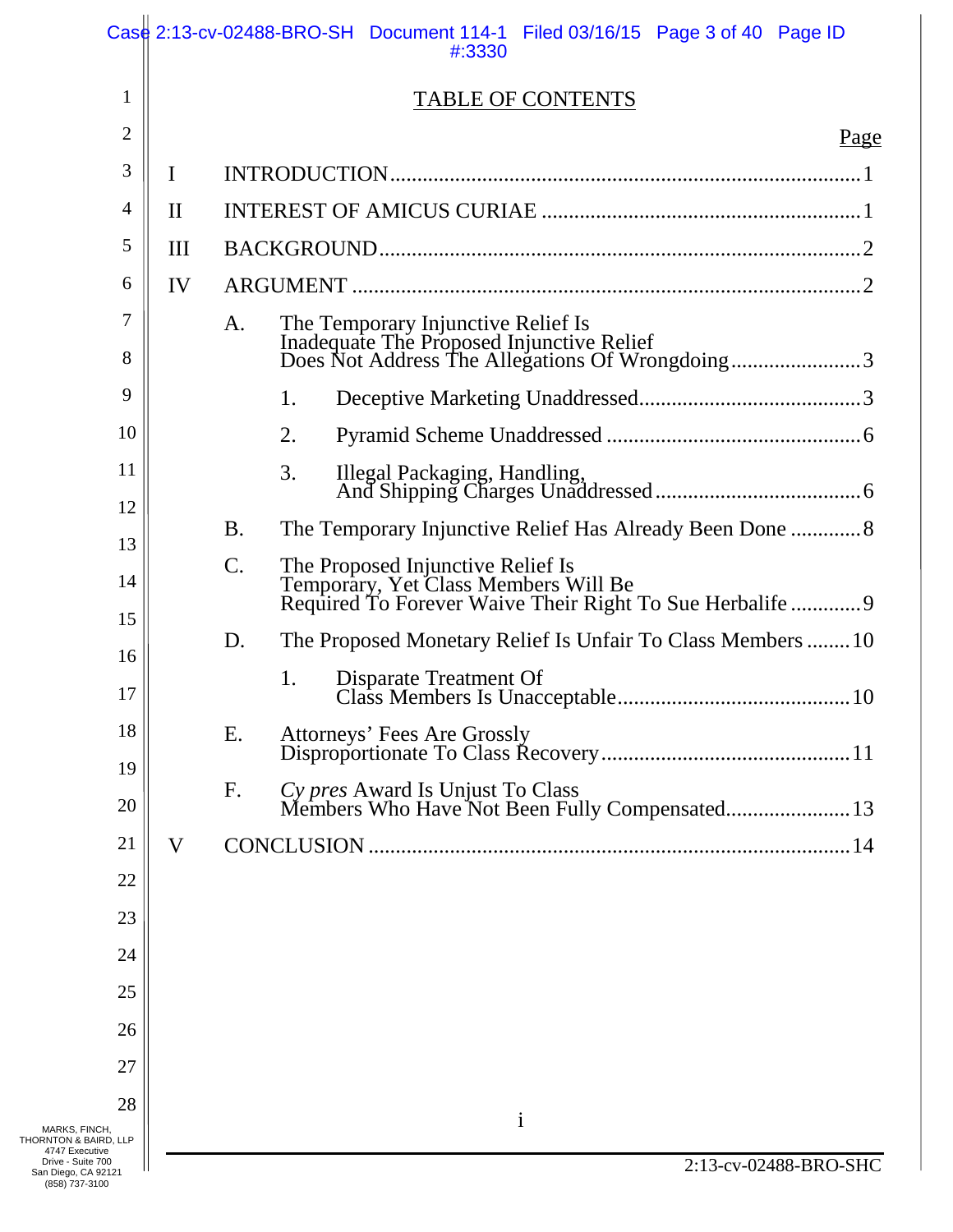|                                                                               | Case 2:13-cv-02488-BRO-SH Document 114-1 Filed 03/16/15 Page 4 of 40 Page ID<br>#:3331                                                                |
|-------------------------------------------------------------------------------|-------------------------------------------------------------------------------------------------------------------------------------------------------|
| 1                                                                             | <b>TABLE OF AUTHORITIES</b>                                                                                                                           |
| 2                                                                             | Cases                                                                                                                                                 |
| 3                                                                             | Dennis v. Kellogg Co.,                                                                                                                                |
| $\overline{4}$                                                                |                                                                                                                                                       |
| 5                                                                             | http://www.lexis.com/research/retrieve?_m=b1ab42684076191276967f3a418915<br>3d&csvc=le&cform=byCitation&_fmtstr=FULL&docnum=1&_startdoc=1&wch         |
| 6                                                                             | p=dGLzVzk-zSkAA&_md5=8d3178c8828418468ad028c43c46a650                                                                                                 |
| 7                                                                             | Fed. Trade Comm'n v. Burnlounge, Inc., et al.,                                                                                                        |
| 8                                                                             | https://a.next.westlaw.com/Document/I05f31b07eab311e3b86bd602cb8781fa/Vi                                                                              |
| 9                                                                             | ew/FullText.html?transitionType=UniqueDocItem&contextData=(sc.UserEnter                                                                               |
| 10                                                                            | edCitation)&userEnteredCitation=753+f.3d+878                                                                                                          |
| 11                                                                            | In re Baby Prod. Antitrust Litig.,                                                                                                                    |
| 12                                                                            | https://a.next.westlaw.com/Document/If10156737aa711e287a9c52cdddac4f7/Vie                                                                             |
| 13                                                                            | w/FullText.html?transitionType=UniqueDocItem&contextData=(sc.Default)&us<br>$erEnteredCitation = 708 + f.3d + 163 + (3d + cir. + 2013)$               |
| 14                                                                            |                                                                                                                                                       |
| 15<br>16                                                                      | In re Bluetooth Headset Prod. Liab. Litig.,                                                                                                           |
| 17                                                                            | https://a.next.westlaw.com/Document/I2a0bb6d5ca7511e090e590fe1745b4c9/Vi                                                                              |
| 18                                                                            | ew/FullText.html?transitionType=UniqueDocItem&contextData=(sc.UserEntere<br>dCitation)&userEnteredCitation=654+f.3d+935                               |
| 19                                                                            |                                                                                                                                                       |
| 20                                                                            | In re Dry Max Pampers Litig.,                                                                                                                         |
| 21                                                                            | https://a.next.westlaw.com/Document/I09ede472fb7f11e2a160cacff148223f/Vie<br>w/FullText.html?transitionType=UniqueDocItem&contextData=(sc.Search)&use |
| 22                                                                            | rEnteredCitation=724+f.3d+713                                                                                                                         |
| 23                                                                            | In re GMC Pick-Up Truck Fuel Tank Prods. Liab. Litig.,                                                                                                |
| 24                                                                            |                                                                                                                                                       |
| 25                                                                            | https://a.next.westlaw.com/Document/I81011209918111d993e6d35cc61aab4a/Vi<br>ew/FullText.html?transitionType=UniqueDocItem&contextData=(sc.UserEntere  |
| 26                                                                            | dCitation)&userEnteredCitation=55+f.3d+768                                                                                                            |
| 27                                                                            |                                                                                                                                                       |
| 28                                                                            | $\overline{\textbf{ii}}$                                                                                                                              |
| MARKS, FINCH,<br>THORNTON & BAIRD, LLP<br>4747 Executive<br>Drive - Suite 700 | 2:13-cv-02488-BRO-SHC                                                                                                                                 |
| San Diego, CA 92121<br>(858) 737-3100                                         |                                                                                                                                                       |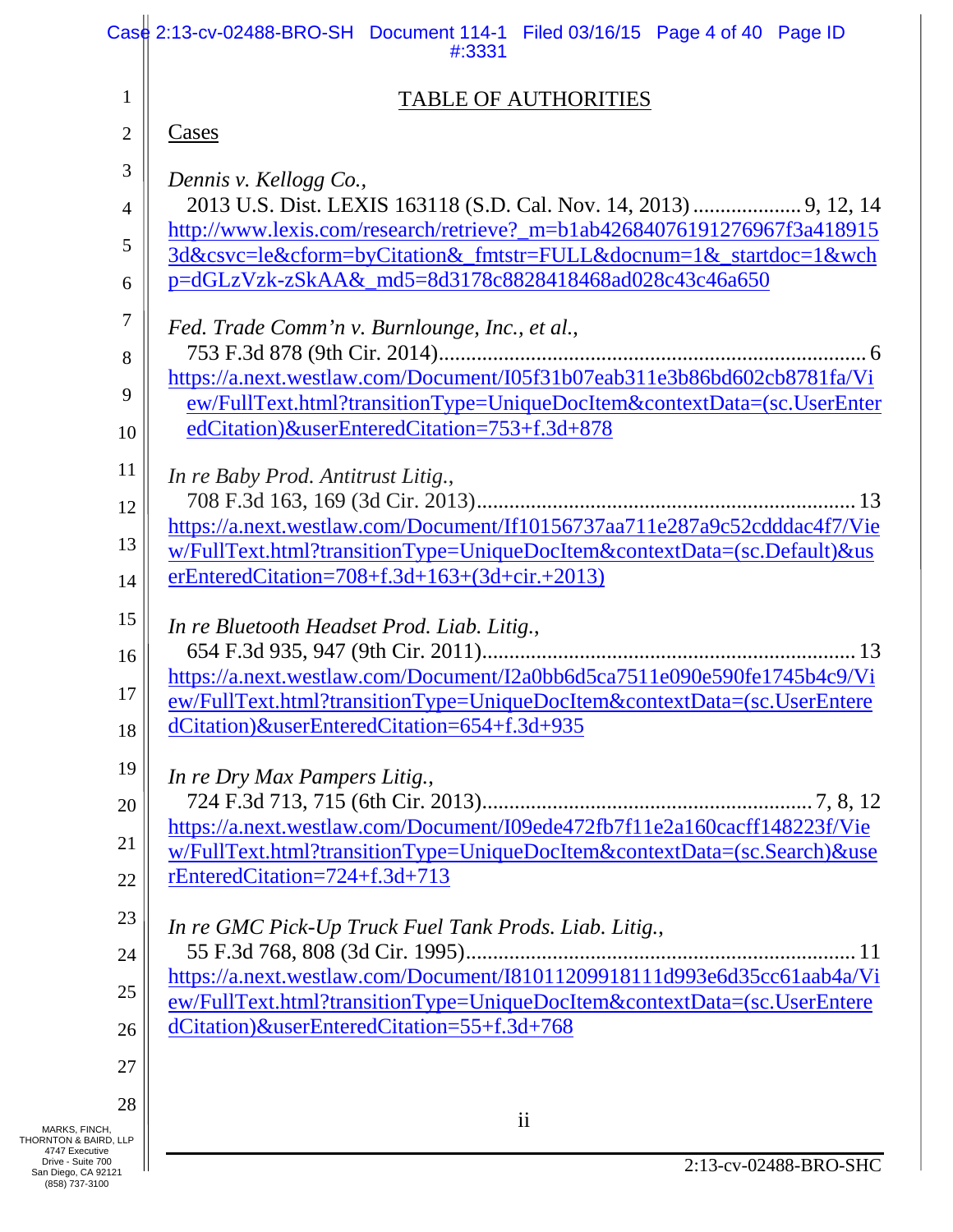|                                                              | $\text{Cas}\^d$ 2:13-cv-02488-BRO-SH Document 114-1 Filed 03/16/15 Page 5 of 40 Page ID<br>#:3332                                       |
|--------------------------------------------------------------|-----------------------------------------------------------------------------------------------------------------------------------------|
| $\mathbf{1}$                                                 | In re Hydroxycut Mktg. and Sales Practices Litig.,                                                                                      |
| 2                                                            | http://www.lexis.com/research/retrieve?_m=21828e524a22014c05c4f3fc335bf04                                                               |
| 3                                                            | c&csvc=le&cform=byCitation&_fmtstr=FULL&docnum=1&_startdoc=1&wchp                                                                       |
| $\overline{4}$                                               | =dGLzVzk-zSkAA& md5=20afc0c8ad24c1236cddfdb6c8722155                                                                                    |
| 5                                                            | Klier v. Elf Atochem N. Am. Inc.,                                                                                                       |
| 6                                                            | https://a.next.westlaw.com/Document/Id2e37fabe84f11e0bc27967e57e99458/Vie                                                               |
|                                                              | w/FullText.html?transitionType=UniqueDocItem&contextData=(sc.UserEntered                                                                |
| 7                                                            | Citation)&userEnteredCitation=658+f.3d+468                                                                                              |
| 8                                                            |                                                                                                                                         |
| 9                                                            | Nachshin v. AOL, LLC,                                                                                                                   |
|                                                              |                                                                                                                                         |
| 10                                                           | https://a.next.westlaw.com/Document/Ibcac26d514f411e1be8fdb5fa26a1033/Vie                                                               |
| 11                                                           | w/FullText.html?navigationPath=Search%2Fv3%2Fsearch%2Fresults%2Fnaviga<br>tion%2Fi0ad705220000014c24db2d6c02193292%3FNav%3DMULTIPLECITA |
| 12                                                           | TIONS%26fragmentIdentifier%3DIbcac26d514f411e1be8fdb5fa26a1033%26sta                                                                    |
| 13                                                           | rtIndex%3D1%26contextData%3D%2528sc.Search%2529%26transitionType%3                                                                      |
|                                                              | DUniqueDocItem&listSource=Search&listPageSource=c7de941b7097c5ad2638a                                                                   |
| 14                                                           | 7ae72534ca7&list=MULTIPLECITATIONS&rank=0&grading=na&sessionScop                                                                        |
| 15                                                           | eId=72de949ff1d35c92f03a8f5db39884bb&originationContext=NonUniqueFind                                                                   |
| 16                                                           | Selected&transitionType=UniqueDocItem&contextData=%28sc.Search%29                                                                       |
|                                                              | Oetting v. Green Jacobson,                                                                                                              |
| 17                                                           |                                                                                                                                         |
| 18                                                           | http://www.lexis.com/research/retrieve?_m=a5646501202d3ea2c104827222c889                                                                |
| 19                                                           | 82&csvc=le&cform=byCitation&_fmtstr=FULL&docnum=1&_startdoc=1&wch                                                                       |
|                                                              | p=dGLzVzk-zSkAA&_md5=88a87c63f0310f623cc65e159b4632db                                                                                   |
| 20                                                           |                                                                                                                                         |
| 21                                                           | Pearson v. NBTY, Inc.,                                                                                                                  |
| 22                                                           | https://a.next.westlaw.com/Document/I76e10788702411e49488c8f438320c70/Vi                                                                |
| 23                                                           | ew/FullText.html?transitionType=UniqueDocItem&contextData=(sc.UserEntere                                                                |
|                                                              | dCitation)&userEnteredCitation=772+f.3d+778                                                                                             |
| 24                                                           |                                                                                                                                         |
| 25                                                           | Piambino v. Bailey,                                                                                                                     |
| 26                                                           | https://a.next.westlaw.com/Document/I9ad4f84091ef11d9bc61beebb95be672/Vi                                                                |
| 27                                                           | ew/FullText.html?transitionType=UniqueDocItem&contextData=(sc.UserEntere                                                                |
|                                                              | dCitation)&userEnteredCitation=610+f.2d+1306                                                                                            |
| 28<br>MARKS, FINCH,                                          | iii                                                                                                                                     |
| THORNTON & BAIRD, LLP<br>4747 Executive<br>Drive - Suite 700 |                                                                                                                                         |
| San Diego, CA 92121<br>(858) 737-3100                        | 2:13-cv-02488-BRO-SHC                                                                                                                   |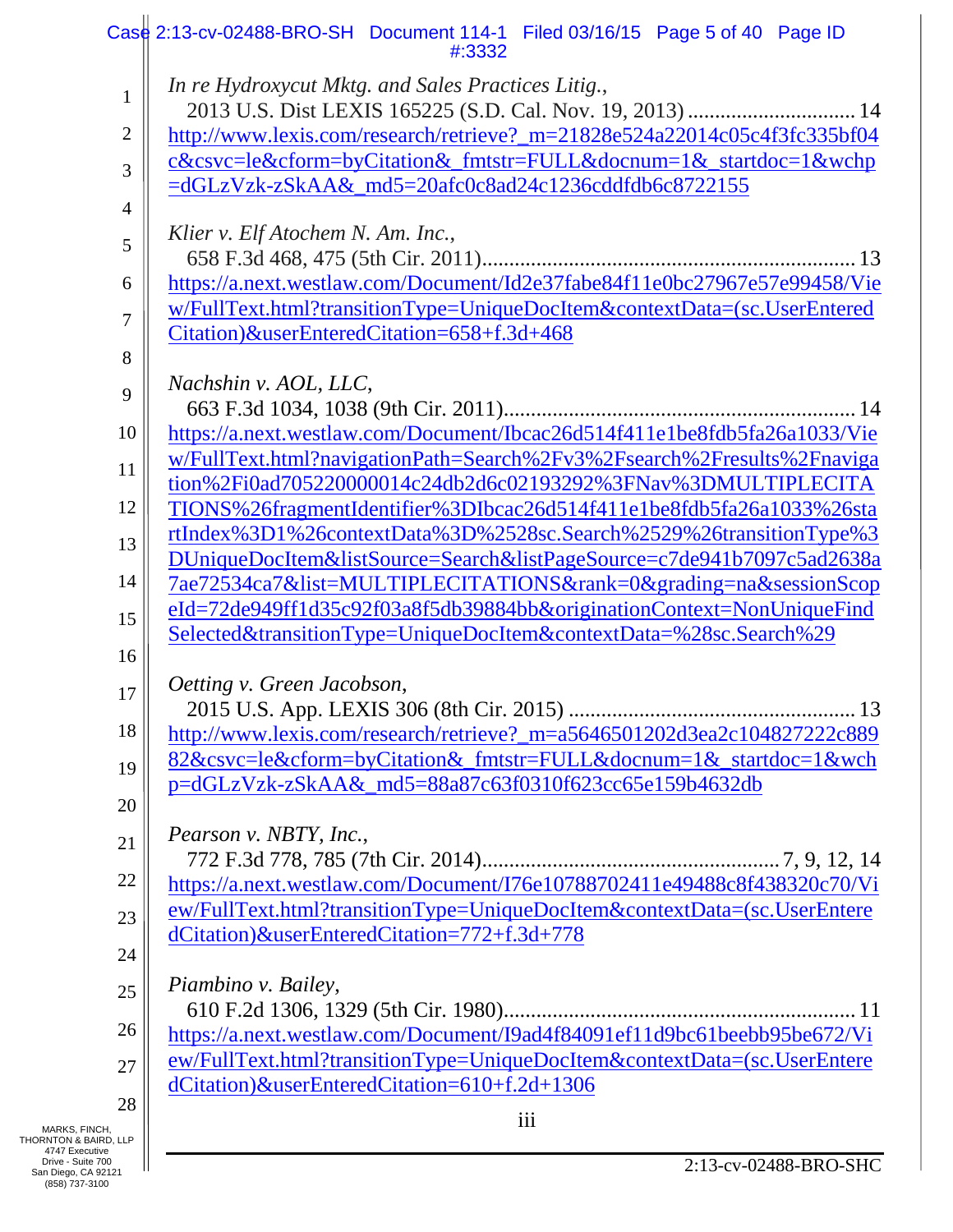|                                                          | $\text{Cas}\^d$ 2:13-cv-02488-BRO-SH Document 114-1 Filed 03/16/15 Page 6 of 40 Page ID<br>#:3333                                            |
|----------------------------------------------------------|----------------------------------------------------------------------------------------------------------------------------------------------|
| $\mathbf{1}$                                             | Redman v. RadioShack Corp.,                                                                                                                  |
|                                                          |                                                                                                                                              |
| 2                                                        | https://a.next.westlaw.com/Document/Ib99dfb57409511e4a795ac035416da91/Vi                                                                     |
| 3                                                        | ew/FullText.html?transitionType=UniqueDocItem&contextData=(sc.UserEntere                                                                     |
| $\overline{4}$                                           | dCitation)&userEnteredCitation=768+f.3d+622                                                                                                  |
| 5                                                        | Staton v. Boeing Co.,                                                                                                                        |
| 6                                                        | https://a.next.westlaw.com/Document/Ib5f5bb4789d511d9ac45f46c5ea084a3/Vi                                                                     |
|                                                          | ew/FullText.html?transitionType=UniqueDocItem&contextData=(sc.UserEntere                                                                     |
| 7                                                        | dCitation)&userEnteredCitation=327+f.3d+938                                                                                                  |
| 8                                                        |                                                                                                                                              |
| 9                                                        | Vassalle v. Midland Funding LLC,                                                                                                             |
|                                                          |                                                                                                                                              |
| 10                                                       | https://a.next.westlaw.com/Document/I4b710093801d11e28a21ccb9036b2470/V                                                                      |
| 11                                                       | iew/FullText.html?transitionType=UniqueDocItem&contextData=(sc.UserEntere                                                                    |
|                                                          | dCitation)&userEnteredCitation=708+f.3d+747                                                                                                  |
| 12                                                       | <b>Statutes</b>                                                                                                                              |
| 13                                                       | Civil Code section 1542                                                                                                                      |
| 14                                                       | https://a.next.westlaw.com/Document/N8849A820098111D98CE7ED0EA5054A<br>9C/View/FullText.html?navigationPath=Search%2Fy3%2Fsearch%2Fresults%2 |
| 15                                                       | Fnavigation%2Fi0ad705220000014c24de794d021937a6%3FNav%3DSTAT                                                                                 |
|                                                          | E%26fragmentIdentifier%3DN8849A820098111D98CE7ED0EA5054A9C%26s<br>tartIndex%3D1%26contextData%3D%2528sc.Search%2529%26transitionType         |
| 16                                                       | %3DSearchItem&listSource=Search&listPageSource=3c3394d4f9bf652c388590                                                                        |
| 17                                                       | <u>1cc9775c2&amp;list=ALL&amp;rank=1&amp;grading=na&amp;sessionScopeId=72de949ff1d35c</u>                                                    |
|                                                          | 92f03a8f5db39884bb&originationContext=Search%20Result&transitionType=S<br>earchItem&contextData=%28sc.Search%29                              |
| 18                                                       |                                                                                                                                              |
| 19                                                       | <b>Other Authorities</b>                                                                                                                     |
| 20                                                       |                                                                                                                                              |
|                                                          | Amendment To Settlement Agreement And General Release,                                                                                       |
| 21                                                       |                                                                                                                                              |
| 22                                                       | https://ecf.nysd.uscourts.gov/doc1/127015500249                                                                                              |
| 23                                                       | First Amended Complaint, dated July 7, 2014 (Docket No. 78) 2, 3, 4, 6                                                                       |
| 24                                                       | https://ecf.cacd.uscourts.gov/doc1/031019266794                                                                                              |
|                                                          |                                                                                                                                              |
| 25                                                       | Plaintiffs' Memorandum In Support of                                                                                                         |
| 26                                                       | Joint Motion for Preliminary Approval of                                                                                                     |
| 27                                                       | Class Action Settlement, dated November 3, 2014 (Docket No. 94) 5, 11, 12                                                                    |
|                                                          | https://ecf.cacd.uscourts.gov/doc1/031120000230                                                                                              |
| 28                                                       | iv                                                                                                                                           |
| MARKS, FINCH,<br>THORNTON & BAIRD, LLP<br>4747 Executive |                                                                                                                                              |
| Drive - Suite 700<br>San Diego, CA 92121                 | 2:13-cv-02488-BRO-SHC                                                                                                                        |
| (858) 737-3100                                           |                                                                                                                                              |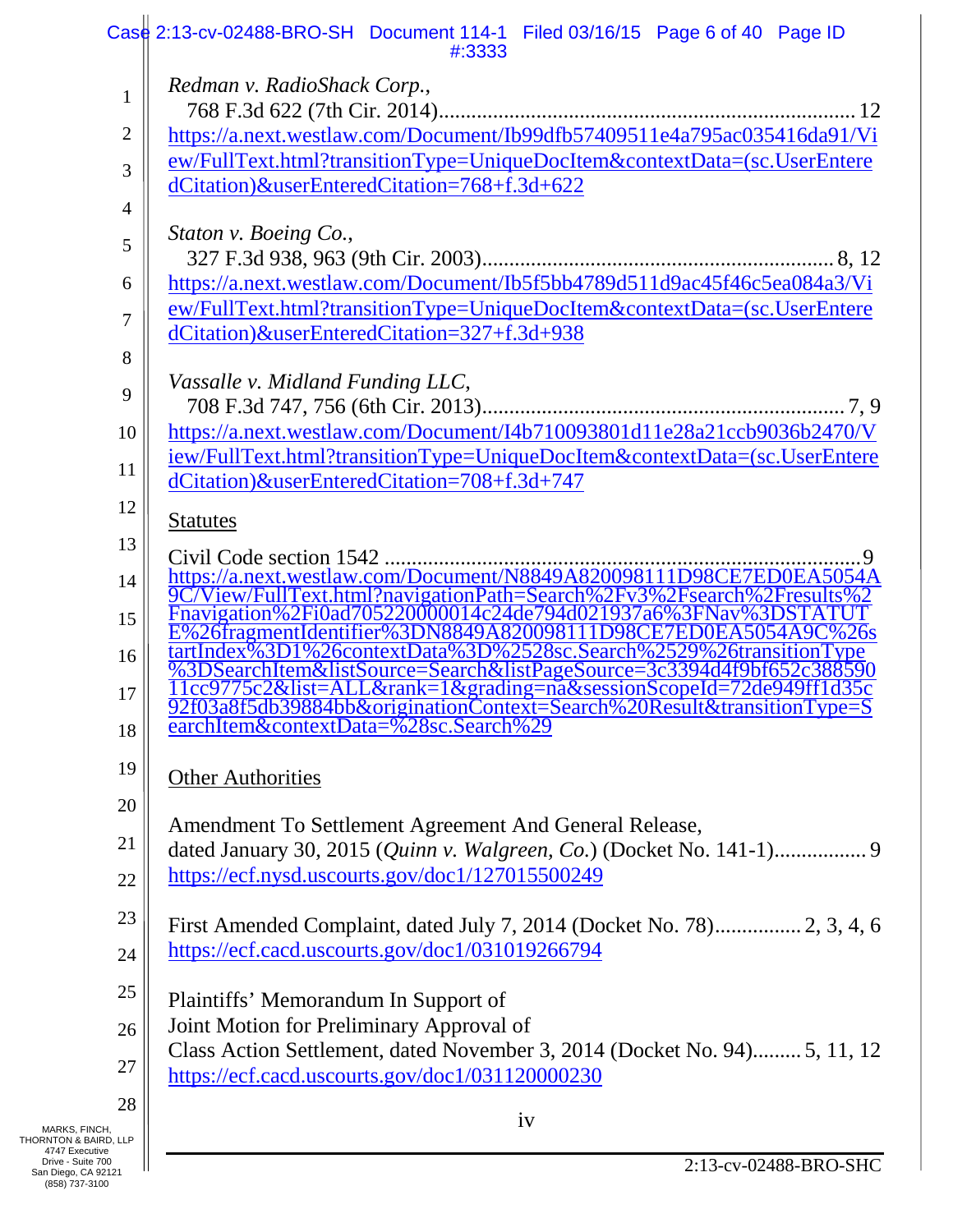|                                                                               | Case 2:13-cv-02488-BRO-SH Document 114-1 Filed 03/16/15 Page 7 of 40 Page ID<br>#:3334           |
|-------------------------------------------------------------------------------|--------------------------------------------------------------------------------------------------|
| $\mathbf{1}$                                                                  | Quinn v. Walgreen, Co.,                                                                          |
| $\sqrt{2}$                                                                    | https://ecf.nysd.uscourts.gov/cgi-bin/iquery.pl?849614463381095-L_1_0-1                          |
| 3                                                                             |                                                                                                  |
| $\overline{4}$                                                                | Stipulation of Settlement,<br>dated October 31, 2014 (Docket No. 108)  2, 5, 6, 8, 9, 10, 12, 13 |
| 5                                                                             | https://ecf.cacd.uscourts.gov/doc1/031020742573                                                  |
| 6                                                                             |                                                                                                  |
| $\tau$                                                                        |                                                                                                  |
| 8                                                                             |                                                                                                  |
| 9                                                                             |                                                                                                  |
| 10                                                                            |                                                                                                  |
| 11                                                                            |                                                                                                  |
| 12                                                                            |                                                                                                  |
| 13                                                                            |                                                                                                  |
| 14                                                                            |                                                                                                  |
| 15                                                                            |                                                                                                  |
| 16                                                                            |                                                                                                  |
| 17                                                                            |                                                                                                  |
| 18                                                                            |                                                                                                  |
| 19                                                                            |                                                                                                  |
| 20                                                                            |                                                                                                  |
| 21                                                                            |                                                                                                  |
| 22                                                                            |                                                                                                  |
| 23                                                                            |                                                                                                  |
| 24                                                                            |                                                                                                  |
| 25                                                                            |                                                                                                  |
| 26                                                                            |                                                                                                  |
| 27                                                                            |                                                                                                  |
| 28                                                                            | $\mathbf{V}$                                                                                     |
| MARKS, FINCH,<br>THORNTON & BAIRD, LLP<br>4747 Executive<br>Drive - Suite 700 |                                                                                                  |
| San Diego, CA 92121<br>(858) 737-3100                                         | 2:13-cv-02488-BRO-SHC                                                                            |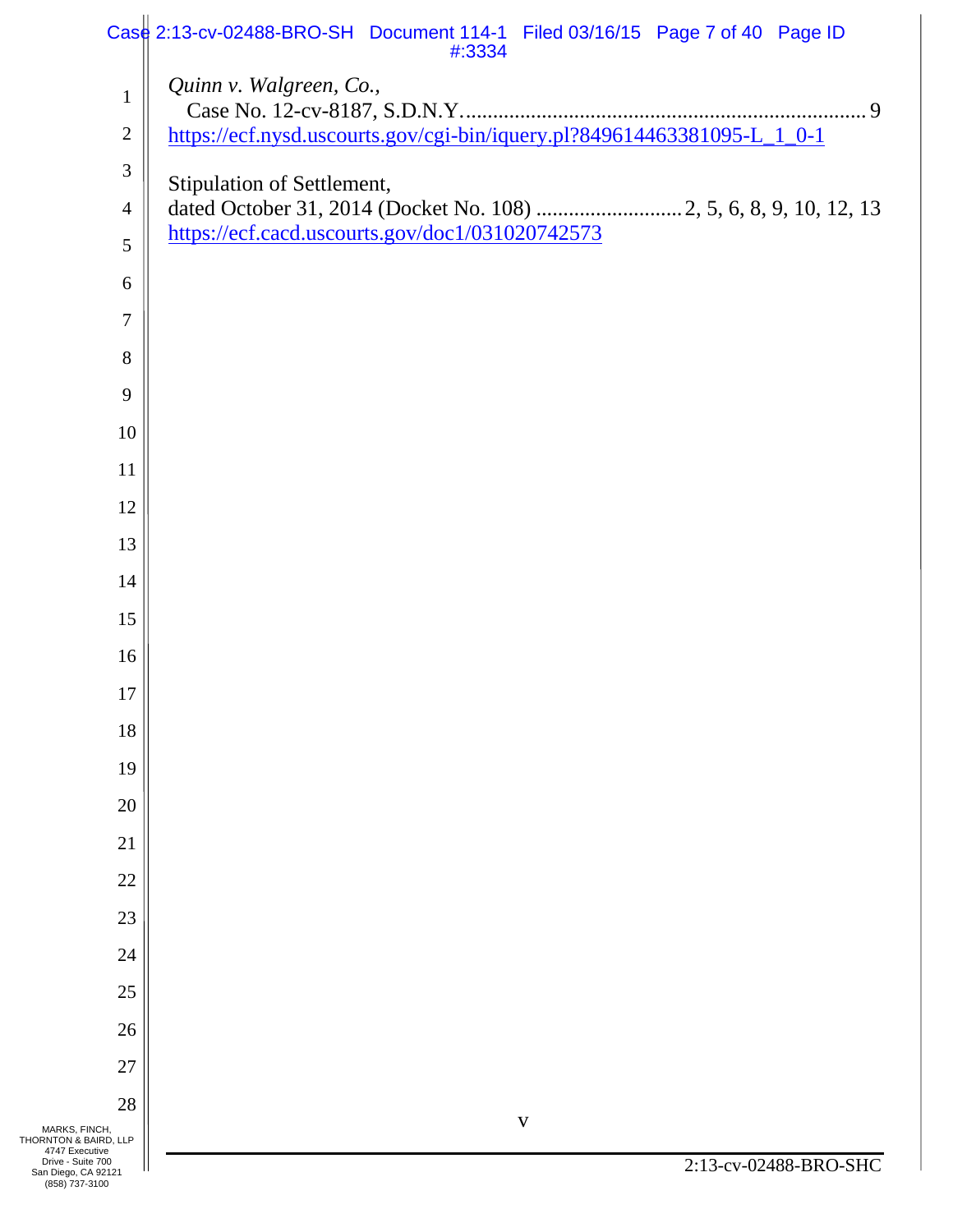# I

# INTRODUCTION

3 4 5 6 7 8 9 10 11 12 13 14 15 16 17 18 19 20 The proposed settlement in this case provides no meaningful benefit to consumers wronged by Herbalife International of America, Inc.'s (Herbalife), deception as alleged in the operative complaint. The proposed so-called injunctive relief is illusory – permitting Herbalife to continue unfettered with the deceptive scheme that forms the basis of plaintiffs' complaint. Incredibly, the parties' agreement does not require Herbalife to make any substantive changes to any corporate policy now in place. Moreover, Herbalife must only maintain this status quo for three short years while class members are required to ostensibly forfeit their legal rights forever. The proposed monetary relief fares no better as it arbitrarily and unfairly treats two otherwise similarly situated groups of class members differently – providing that some members will obtain relief at a possible rate of 0.5% on the dollar while others may obtain 100 times that amount, or a relief rate of 50%. Additionally, while the absent class members are left without fair and adequate compensation, class counsel will pocket \$5.25 million with leftovers going to a *cy pres* award. For these reasons, Truth in Advertising, Inc. (TINA.org), a national consumer advocacy organization dedicated to protecting consumers from false and deceptive advertising, opposes the proposed settlement, and respectfully urges the Court to reject it.

# 21

22

1

2

# II

# INTEREST OF AMICUS CURIAE

23 24 25 26 27 TINA.org is a 501(c)(3) nonprofit organization dedicated to protecting consumers nationwide through the prevention of false and deceptive marketing. To further its mission, TINA.org investigates deceptive marketing practices and advocates before federal and state government agencies, as well as courts. / / / / /

28  $\begin{array}{c} \hline \text{MARKS, FINCH,} \end{array}$ 

THORNTON & BAIRD, LLP 4747 Executive Drive - Suite 700 San Diego, CA 92121 (858) 737-3100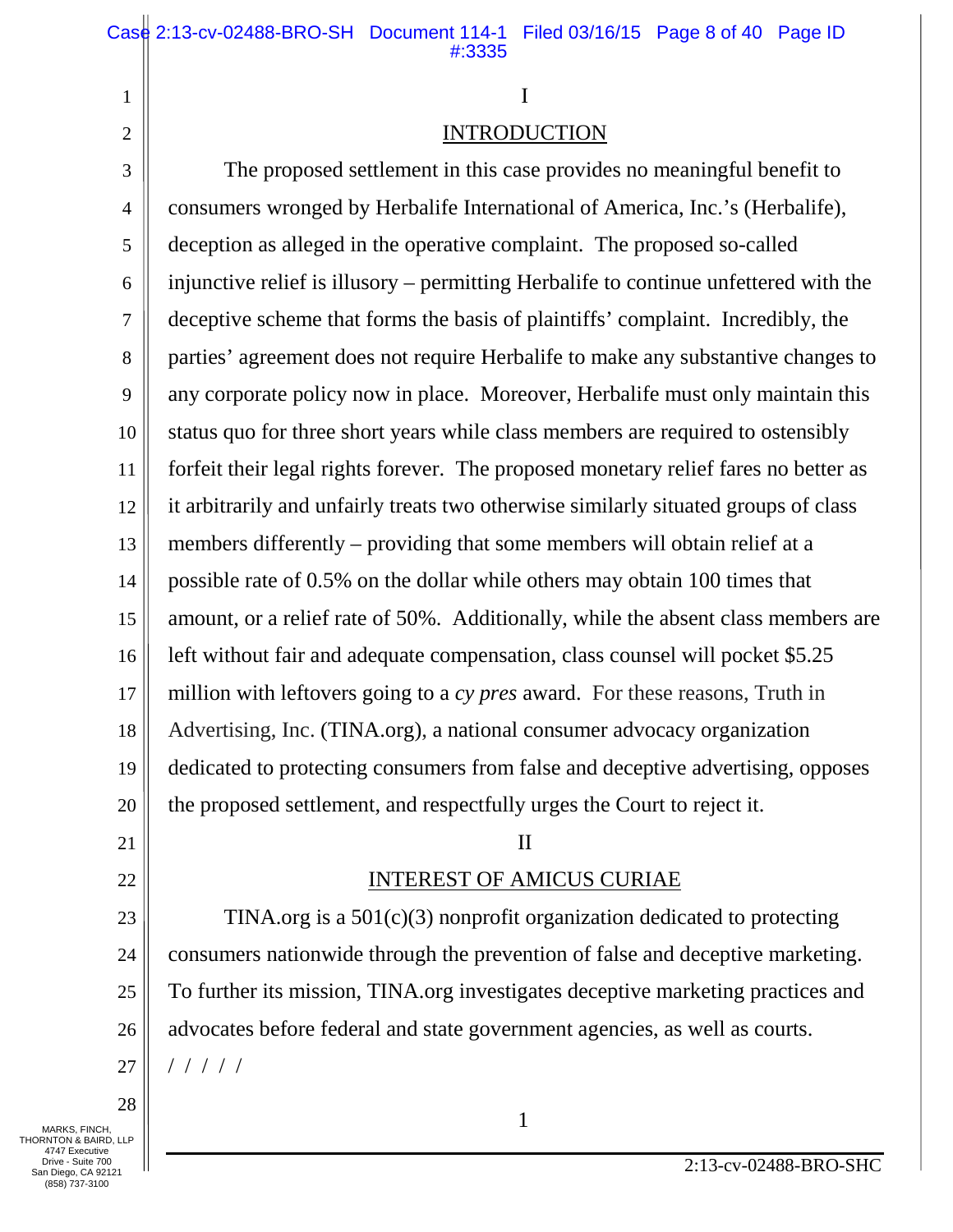### Case 2:13-cv-02488-BRO-SH Document 114-1 Filed 03/16/15 Page 9 of 40 Page ID #:3336

1 2 3 4 5 6 7 8 9 10 11 12 13 14 15 16 17 18 19 20 21 22 23 24 25 26 27 28 MARKS, FINCH,  $\begin{array}{|c|c|c|c|c|}\n\hline\n2 & 2 & 2\n\end{array}$ As explained in detail in the attached Motion for Leave to File Brief as Amicus Curiae in Opposition to Proposed Settlement, TINA.org has an important interest and a valuable perspective on the issues presented in this case.<sup>[1](#page-17-0)</sup> III This class-action lawsuit alleges in three counts that Herbalife deceptively markets and operates a pyramid scheme, which charges inappropriate shipping and handling fees in order to bolster illegal profits. *See* First Am. Compl., dated July 7, 2014. Just 18 months after filing this lawsuit, the parties entered into the proposed settlement agreement, which handsomely rewards plaintiffs' counsel, offers a possible *cy pres* award to the Consumer Federation of America, and will, if approved, provide Herbalife with a court-endorsed settlement that allows it to continue business as usual while simultaneously precluding a class of approximately 1.3 million members from ever suing it again. *See* Stipulation of Settlement, dated October 31, [2](#page-17-1)014.<sup>2</sup> In exchange for these rich concessions, a BACKGROUND IV majority of the class will in all likelihood receive less than \$20; a minority of members will receive up to 50% of the money they spent on Herbalife products; and all class members can return expired inventory for a refund. *See id.* at ¶ 4. The proposed settlement agreement sets out two forms of relief: (1) a temporary injunction; and (2) partial financial redress – neither is fair nor adequate. The injunctive relief is inadequate because it fails to address the allegations of the complaint, does not require Herbalife to make any material ARGUMENT <sup>1</sup> Neither party nor their counsel played any part in the drafting of this brief or contributed in any other way. The proposed release permits three limited private rights of action concerning the purchase and sale of Herbalife common stock, the calculation of bonuses to be paid to Herbalife members, and defective Herbalife products. Stipulation of Settlement <sup>18.1</sup>.

<span id="page-17-1"></span><span id="page-17-0"></span>THORNTON & BAIRD, LLP 4747 Executive Drive - Suite 700 San Diego, CA 92121 (858) 737-3100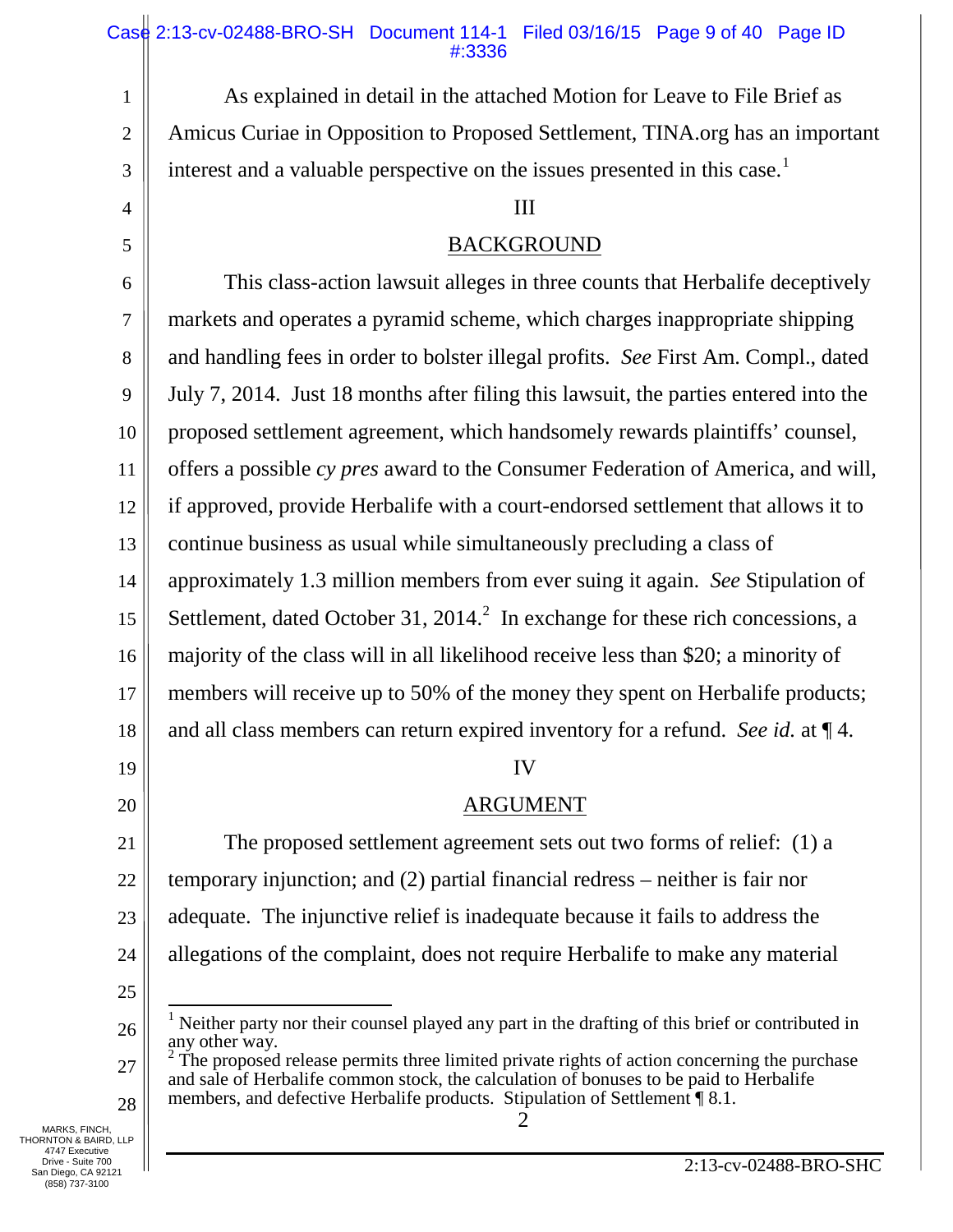## Case 2:13-cv-02488-BRO-SH Document 114-1 Filed 03/16/15 Page 10 of 40 Page ID #:3337

1 2 3 4 5 6 changes to its corporate policies, and is temporary. As for the monetary relief, the settlement disparately treats class members in an arbitrary and capricious manner, awards attorneys' fees that are grossly disproportionate to the class recovery, and provides for a possible *cy pres* award that will unjustly siphon money away from under-compensated class members. Each defect is addressed in turn.

7

8

# A. The Temporary Injunctive Relief Is Inadequate The Proposed Injunctive Relief Does Not Address The Allegations Of Wrongdoing

9 10 11 12 13 14 15 16 17 The injunctive relief in the proposed settlement fails to address the fundamental elements of plaintiffs' complaint, namely that Herbalife uses deceptive marketing tactics to lure consumers into an illegal scheme in which they are destined to fail. As currently drafted, the proposed settlement agreement gives the false impression that defendants are making substantive changes to their marketing practices and overall business structure to address these issues when, in reality, Herbalife is simply maintaining the status quo. The injunctive relief – in the form of 13 alleged changes to "Corporate Policies" – will in no way remedy the unlawful practices at issue in this case.

18

#### 1. Deceptive Marketing Unaddressed

19 20 21 22 23 24 25 26 27 In support of its three causes of action, plaintiffs' 75-page complaint goes to great lengths to show that Herbalife saturates consumers with a plethora of false advertising and deceptive marketing materials. The complaint documents a multitude of avenues Herbalife uses to market its business opportunity as a way for consumers to make money – a lot of money – and Herbalife spreads this message everywhere it can. For example, Herbalife promotes its business opportunity by boasting that recruits can "achieve financial freedom," "leave a legacy," earn "[i]mmediate [r]etail [p]rofit," and become "multimillionaires." First Am. Compl. ¶¶ 32-33, 175. The complaint goes on to state that prospective

28 MARKS, FINCH,  $\begin{array}{|c|c|c|c|c|}\n\hline\n3 & 3 & \mline\n\end{array}$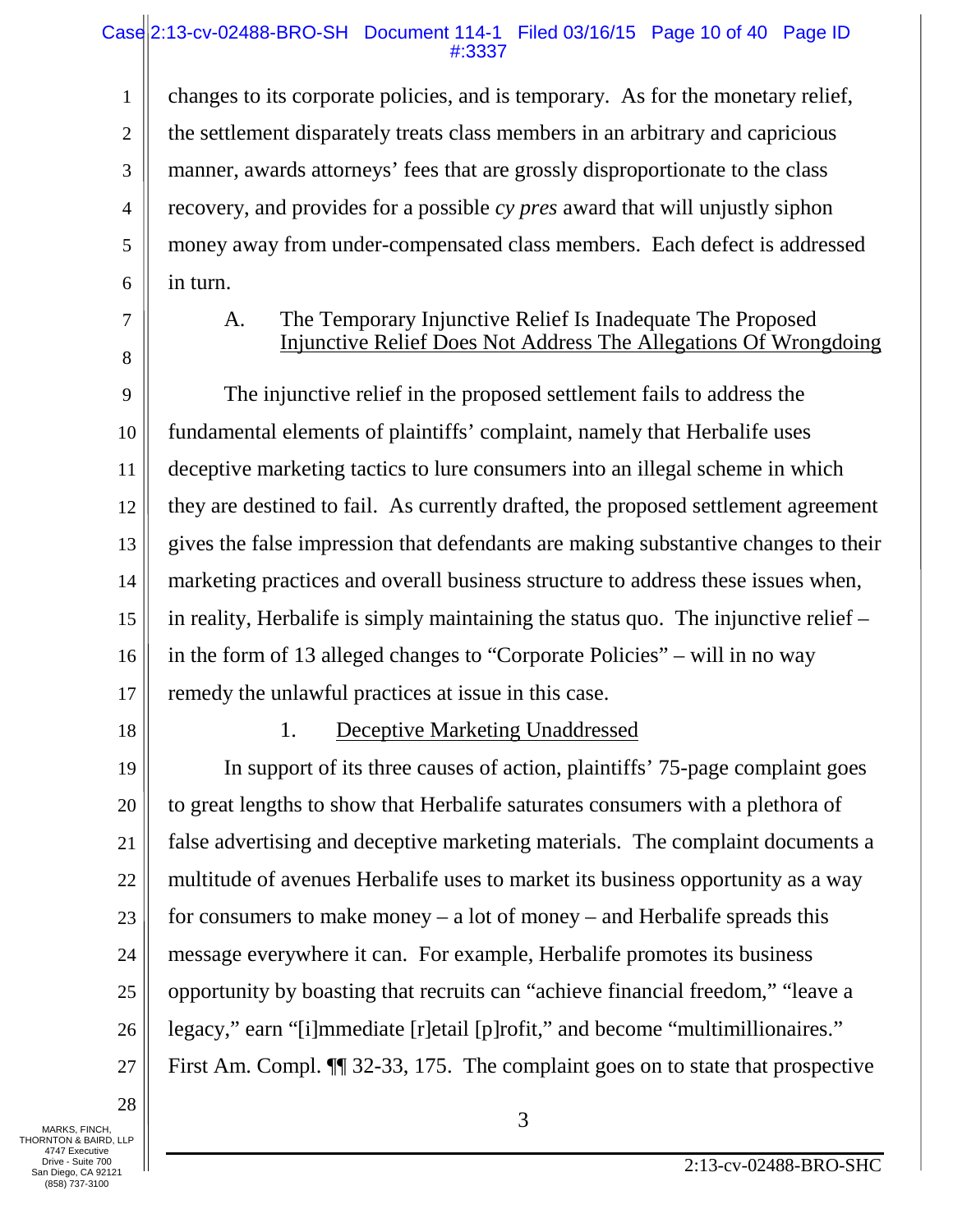# Case 2:13-cv-02488-BRO-SH Document 114-1 Filed 03/16/15 Page 11 of 40 Page ID #:3338

| participants are told that Herbalife is a "tested proven business plan" that<br>$\mathbf{1}$<br>"provide[s] substantial and ongoing income," so much so that some distributors<br>$\overline{c}$<br>have "been able to upgrade to a bigger home and nicer car," and even "quit"<br>3<br>[their] job." <i>Id.</i> at $\P$ 31, 159. In reality, however, at least 88% of Herbalife<br>$\overline{4}$ |  |
|----------------------------------------------------------------------------------------------------------------------------------------------------------------------------------------------------------------------------------------------------------------------------------------------------------------------------------------------------------------------------------------------------|--|
|                                                                                                                                                                                                                                                                                                                                                                                                    |  |
|                                                                                                                                                                                                                                                                                                                                                                                                    |  |
|                                                                                                                                                                                                                                                                                                                                                                                                    |  |
|                                                                                                                                                                                                                                                                                                                                                                                                    |  |
| participants in 2012 and 2013 did not make any money. <i>Id.</i> at $\P$ 20; Statement of<br>5                                                                                                                                                                                                                                                                                                     |  |
| Average Gross Compensation Paid by Herbalife to U.S. Members in 2013,<br>6                                                                                                                                                                                                                                                                                                                         |  |
| available at http://www.herbalife.com/Content/en-US/pdf/business-<br>7                                                                                                                                                                                                                                                                                                                             |  |
| opportunity/statement-of-average-gross-compensation-usen.pdf (last accessed<br>8                                                                                                                                                                                                                                                                                                                   |  |
| March 16, 2015).<br>9                                                                                                                                                                                                                                                                                                                                                                              |  |
| The complaint details how these grandiose claims can be found in<br>10                                                                                                                                                                                                                                                                                                                             |  |
| marketing materials and at events, including, but certainly not limited to:<br>11                                                                                                                                                                                                                                                                                                                  |  |
| advertisements;<br>12                                                                                                                                                                                                                                                                                                                                                                              |  |
| Herbalife's website;<br>13                                                                                                                                                                                                                                                                                                                                                                         |  |
| Herbalife's YouTube channel;<br>14<br>$\bullet$                                                                                                                                                                                                                                                                                                                                                    |  |
| Herbalife's Internet Business Starter Pack, with DVD;<br>15<br>$\bullet$                                                                                                                                                                                                                                                                                                                           |  |
| Herbalife's Sales & Marketing Plan and Business Rules;<br>16<br>$\bullet$                                                                                                                                                                                                                                                                                                                          |  |
| Herbalife magazines;<br>17                                                                                                                                                                                                                                                                                                                                                                         |  |
| Herbalife conferences, conventions, and training programs;<br>18                                                                                                                                                                                                                                                                                                                                   |  |
| Herbalife flyers;<br>19                                                                                                                                                                                                                                                                                                                                                                            |  |
| Herbalife distributors' websites;<br>20                                                                                                                                                                                                                                                                                                                                                            |  |
| Herbalife distributor workbooks; and<br>21                                                                                                                                                                                                                                                                                                                                                         |  |
| Herbalife's Statement of Average Gross Compensation of U.S.<br>22                                                                                                                                                                                                                                                                                                                                  |  |
| Supervisors ("SAGC").<br>23                                                                                                                                                                                                                                                                                                                                                                        |  |
| <i>Id.</i> at $\P$ 19, 21, 29, 38-40, 44, 45, 66, 78, 160-161, 163-164, 168-171, 173-176,<br>24                                                                                                                                                                                                                                                                                                    |  |
| 178, 302.<br>25                                                                                                                                                                                                                                                                                                                                                                                    |  |
| However, not a single provision in the settlement agreement will address<br>26                                                                                                                                                                                                                                                                                                                     |  |
| this pervasive deception as articulated in the complaint. For example, not one<br>27                                                                                                                                                                                                                                                                                                               |  |
| 28<br>4                                                                                                                                                                                                                                                                                                                                                                                            |  |
| MARKS, FINCH,<br>[HORNTON & BAIRD, LLP<br>4747 Executive<br>Drive - Suite 700<br>2:13-cv-02488-BRO-SHC<br>San Diego, CA 92121<br>(858) 737-3100                                                                                                                                                                                                                                                    |  |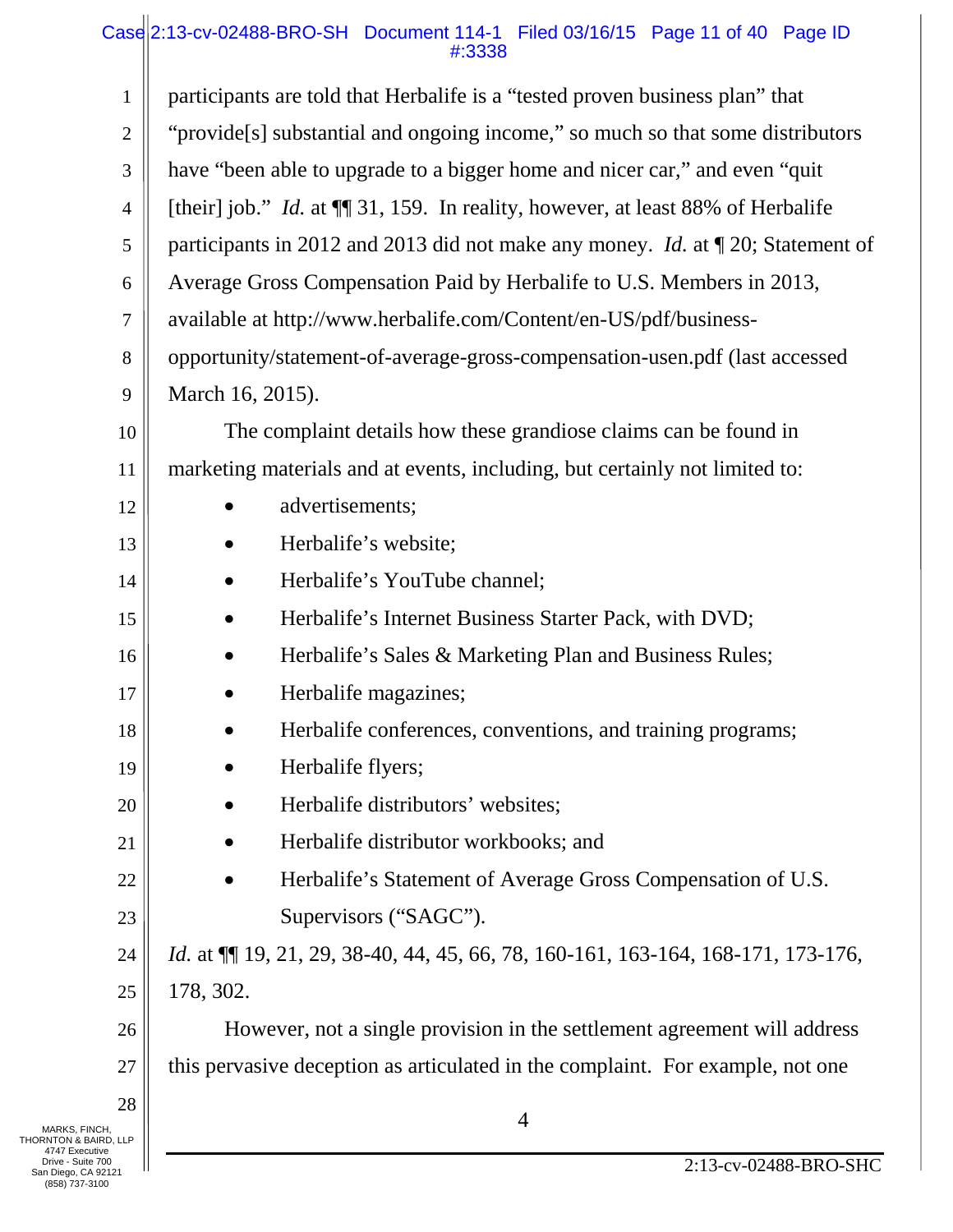## Case 2:13-cv-02488-BRO-SH Document 114-1 Filed 03/16/15 Page 12 of 40 Page ID #:3339

1 2 3 4 5 6 provision will prohibit Herbalife from using distributor testimonials that deceptively emphasize extraordinary and atypical financial gains. Not one will prohibit Herbalife from using images of luxury items such as vehicles, boats, and expensive homes to entice new recruits. And not one will prohibit Herbalife from telling distributors that they can gain financial freedom with its business opportunity.

7 8 9 10 11 12 13 14 15 16 Instead, plaintiffs claim that a single sheet of paper with Herbalife's Statement of Average Gross Compensation of U.S. Supervisors will singlehandedly counteract all of Herbalife's false advertising and deceptive marketing tactics as alleged in the complaint because this one piece of paper "ensures transparency of Herbalife member success and failure rates and numbers." Plts' Memo. in Support of Joint Mot. for Prelim. Approval of Class Action Settlement, dated Nov. [3](#page-20-0), 2014 (Dkt. 94) at 13.<sup>3</sup> Such a naïve opinion, which has no basis in reality and is belied by every allegation in the complaint, is simply wrong, and as a result the proposed injunction offers no relief to the class members when it comes to Herbalife's deceptive marketing practices.

17 / / / / /

18 / / / / /

19

<span id="page-20-0"></span>20

21

22

23

24

25

26

 $3$  According to plaintiffs, it does so specifically by requiring Herbalife to:

- disclose in the SAGC the total number and percentage of all members who do not receive any compensation directly from Herbalife (which the company does in the middle of the dense six-paragraph document) and attach the SAGC to the membership application;
- require new members to acknowledge reviewing the SAGC when signing the application, and swear that they have not relied on any other information regarding the financial results they might achieve;
- clarify that members who have qualified as Supervisors have at least 12 months to requalify as a Supervisor; and
- define the term "Compensation Statement" as "Statement of Average Gross Compensation Paid by Herbalife."

27 Stipulation of Settlement ¶¶ 5.1.11-5.1.15.

28

MARKS, FINCH,  $\begin{array}{c} 5 \end{array}$ THORNTON & BAIRD, LLP 4747 Executive Drive - Suite 700 San Diego, CA 92121 (858) 737-3100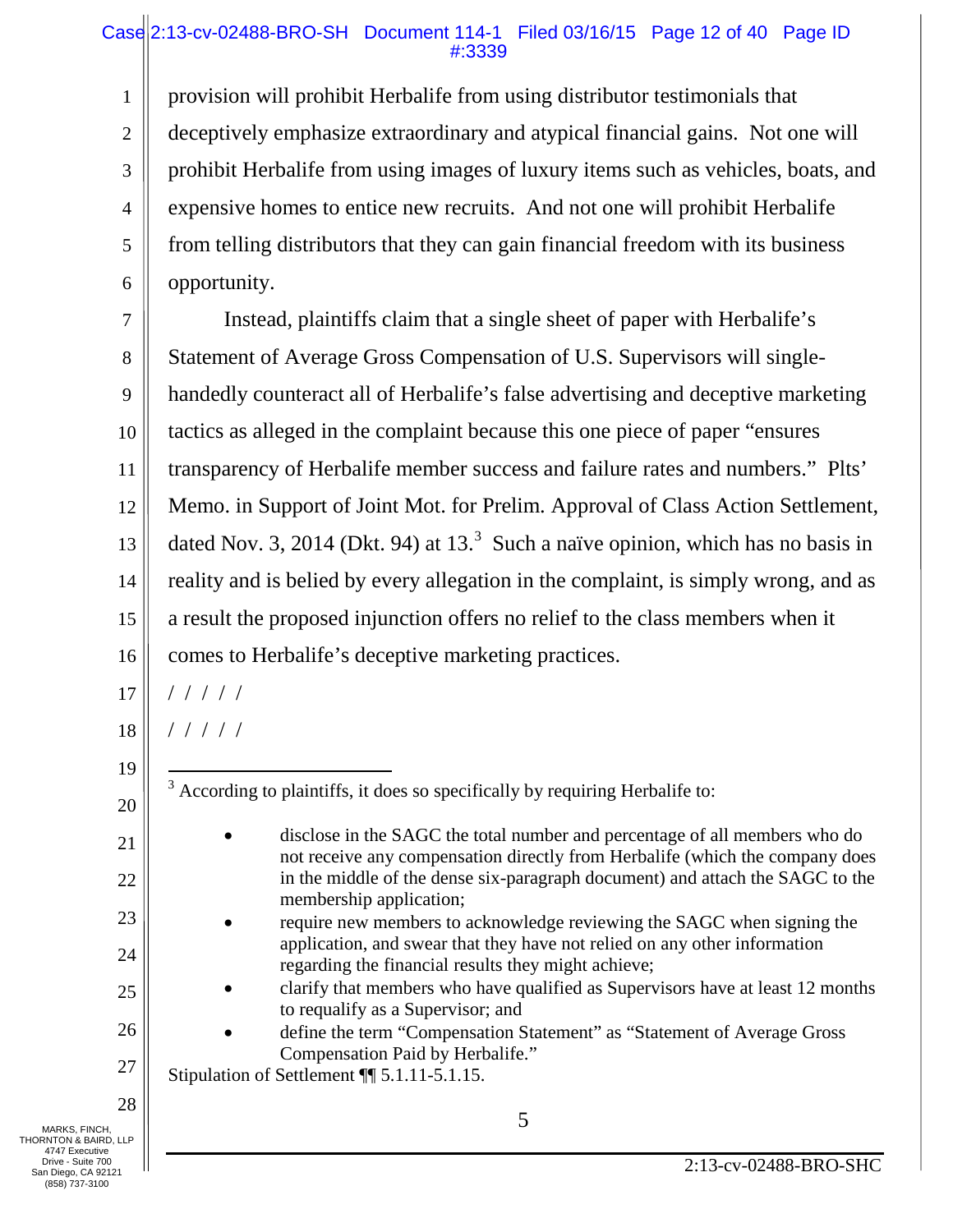1

#### 2. Pyramid Scheme Unaddressed

2 3 4 5 6 7 8 9 10 11 12 13 14 15 16 17 18 As with Herbalife's deceptive marketing practices, the proposed injunction will do nothing to address allegations that Herbalife is operating a pyramid scheme. According to the complaint, Herbalife's compensation plan rewards the recruitment of new participants over product sales by, among other things, paying recruitment rewards to distributors regardless of whether they actually sold any products. First Am. Compl. ¶¶ 3, 23, 36, 153. The complaint also explains the company's complex product pricing system, which effectively leads to inventory loading by pushing distributors to buy more products than they can feasibly sell in order to meet volume requirements set by the company. *Id.* at ¶¶ 22, 23, 153. Yet the proposed injunction does absolutely nothing to change the way the company's business structure operates. Declaration of William Keep, attached hereto Exhibit A. *See Fed. Trade Comm'n v. Burnlounge, Inc., et al.*, 753 F.3d 878 (9th Cir. 2014) (determining that the company at issue was operating a pyramid scheme because: (1) members paid for the right to sell products; (2) the rewards paid by the company were primarily for recruitment of other participants; and (3) members were clearly motivated by the opportunity to earn cash rewards from recruitment).

19

20

## 3. Illegal Packaging, Handling, And Shipping Charges Unaddressed

21 22 23 24 25 26 27 Finally, the complaint alleges that Herbalife unlawfully charges a 7% "Packaging and Handling" fee separately from a 2.5% to 4% "shipping" fee. *Id.*  at ¶¶ 24, 48, 196-198. The proposed injunction purports to address this allegation by relying on the company's current pricing structure, which eliminated the "Packaging and Handling" fee in April 2013. *See* Stipulation of Settlement ¶ 5.1.3; Comparison of Herbalife's Corporate Policies 2012-2014, attached hereto as Exhibit B. However, Herbalife continues to tack on 1.75% to the shipping fee,

28

MARKS, FINCH,  $\bigcirc$   $\bigcirc$   $\bigcirc$ THORNTON & BAIRD, LLP 4747 Executive Drive - Suite 700 San Diego, CA 92121 (858) 737-3100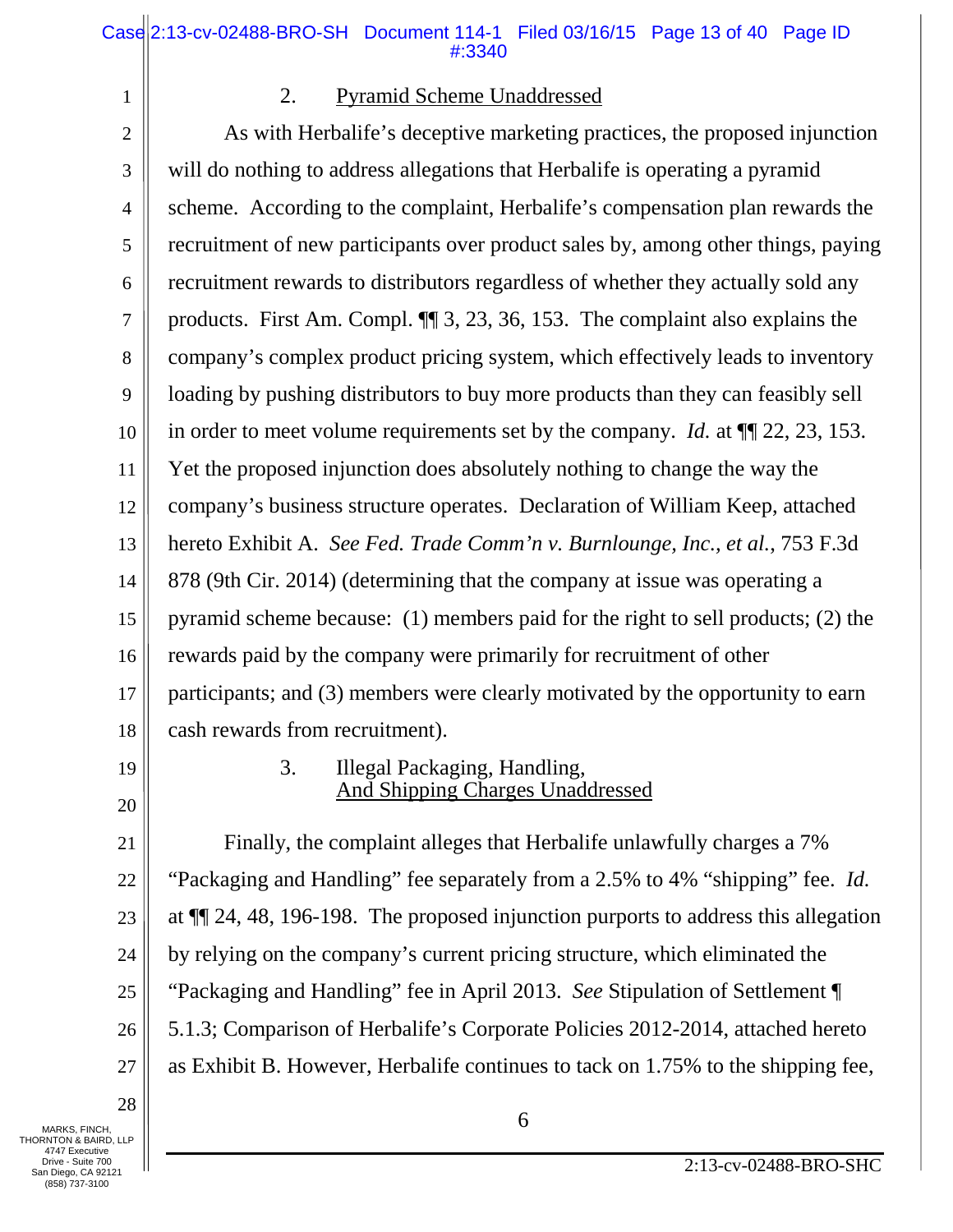## Case 2:13-cv-02488-BRO-SH Document 114-1 Filed 03/16/15 Page 14 of 40 Page ID #:3341

1 2 3 4 5 and in eliminating the Packaging and Handling fee it increased the Suggested Retail Price ("SRP") by 5%. *Id.* Thus, although the overall percentage charged for packaging, handling, and shipping products has gone down by 5.25%, through a slight of hand the amount members are paying and the company is receiving remains the same.<sup>[4](#page-22-0)</sup>

\* \* \*

7 8 9 10 11 12 13 14 15 16 17 18 19 20 21 As demonstrated above, the proposed injunctive relief gives nothing but the illusion that Herbalife's deceptive marketing practices, pyramid scheme, and oppressive fees will be affected by the proposed settlement agreement. Courts have rejected similar agreements that provide meaningless injunctive relief. *See, e.g.*, *Pearson v. NBTY, Inc.*, 772 F.3d 778, 785 (7th Cir. 2014) (reversing approval of settlement agreement, stating "[t]he injunction actually gives [defendant] protection by allowing it, with a judicial imprimatur (because it's part of a settlement approved by the district court), to preserve the substance of the claims by making…purely cosmetic changes in wording."); *In re Dry Max Pampers Litig.*, 724 F.3d 713, 715 (6th Cir. 2013) (reversing approval of settlement agreement, stating "[t]he parties and their counsel negotiated a settlement that…provides nearly worthless injunctive relief."); *Vassalle v. Midland Funding LLC*, 708 F.3d 747, 756 (6th Cir. 2013) (reversing approval of settlement agreement, stating "the relief provided to the unnamed class is / / / / /

22

6

MARKS, FINCH,  $\begin{array}{c} 7 \end{array}$ THORNTON & BAIRD, LLP 4747 Executive Drive - Suite 700 San Diego, CA 92121 (858) 737-3100

<span id="page-22-0"></span><sup>23</sup> 24 25 26 27 28  $4$  Under the old pricing structure, if a member purchased \$1,000 worth of products, that person would pay a total of \$1,095 (\$1,000 in product  $+ 7\%$  P&H  $+ 2.5\%$  Shipping). Under the new pricing structure, the same product now costs \$1,050 (due to the 5% increase in SRP) and so the total cost would be \$1,094.63 (\$1,050 + 4.25% Shipping). *See* Herbalife Simplified Pricing Structure, April 2013, available at http://herbalifemail.com/pdf/pricingstructureexamples\_usen.pdf (last accessed March 16, 2015). Similarly, under the old pricing structure, if a member purchased \$500 worth of products, that person would pay a total of \$552.50 (\$500 in product + 7% P&H + 3.5% Shipping). Under the new pricing structure, the same product now costs \$525 and so the total cost would be \$552.56 (\$525 + 5.25% Shipping). *Id.*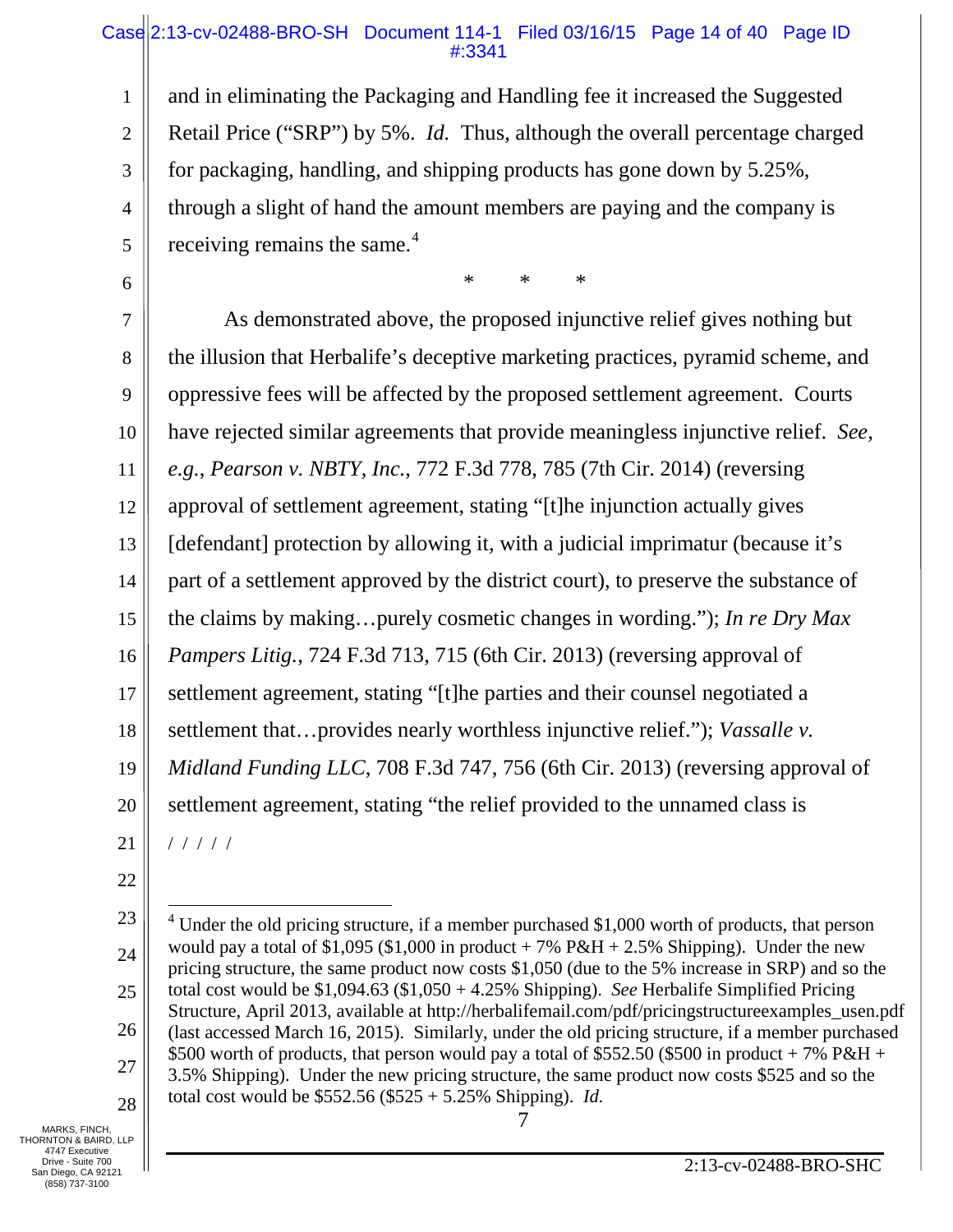# Case 2:13-cv-02488-BRO-SH Document 114-1 Filed 03/16/15 Page 15 of 40 Page ID #:3342

1 2 3 perfunctory at best" because, among other things, "it does not actually prohibit [defendant] from creating false affidavits; rather, it only requires [defendant] to change its policies and provides oversight of this process.")

4

5

6

7

8

9

10

11

#### B. The Temporary Injunctive Relief Has Already Been Done

The proposed settlement does not require Herbalife to make any material changes to its corporate policies. *See* TINA.org's Comparison of Herbalife's Corporate Policies (Ex. B). In fact, nine out of the 13 Corporate Policies listed in the settlement agreement as the proposed injunctive relief were in effect before the class-action lawsuit was filed, and all 13 were in place prior to the proposed settlement, which means, in sum, that the proposed injunctive relief is absolutely worthless. *Id. [5](#page-23-0)*

12 13 14 15 16 17 18 19 20 21 22 23 The parties' reliance on past modifications to form part of the basis for class members giving up their litigation rights is unacceptable. *See, e.g.*, *Staton v. Boeing Co.*, 327 F.3d 938, 963 (9th Cir. 2003) (reversing approval of consent decree that, among other things, provided injunctive relief that largely incorporated already-existing company programs rather than creating new ones, stating it is a "questionable factor[]" that "suggest[s] that class counsel and [class representatives] *could* have agreed to relatively weak prospective relief because of other inducements offered to them in the course of the negotiations.") (emphasis in original); *In re Dry Max Pampers Litig.*, 724 F.3d at 719 (putting the burden of proving the fairness of the settlement on the proponents, and determining that a reinstated refund program would provide unnamed class members little value because "most of them have already had access to it.") / / / / /

24 25

26

27

28

 <sup>5</sup> A small and immaterial portion of one of the corporate policies listed in the proposed settlement agreement has not yet been effectuated, which is the defining of "Compensation Statement" as "Statement of Average Gross Compensation." Stipulation of Settlement, ¶ 5.1.15. This minor change in definition does not address any of the allegations in the complaint.

<span id="page-23-0"></span>MARKS, FINCH,  $\Big\|$   $\Big\|$ THORNTON & BAIRD, LLP 4747 Executive Drive - Suite 700 San Diego, CA 92121 (858) 737-3100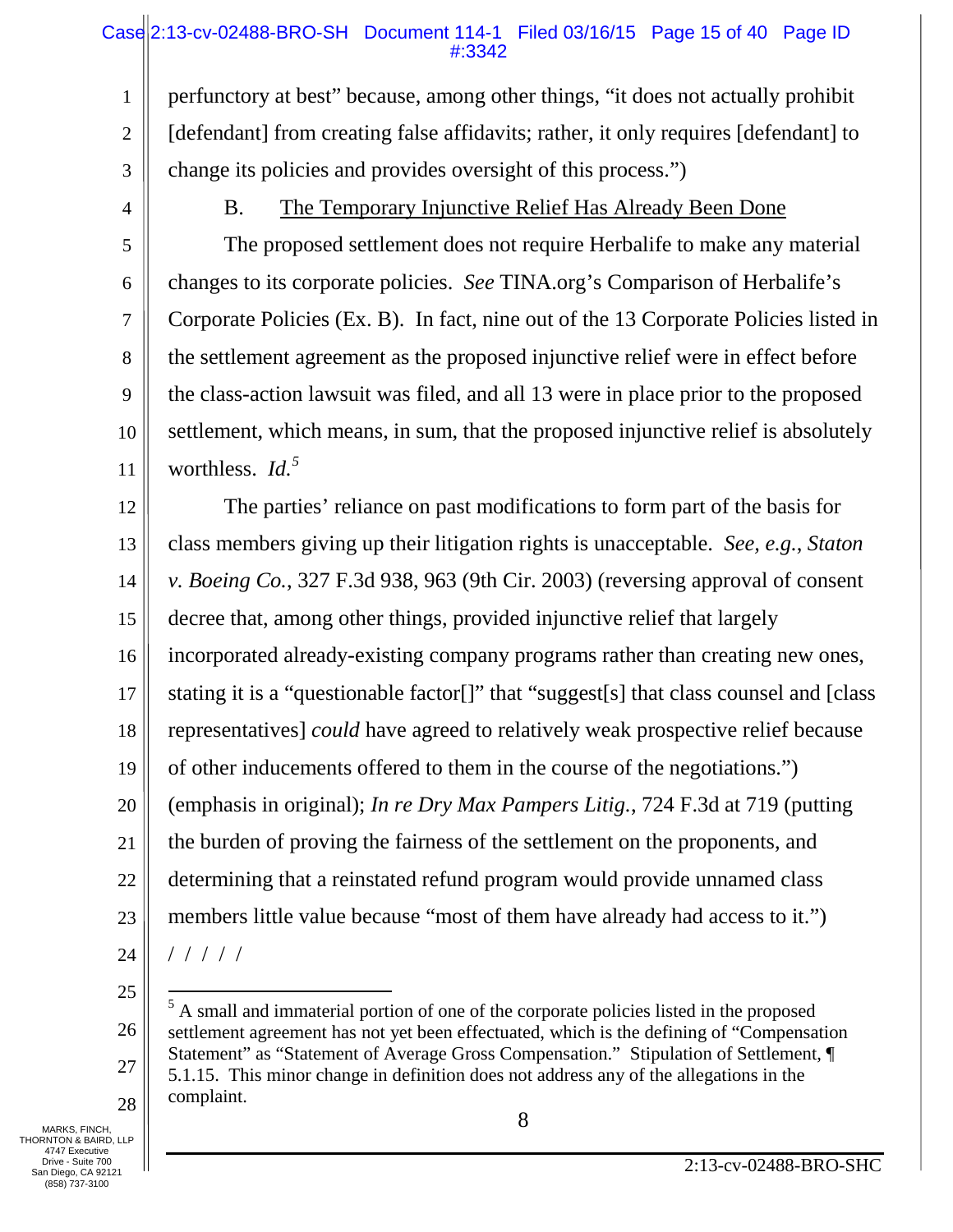|                | Case 2:13-cv-02488-BRO-SH Document 114-1 Filed 03/16/15 Page 16 of 40 Page ID<br>#:3343                                                                                                                    |
|----------------|------------------------------------------------------------------------------------------------------------------------------------------------------------------------------------------------------------|
| $\mathbf{1}$   | The Proposed Injunctive Relief Is<br>$C_{\cdot}$                                                                                                                                                           |
| $\overline{2}$ | Temporary, Yet Class Members Will Be<br>Required To Forever Waive Their Right To Sue Herbalife                                                                                                             |
| 3              | Even if the proposed injunctive relief was meaningful, which it is not, it is                                                                                                                              |
| $\overline{4}$ | temporary – expiring in three short years. In exchange for this trifling gesture of                                                                                                                        |
| 5              | maintaining the status quo for 36 months, class members are forced to give up their                                                                                                                        |
| 6              | right to sue Herbalife forever. Compare Stipulation of Settlement ¶ 5.1.1. ("All                                                                                                                           |
| $\tau$         | corporate policies set forth in this Section [5] shall be continued for no less than                                                                                                                       |
| $8\,$          | three years from the date the Court issues final approval of the Settlement                                                                                                                                |
| 9              | Agreement.") (emphasis added) with id. at ¶ 8.1 ("[Defendants]shall be                                                                                                                                     |
| 10             | released and <u>forever</u> dischargedfrom all claims, demands, rights, liabilities, suits,                                                                                                                |
| 11             | or causes of action, known or unknown") (emphasis added). <sup>6</sup>                                                                                                                                     |
| 12             | It is hard to imagine an arm's length negotiation in which approximately                                                                                                                                   |
| 13             | 1.3 million consumers would be willing to ostensibly forfeit all known and                                                                                                                                 |
| 14             | unknown claims forever in exchange for a company's promise to be bound by a                                                                                                                                |
| 15             | three-year contract. There can be no doubt that these terms are completely                                                                                                                                 |
| 16             | disproportionate, patently unfair, and wholly objectionable. See Pearson, 772                                                                                                                              |
| 17             | F.3d at 787 (reversing approval of settlement agreement, criticizing 30-month                                                                                                                              |
| 18             | injunction); see also Vassalle, 708 F.3d at 756 (reversing approval of settlement                                                                                                                          |
| 19             | agreement, stating the injunction is "of little value" because, among other things,                                                                                                                        |
| 20             | it "only lasts one year, after which [the defendant] is free to resume its predatory                                                                                                                       |
| 21             | practices should it choose to do so.") <sup>7</sup>                                                                                                                                                        |
| 22             | $6$ See infra fn. 2. In addition to giving up their rights to sue defendants, class members are also                                                                                                       |
| 23             | waiving clear statutory rights they have under state laws, such as Section 1542 of the Civil                                                                                                               |
| 24             | Code of the State of California, which prohibits general releases such as this one from being<br>extended to claims unknown at the time of executing the release, even if they would have                  |
| 25             | materially affected the settlement. See Stipulation of Settlement ¶ 8.2.                                                                                                                                   |
| 26             | $\frac{7}{7}$ While there have been district courts that have approved settlements that include such short-<br>term injunctive relief in the past (see, e.g., Dennis v. Kellogg Co., 2013 U.S. Dist. LEXIS |
| 27             | $163118$ (S.D. Cal. Nov. 14, 2013), most recently, Judge Posner in the Seventh Circuit took the hatter view. See Quimp w Walance Ge. Gees No. 12 av 8187, S.D.N.Y. Amendment to                            |

<span id="page-24-1"></span><span id="page-24-0"></span>28 MARKS, FINCH,<br>
THORNTON & BAIRD, LLP<br>
4747 Executive<br>
Drive - Suite 700<br>
San Diego, CA 92121<br>
(858) 737-3100

Ш

better view. *See Quinn v. Walgreen, Co.,* Case No. 12-cv-8187, S.D.N.Y., Amendment to Settlement Agreement and General Release, dated Jan. 30, 2015 (Dkt. 141-1) (parties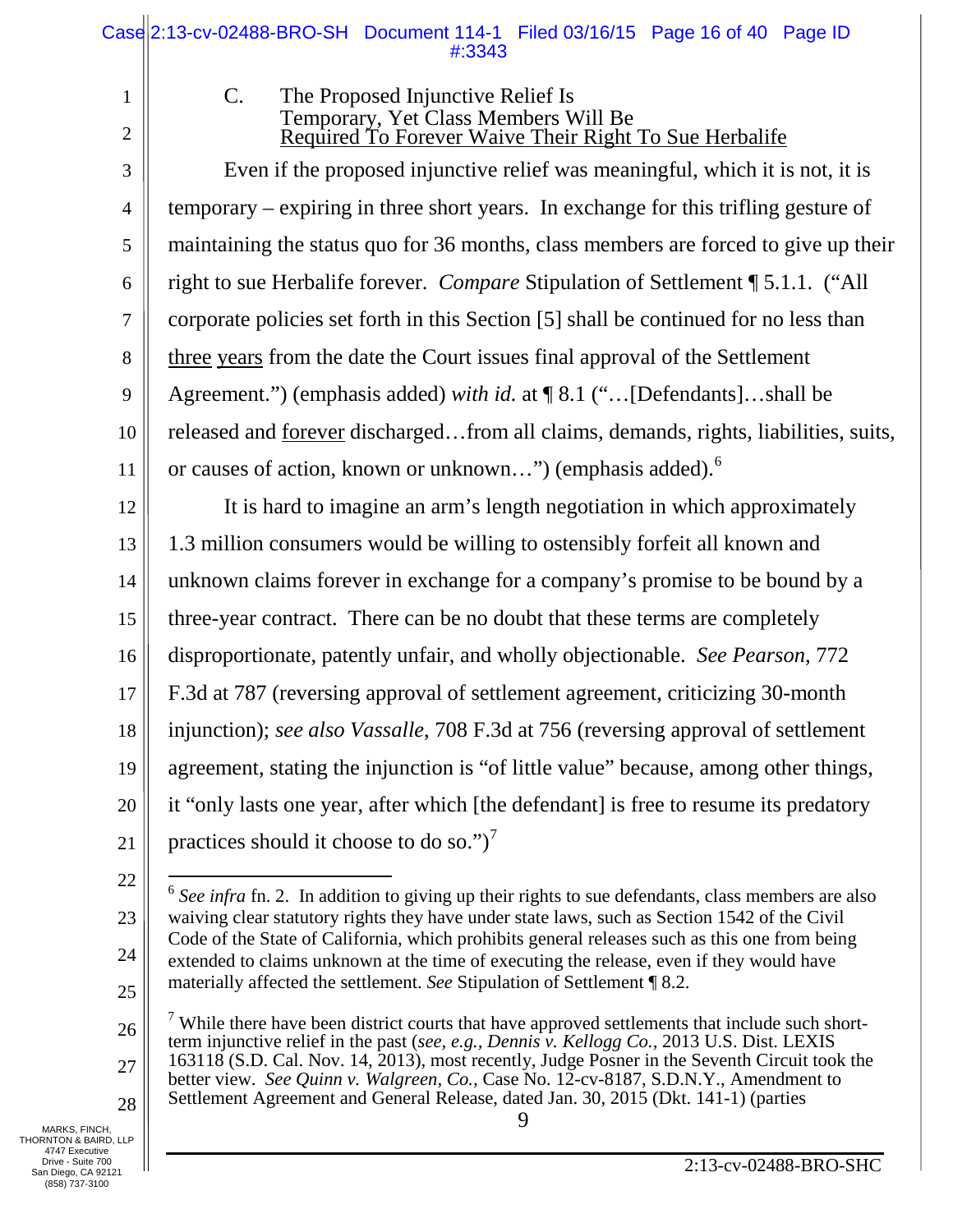<span id="page-25-2"></span><span id="page-25-1"></span><span id="page-25-0"></span>

|                                                            | Case 2:13-cv-02488-BRO-SH Document 114-1 Filed 03/16/15 Page 17 of 40 Page ID<br>#:3344                                                                                                                    |  |  |  |
|------------------------------------------------------------|------------------------------------------------------------------------------------------------------------------------------------------------------------------------------------------------------------|--|--|--|
| 1                                                          | The Proposed Monetary Relief Is Unfair To Class Members<br>D.                                                                                                                                              |  |  |  |
| $\overline{2}$                                             | <b>Disparate Treatment Of Class Members Is Unacceptable</b><br>1.                                                                                                                                          |  |  |  |
| $\mathfrak{Z}$                                             | The proposed settlement agreement provides for a Net Settlement Fund to                                                                                                                                    |  |  |  |
| $\overline{4}$                                             | be distributed to class members who certify, among other things, that they joined                                                                                                                          |  |  |  |
| 5                                                          | Herbalife primarily to pursue a business opportunity and not primarily for self-                                                                                                                           |  |  |  |
| 6                                                          | consumption. Stipulation of Settlement $\P$ 4.4.2. These class members are                                                                                                                                 |  |  |  |
| $\tau$                                                     | divided into two groups:                                                                                                                                                                                   |  |  |  |
| 8                                                          | those who spent at least \$750 to purchase products during a twelve-<br>(1)                                                                                                                                |  |  |  |
| 9                                                          | month period between April 1, 2009 and December 2, 2014 (the                                                                                                                                               |  |  |  |
| 10                                                         | "Class Period"); <sup>8</sup> and                                                                                                                                                                          |  |  |  |
| 11                                                         | everyone else (i.e., those who never reached the \$750 threshold in at<br>(2)                                                                                                                              |  |  |  |
| 12                                                         | least one twelve-month period at issue).                                                                                                                                                                   |  |  |  |
| 13                                                         | <i>Id.</i> at $\P$ 4.4.5-4.4.6. Class members who fall into the first group are eligible for                                                                                                               |  |  |  |
| 14                                                         | what the settlement agreement calls a "pro rata award," under which they will                                                                                                                              |  |  |  |
| 15                                                         | receive the lesser of 100% of the estimated total loss from their product sales or                                                                                                                         |  |  |  |
| 16                                                         | 50% of the total price paid for products. <i>Id.</i> at $\P$ 4.4.5. Class members who fall                                                                                                                 |  |  |  |
| 17                                                         | into the second group get a payment of between \$3 and \$20, depending on how                                                                                                                              |  |  |  |
| 18                                                         | many class members make claims. <sup>10</sup> <i>Id.</i> at $\P$ 4.4.6.                                                                                                                                    |  |  |  |
| 19                                                         |                                                                                                                                                                                                            |  |  |  |
| 20                                                         | renegotiated settlement agreement and revised the injunctive relief to include broader language                                                                                                            |  |  |  |
| 21                                                         | and a permanent injunction after TINA.org filed an amicus curiae brief opposing, among other<br>things, the temporary nature of the injunctive relief).                                                    |  |  |  |
| 22                                                         | <sup>8</sup> It is important to note that all of the five named plaintiffs, who will be receiving a total of                                                                                               |  |  |  |
| 23                                                         | \$30,000 if the proposed settlement agreement is approved, fall into this group.                                                                                                                           |  |  |  |
| 24                                                         | <sup>9</sup> The settlement agreement also provides that if the aggregate payment for Pro Rata Awards is<br>less than 75% of the Net Settlement Fund less the aggregate Flat Rate Awards, either party can |  |  |  |
| 25                                                         | move the Court to increase payments up to the lesser of 75% of the price paid by the claimant,<br>or the total Net Settlement Fund. Stipulation of Settlement ¶ 4.4.5.                                     |  |  |  |
| 26                                                         | $10$ The proposed settlement agreement states that class members who fall into this second group                                                                                                           |  |  |  |
| 27                                                         | will receive a flat payment of \$20. Stipulation of Settlement ¶ 4.4.6. However, the proposed<br>settlement devotes only \$3 million to the claimants eligible for this award, and states that if the      |  |  |  |
| 28                                                         | aggregate amount claimed by all the flat rate claimants exceeds this amount (i.e., if more than<br>10                                                                                                      |  |  |  |
| MARKS, FINCH,<br>HORNTON & BAIRD, LLP<br>4747 Executive    |                                                                                                                                                                                                            |  |  |  |
| Drive - Suite 700<br>San Diego, CA 92121<br>(858) 737-3100 | 2:13-cv-02488-BRO-SHC                                                                                                                                                                                      |  |  |  |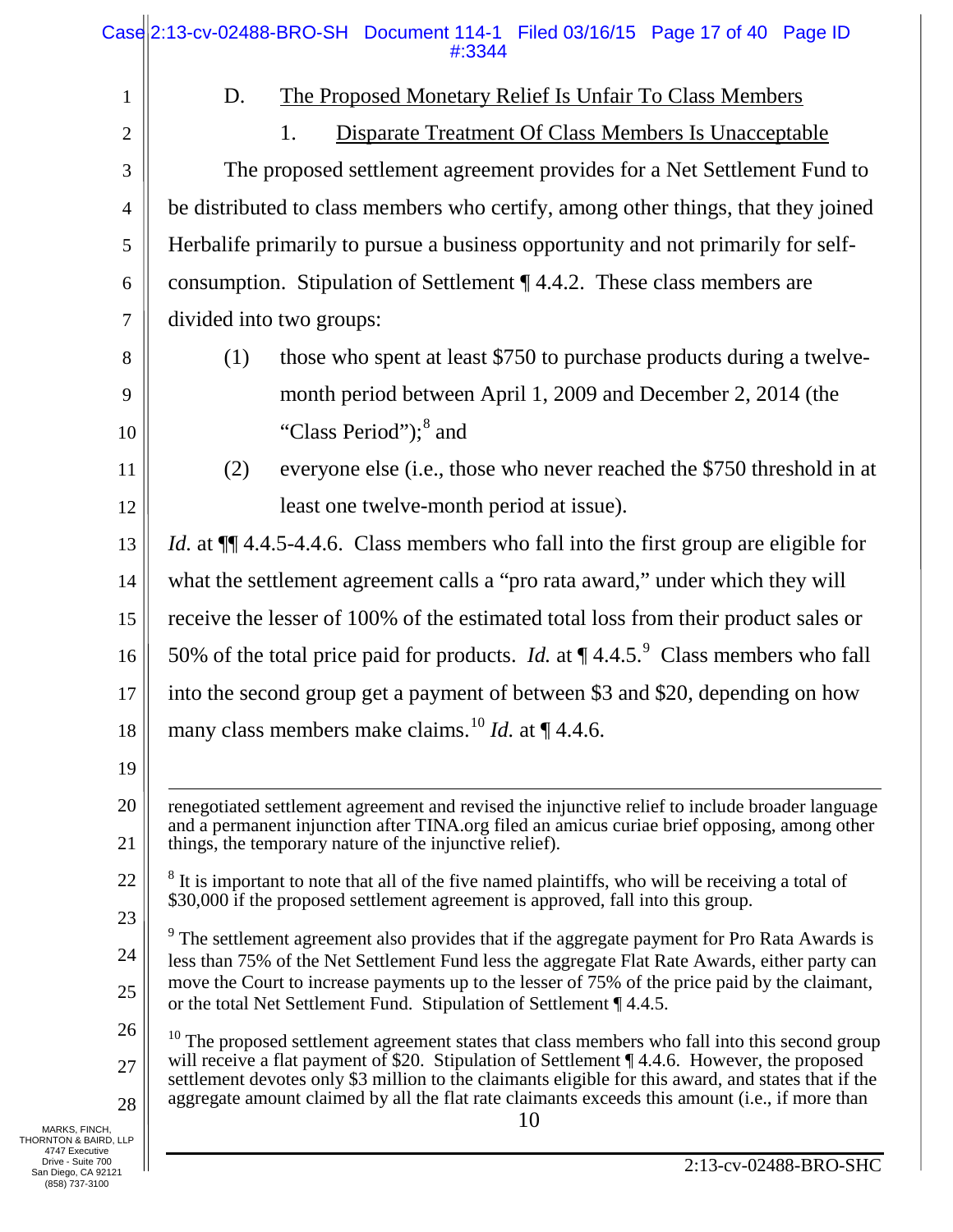# Case 2:13-cv-02488-BRO-SH Document 114-1 Filed 03/16/15 Page 18 of 40 Page ID #:3345

<span id="page-26-1"></span><span id="page-26-0"></span>

| 1                                                          | Thus, pursuant to the agreement, if a class member purchased \$750 worth                                                                                                                                                      |
|------------------------------------------------------------|-------------------------------------------------------------------------------------------------------------------------------------------------------------------------------------------------------------------------------|
| $\overline{2}$                                             | of product in 2012, that person can claim \$375. However, if another class                                                                                                                                                    |
| 3                                                          | member purchased \$749 worth of product every calendar year during the five-                                                                                                                                                  |
| $\overline{4}$                                             | year class period – for a total of $$3,745$ – that person will receive a maximum of                                                                                                                                           |
| 5                                                          | \$20, and as little as \$3 if plaintiffs' estimates regarding class size and the division                                                                                                                                     |
| 6                                                          | of claimants are accurate. Such disparate treatment is arbitrary and unfair. <sup>11</sup> See                                                                                                                                |
| $\overline{7}$                                             | In re GMC Pick-Up Truck Fuel Tank Prods. Liab. Litig., 55 F.3d 768, 808 (3d                                                                                                                                                   |
| 8                                                          | Cir. 1995) (reversing approval of settlement that benefitted some class members                                                                                                                                               |
| 9                                                          | more than others, even though they were equally harmed, stating "[o]ne sign that                                                                                                                                              |
| 10                                                         | a settlement may not be fair is that some segments of the class are treated                                                                                                                                                   |
| 11                                                         | differently from others"). See also Piambino v. Bailey, 610 F.2d 1306, 1329 (5th                                                                                                                                              |
| 12                                                         | Cir. 1980), cert. denied, 449 U.S. 1011 (1980) (holding that the trial court has a                                                                                                                                            |
| 13                                                         | duty to assure the settlement is fair, adequate, and reasonable with respect to each                                                                                                                                          |
| 14                                                         | category of the class).                                                                                                                                                                                                       |
| 15                                                         | <b>Attorneys' Fees Are Grossly Disproportionate To Class Recovery</b><br>Ε.                                                                                                                                                   |
| 16                                                         | The proposed agreement allocates 30% of the entire settlement fund, or                                                                                                                                                        |
| 17                                                         | \$5.25 million, to plaintiffs' attorneys. <sup>12</sup> Dkt. 94 at 16. Given the meaningless                                                                                                                                  |
| 18                                                         |                                                                                                                                                                                                                               |
| 19                                                         | 150,000 class members make claims), the \$20 flat rate awards will be diminished on a pro rata<br>basis. Id.                                                                                                                  |
| 20                                                         | Given that plaintiffs estimate that the settlement class consists of approximately 1.3 million                                                                                                                                |
| 21                                                         | former and current Herbalife members/distributors, and that more than two-thirds (and possibly<br>up to three-quarters) of those class members (i.e., between 860,000 and 975,000 class                                       |
| 22                                                         | members) fall into the \$20 flat award group, it is likely that flat rate claimants will receive<br>substantially less than \$20. See Dkt. $9\overline{4}$ at $\overline{9}$ and 19. In fact, if 975,000 class members make a |
| 23                                                         | claim for the \$20 flat award, each member will actually receive \$3.08.<br>$11$ The reasoning provided for the \$750 cut-off is that claimants who purchased less than \$750                                                 |
| 24                                                         | of product in a year could have reasonably self-consumed it. Dkt. 94 at 8. This rationale<br>directly contradicts the terms of the settlement agreement, which requires all class members                                     |
| 25                                                         | who are seeking cash reimbursement (as opposed to a product refund) to certify under penalty                                                                                                                                  |
| 26                                                         | of perjury that they joined Herbalife primarily to pursue a business opportunity and not<br>primarily for self-consumption. Stipulation of Settlement ¶ 4.4.2.                                                                |
| 27                                                         | $12$ Demonstrating just how outsized this fee award is, the proposed settlement agreement does                                                                                                                                |
| 28                                                         | not even subtract out anticipated administrative costs from the amount on which class counsel<br>11                                                                                                                           |
| MARKS, FINCH,<br>THORNTON & BAIRD, LLP<br>4747 Executive   |                                                                                                                                                                                                                               |
| Drive - Suite 700<br>San Diego, CA 92121<br>(858) 737-3100 | 2:13-cv-02488-BRO-SHC                                                                                                                                                                                                         |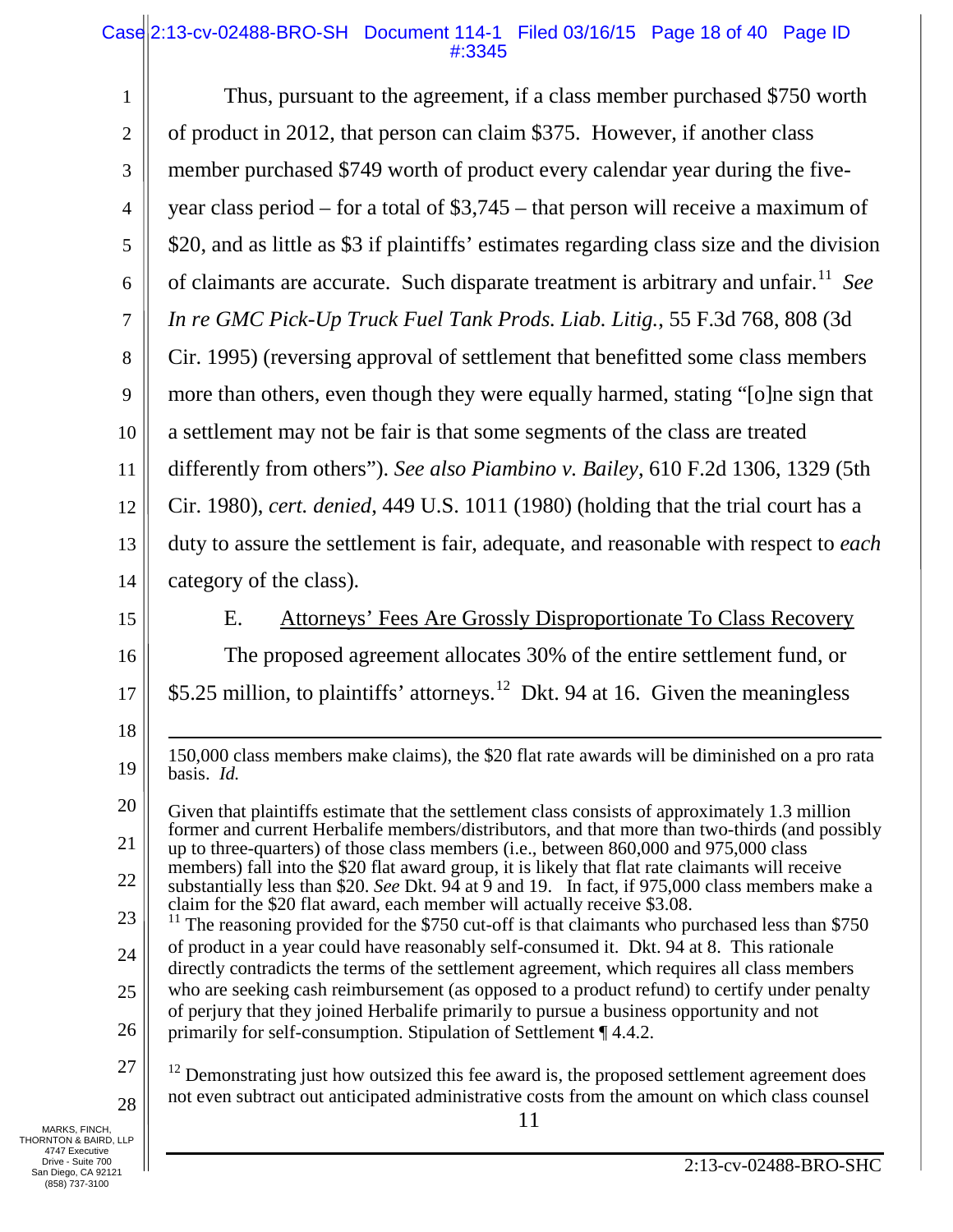## Case 2:13-cv-02488-BRO-SH Document 114-1 Filed 03/16/15 Page 19 of 40 Page ID #:3346

1 2 3 4 5 6 7 8 9 10 11 12 13 14 15 16 17 18 19 20 21 22 23 24 temporary injunctive relief and exceedingly modest amount of monetary relief that class members may receive, such exorbitant fees are simply not justified in this case. *See e.g.*, *Staton*, 327 F.3d at 974 (reversing district court's approval of proposed consent decree that awarded \$3.85 million to class counsel while awarding approximately \$1,000 to each unnamed class member, and injunctive relief that largely incorporated already-existing company programs rather than creating new ones, stating "[p]recisely because the value of injunctive relief is difficult to quantify, its value is also easily manipulable by overreaching lawyers seeking to increase the value assigned to a common fund," and increase their fees); *Dennis v. Kellogg Co.*, 697 F.3d 858, 861 (9th Cir. 2012) (reversing district court's approval of a settlement that provided for, among other things, \$2 million in attorneys' fees and a maximum of \$15 to each class member, stating "[i]n a class action … any settlement must be approved by the court to ensure that class counsel and the named plaintiffs do not place their own interests above those of the absent class members."); *Redman v. RadioShack Corp.*, 768 F.3d 622 (7th Cir. 2014) (Posner, J.) (reversing district court's approval of settlement that awarded over \$990,000 in fees for class counsel while class members received a \$10 coupon, stating "[w]e have emphasized that in determining the reasonableness of the attorneys' fee agreed to in a proposed settlement, the central consideration is what class counsel achieved for the members of the class rather than how much effort class counsel invested in the litigation."). *See also In re Dry Max Pampers Litig.*, *supra*, 724 F.3d at 721 (reversing district court's approval of a settlement that awarded \$2.73 million to class counsel while  $\overline{a}$ 

is basing their fees. *See* Stipulation of Settlement ¶ 10.1; Dkt. 94 at 16. Because such costs are not benefitting class members, the failure to exclude them prior to calculating the attorneys' fee award is completely unjustified. *See Redman v. RadioShack Corp.,* 768 F.3d 622, 630 (7th Cir. 2014) ("administrative costs should not have been included in calculating the division of the spoils between class counsel and class members. Those costs are part of the settlement but not part of the value received from the settlement by the members of the class."); *Pearson*, 772 F.3d at 781 (same).

28 12 MARKS, FINCH, THORNTON & BAIRD, LLP 4747 Executive Drive - Suite 700 San Diego, CA 92121 (858) 737-3100

25

26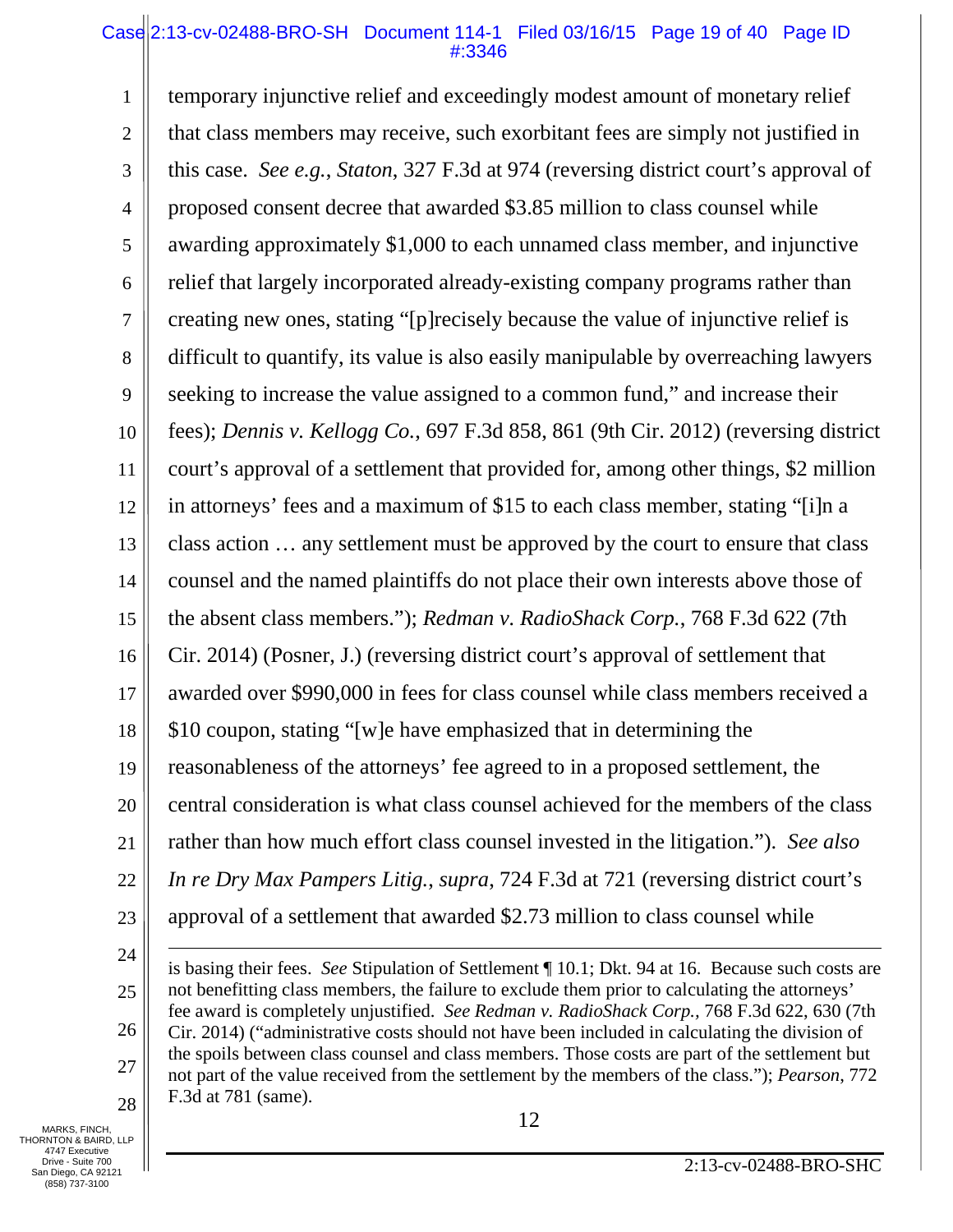# Case 2:13-cv-02488-BRO-SH Document 114-1 Filed 03/16/15 Page 20 of 40 Page ID #:3347

1 2 3 4 5 6 7 8 unnamed class members received relief of only negligible value, determining that the agreement benefited class counsel "vastly more than it [did] the consumers who comprise the class," and therefore was unfair); *In re Bluetooth Headset Prod. Liab. Litig.*, 654 F.3d 935, 947 (9th Cir. 2011) (vacating district court's approval of class-action settlement that provided for, among other things, \$800,000 in attorneys' fees but no monetary compensation to unnamed class members, noting that a sign of collusion among the negotiating parties is "when counsel receive a disproportionate distribution of the settlement.")

9

10

# F. *Cy pres* Award Is Unjust To Class Members Who Have Not Been Fully Compensated

11 12 13 14 15 16 17 18 19 20 21 22 23 24 25 26 27 The settlement agreement also provides for a *cy pres* award if there are amounts remaining in the Net Settlement Fund. Stipulation of Settlement ¶ 4.1. The use of a *cy pres* award in this case, where the majority of class members will receive a maximum of \$20 is inappropriate and unfair. *See Oetting v. Green Jacobson*, 2015 U.S. App. LEXIS 306 (8th Cir. 2015) (vacating district court's approval of settlement agreement that provided for a *cy pres* award even when a further distribution to the class was feasible); *In re Baby Prod. Antitrust Litig.*, 708 F.3d 163, 169 (3d Cir. 2013) (vacating district court's approval of settlement agreement that provided for a *cy pres* award in lieu of further compensation to class members, stating*"[c]y pres* distributions, while in our view permissible, are inferior to direct distributions to the class because they only imperfectly serve the purpose of the underlying causes of action—to compensate class members."); *Klier v. Elf Atochem N. Am. Inc.*, 658 F.3d 468, 475 (5th Cir. 2011) (reversing district court's order distributing unused funds to third-party charities, stating "[b]ecause the settlement funds are the property of the class, a *cy pres* distribution to a third party of unclaimed settlement funds is permissible '*only* when it is not feasible to make further distributions to class members'…except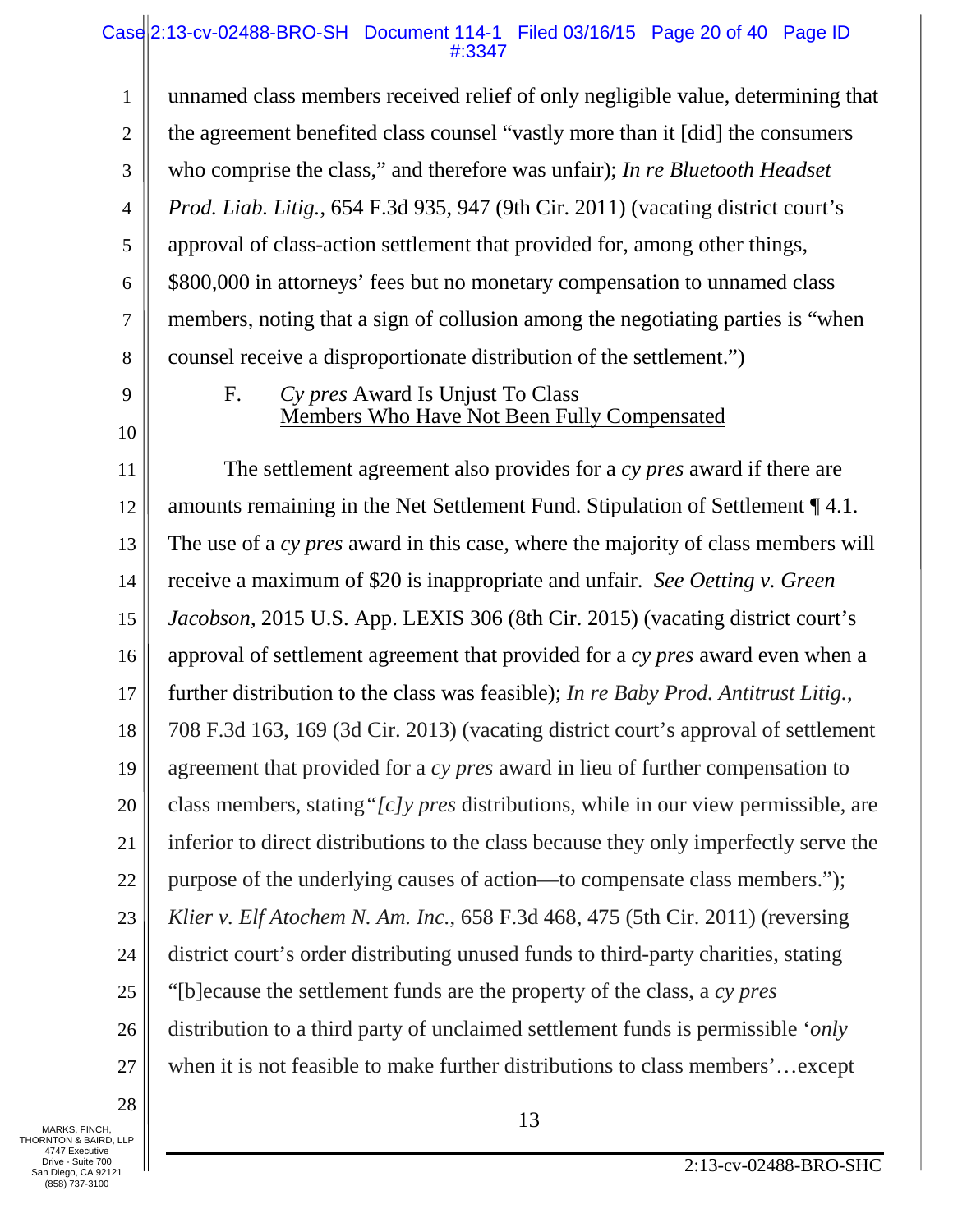# Case 2:13-cv-02488-BRO-SH Document 114-1 Filed 03/16/15 Page 21 of 40 Page ID #:3348

| 1                                                          | where an additional distribution would provide a windfall to class members with   |
|------------------------------------------------------------|-----------------------------------------------------------------------------------|
| $\overline{2}$                                             | <i>liquidated</i> -damages claims that were 100 percent satisfied by the initial  |
| 3                                                          | distribution." (quoting ALI § 3.07)); In re Hydroxycut Mktg. and Sales Practices  |
| $\overline{4}$                                             | Litig., 2013 U.S. Dist LEXIS 165225 (S.D. Cal. Nov. 19, 2013) (rejecting          |
| 5                                                          | proposed settlement agreement because it provided for a cy pres award while the   |
| 6                                                          | claimants had not been fully compensated for their damages); see also Pearson,    |
| 7                                                          | 772 F.3d at 784 ("A cy pres award is supposed to be limited to money that can't   |
| 8                                                          | feasibly be awarded to the intended beneficiaries, here consisting of the class   |
| 9                                                          | members."); <i>Dennis</i> , 697 F.3d at 865 (9th Cir. 2012) (holding that cy pres |
| 10                                                         | distribution in settlement agreement was improper); Nachshin v. AOL, LLC, 663     |
| 11                                                         | F.3d 1034, 1038 (9th Cir. 2011) (same). Accordingly, the proposed settlement      |
| 12                                                         | should not be approved.                                                           |
| 13                                                         | V                                                                                 |
| 14                                                         | <b>CONCLUSION</b>                                                                 |
| 15                                                         | In sum, the proposed settlement agreement is patently unfair to class             |
| 16                                                         | members because, while they will be effectively banned from ever suing            |
| 17                                                         | Herbalife again, Herbalife is simply bound for a three-year term to maintain a    |
| 18                                                         | status quo that will not require it to change its deceptive marketing practices,  |
| 19                                                         | refrain from operating its pyramid scheme, or eliminate its fraudulent billing    |
| 20                                                         | practices. In addition, while most class members will receive a de minimis        |
| 21                                                         | amount of money compared to their loss, class counsel will receive \$5.25 million |
| 22                                                         | /////                                                                             |
| 23                                                         | /////                                                                             |
| 24                                                         | /////                                                                             |
| 25                                                         | /////                                                                             |
| 26                                                         | /////                                                                             |
| 27                                                         | 11111                                                                             |
| 28                                                         | 14                                                                                |
| MARKS, FINCH,<br>THORNTON & BAIRD, LLP<br>4747 Executive   |                                                                                   |
| Drive - Suite 700<br>San Diego, CA 92121<br>(858) 737-3100 | 2:13-cv-02488-BRO-SHC                                                             |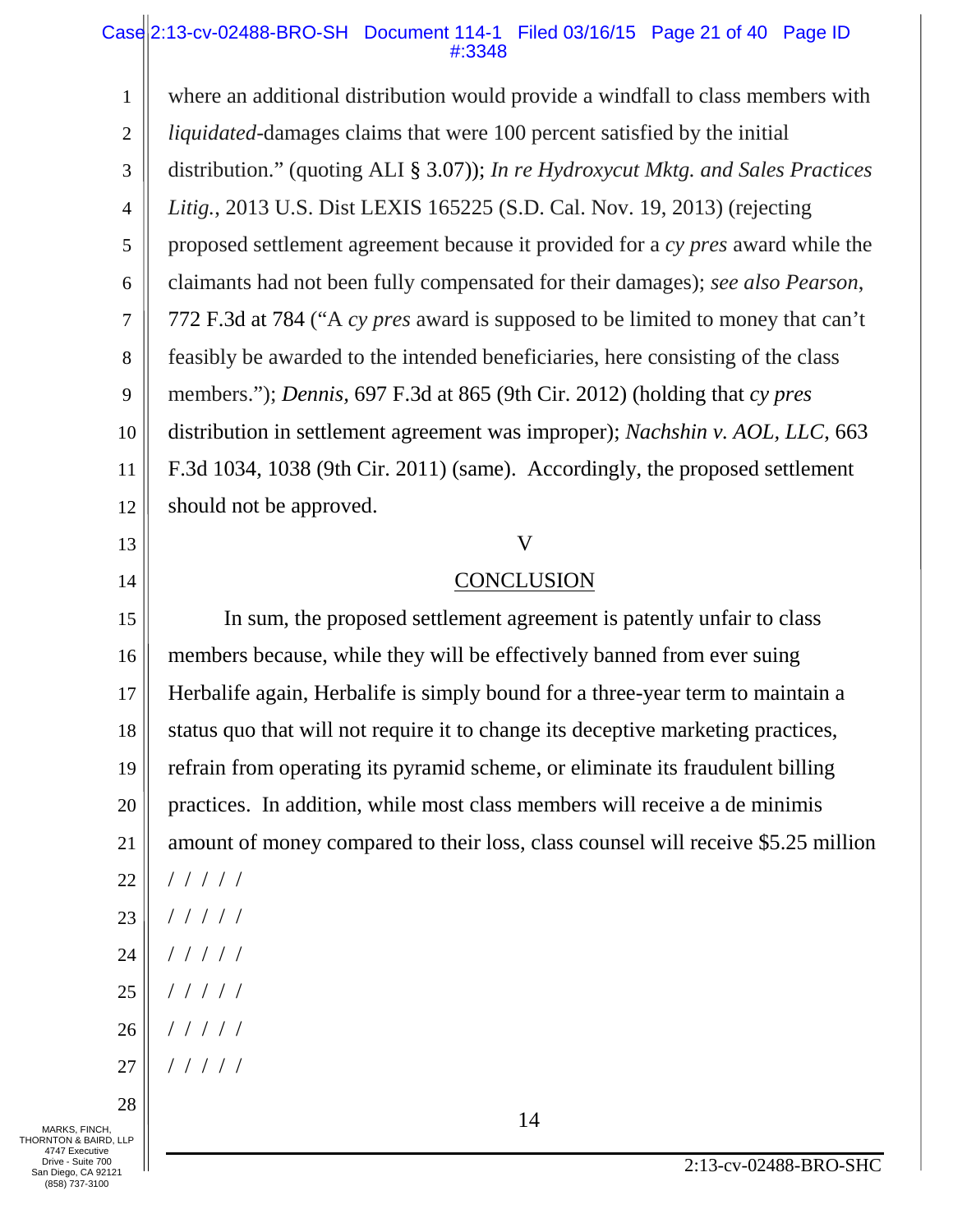|                                                            | Case 2:13-cv-02488-BRO-SH Document 114-1 Filed 03/16/15 Page 22 of 40 Page ID   |                                      | #:3349                                                                    |                       |  |
|------------------------------------------------------------|---------------------------------------------------------------------------------|--------------------------------------|---------------------------------------------------------------------------|-----------------------|--|
| 1                                                          | with leftovers going toward a cy pres award instead of fully compensating class |                                      |                                                                           |                       |  |
| $\overline{c}$                                             | members. For these reasons, TINA.org respectfully urges this Court to deny      |                                      |                                                                           |                       |  |
| 3                                                          |                                                                                 | approval of the proposed settlement. |                                                                           |                       |  |
| 4                                                          | DATED: March 16, 2015                                                           |                                      | Respectfully submitted,                                                   |                       |  |
| 5                                                          |                                                                                 |                                      | MARKS, FINCH, THORNTON & BAIRD, LLP                                       |                       |  |
| 6                                                          |                                                                                 |                                      |                                                                           |                       |  |
| 7                                                          |                                                                                 |                                      | By: <i>s/ Andrea L. Petray</i>                                            |                       |  |
| 8                                                          |                                                                                 |                                      | ANDREA L. PETRAY                                                          |                       |  |
| 9                                                          |                                                                                 |                                      | Email: apetray@marksfinch.com<br>Attorneys for Truth In Advertising, Inc. |                       |  |
| 10                                                         |                                                                                 |                                      |                                                                           |                       |  |
| 11                                                         |                                                                                 |                                      |                                                                           |                       |  |
| 12                                                         |                                                                                 |                                      |                                                                           |                       |  |
| 13                                                         |                                                                                 |                                      |                                                                           |                       |  |
| 14                                                         |                                                                                 |                                      |                                                                           |                       |  |
| 15                                                         |                                                                                 |                                      |                                                                           |                       |  |
| 16                                                         |                                                                                 |                                      |                                                                           |                       |  |
| 17                                                         |                                                                                 |                                      |                                                                           |                       |  |
| 18                                                         |                                                                                 |                                      |                                                                           |                       |  |
| 19                                                         |                                                                                 |                                      |                                                                           |                       |  |
| 20                                                         |                                                                                 |                                      |                                                                           |                       |  |
| 21                                                         |                                                                                 |                                      |                                                                           |                       |  |
| 22                                                         |                                                                                 |                                      |                                                                           |                       |  |
| 23                                                         |                                                                                 |                                      |                                                                           |                       |  |
| 24                                                         |                                                                                 |                                      |                                                                           |                       |  |
| 25                                                         |                                                                                 |                                      |                                                                           |                       |  |
| 26                                                         |                                                                                 |                                      |                                                                           |                       |  |
| 27                                                         | 1439.005/3820487.DOCX.nlh                                                       |                                      |                                                                           |                       |  |
| 28                                                         |                                                                                 |                                      | 15                                                                        |                       |  |
| MARKS, FINCH,<br>THORNTON & BAIRD, LLP<br>4747 Executive   |                                                                                 |                                      |                                                                           |                       |  |
| Drive - Suite 700<br>San Diego, CA 92121<br>(858) 737-3100 |                                                                                 |                                      |                                                                           | 2:13-cv-02488-BRO-SHC |  |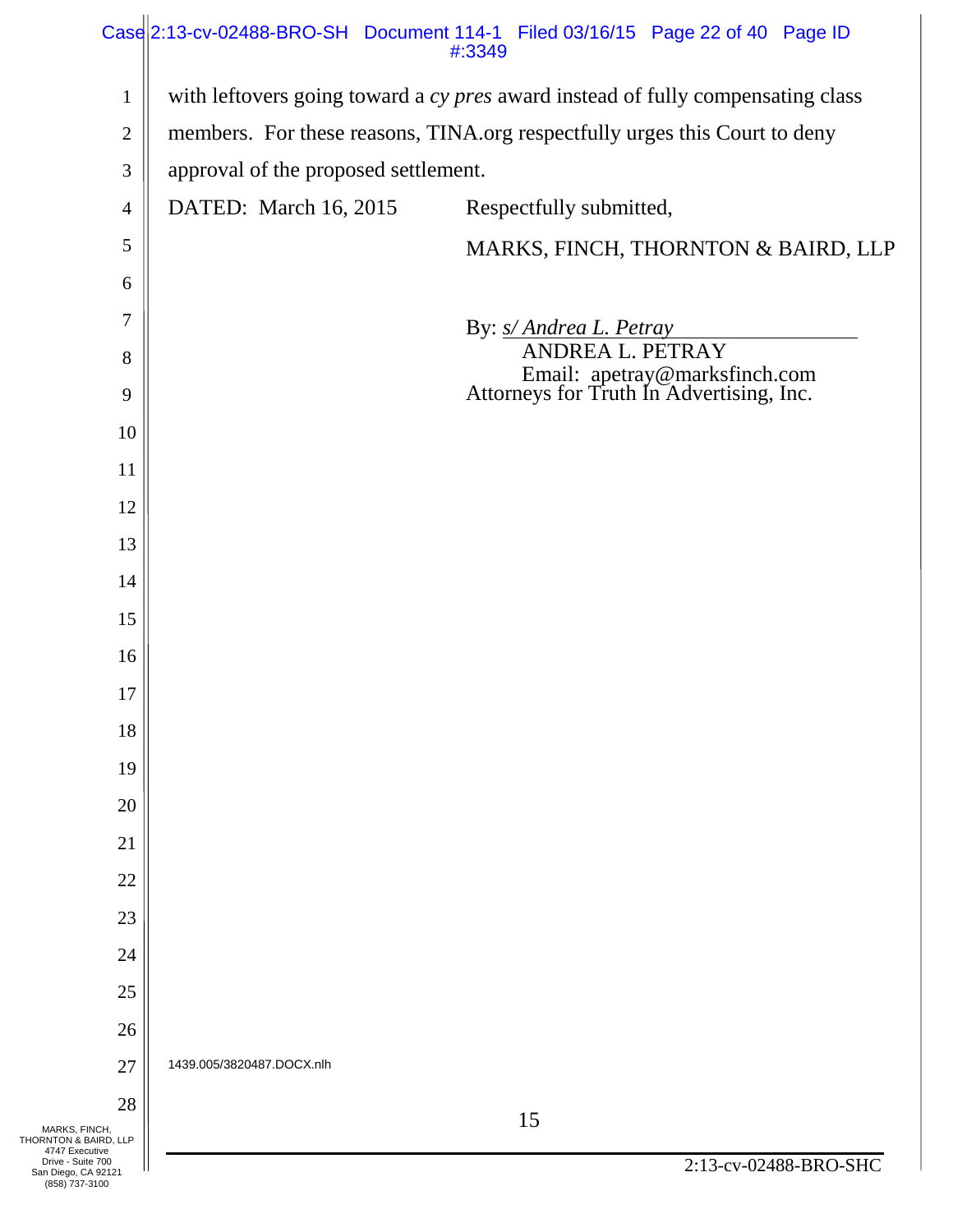Case 2:13-cv-02488-BRO-SH Document 114-1 Filed 03/16/15 Page 23 of 40 Page ID #:3350

# **EXHIBIT A**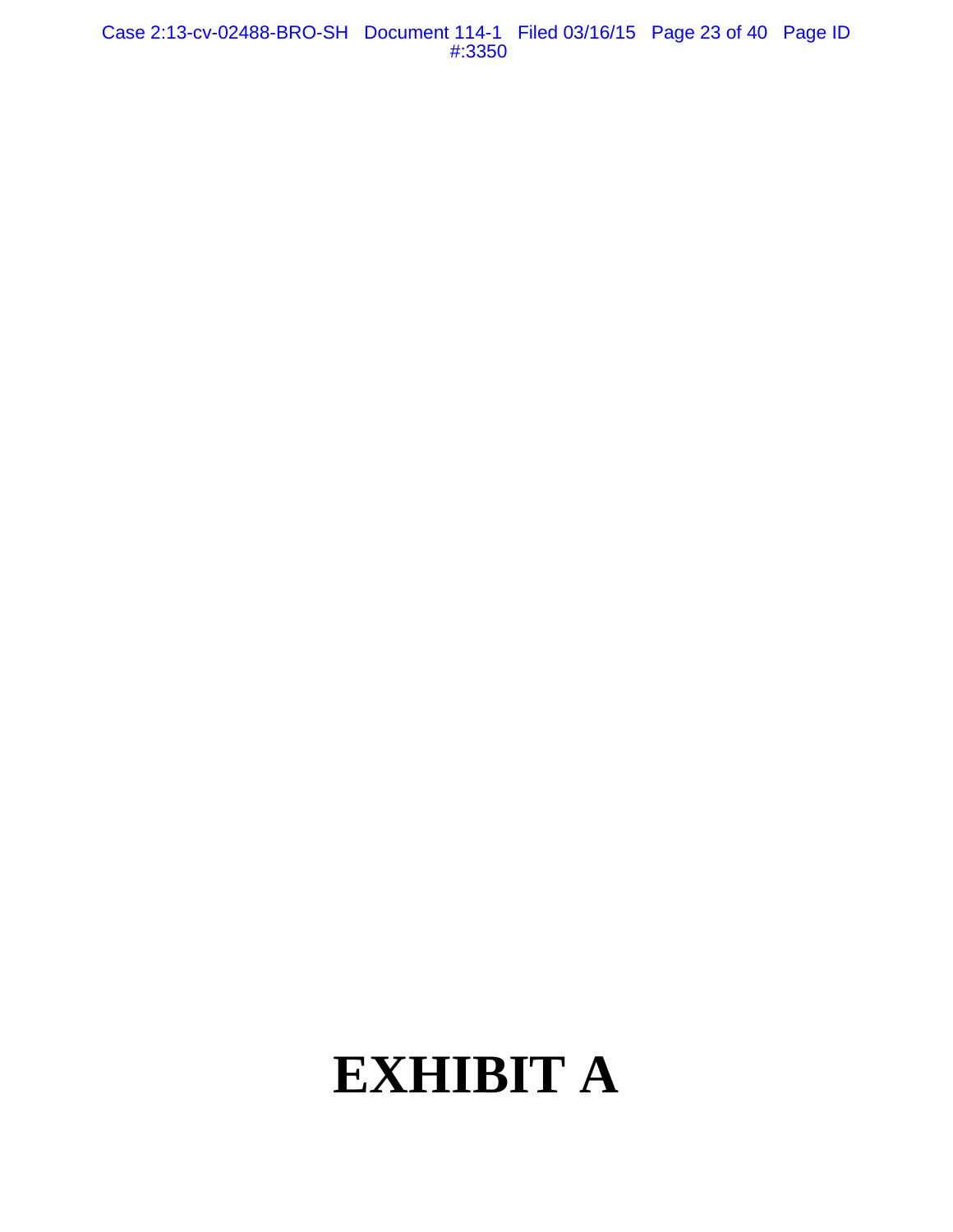#### UNITED STATES DISTRICT COURT

#### CENTRAL DISTRICT OF CALIFORNIA

#### DANA BOSTICK, et al.

CASE NO: 2:13-cv-02488-BRO

Plaintiffs,

v.

HERBALIFE INTERNATIONAL OF AMERICA, INC., et al.

Defendants.

#### DECLARATION OF DR. WILLIAM W. KEEP

I, William W. Keep, declare as follows:

1. I have a doctoral degree in marketing from Michigan State University. I currently hold the positions of professor of marketing and dean of the School of Business at The College of New Jersey. I have previously served as an expert witness, working with the United States Department of Justice (in the matter of *U.S. v. Gold Unlimited, Inc.),* the Commonwealth of Kentucky (in the matter of *Commonwealth of Kentucky, ex reI.* v. *TravelMax, Int'T),* the State of Florida (in the matter of *State of Florida* v. *Int'l Metals and Trade Corp.),* the Securities and Exchange Commission (in the matter of *Sec. and Exch. Comm 'n* v. *Int'l Heritage Inc.),* and private parties. I have published two academic papers with Dr. Peter Vander Nat, senior economist and primary pyramid scheme analyst at the Federal Trade Commission (retired) on multilevel marketing (MLM) and pyramid schemes, both of which are cited below. A copy of my curriculum vitae is attached.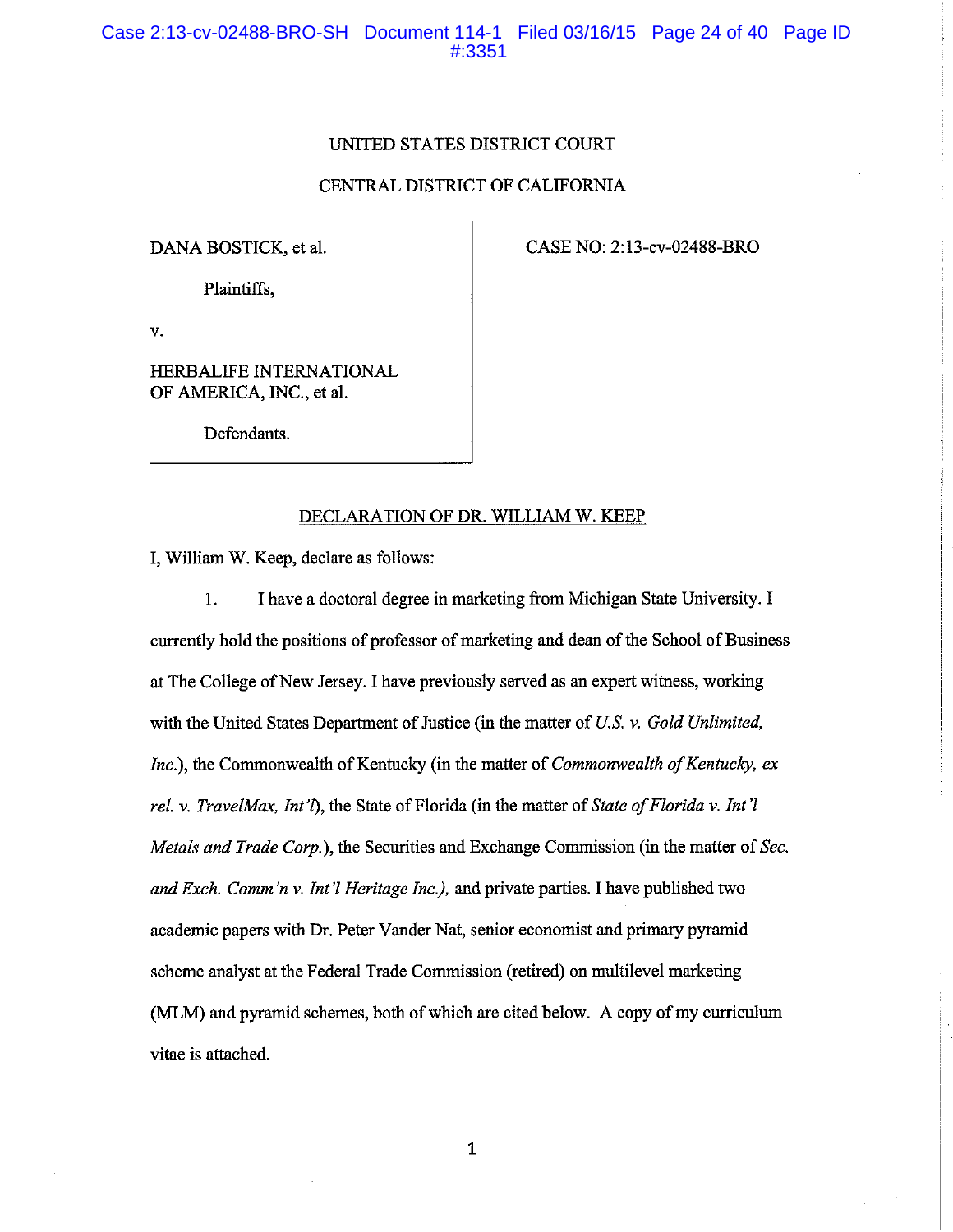#### Case 2:13-cv-02488-BRO-SH Document 114-1 Filed 03/16/15 Page 25 of 40 Page ID #:3352

2. My opinion pertains to the proposed settlement in the matter of *Bostick* v. *Herbalife International of America Inc.,* Case No. 13-cv-02488 (C.D. Cal.). I focus on two key issues the proposed Settlement Agreement purports to address: 1) Corporate Policies regarding the endless chain pyramid scheme accusation; and 2) ineffective company rules and policies regardless of enforcement.

3. The Plaintiffs' First Amended Complaint states: "Herbalife is operating an endless chain scheme." First Am. Compl.  $\parallel$  256. The parties claim the proposed Settlement Agreement attempts to address this problem. It prohibits Herbalife from deftning all "members" as "distributors," and requires implementation and enforcement of rules designed to promote the sale of product and further discourage recruitment over sales. Stipulation of Settlement §5. The proposed Settlement Agreement also requires Herbalife to: (1) discourage its members from incurring debt to buy product, (2) pay the shipping charges for product that is legitimately returned by its members, (3) prohibit its members from selling leads to or purchasing leads from other members, (4) prohibit the purchase of product as a condition of membership, (5) require experience and training of nutrition club members, and (6) maintain procedures for enforcement of these and other rules, including a member compliance department tasked with giving substance to these rules and policies. *Id.* 

4. Actually, the proposed Settlement Agreement fails to mitigate the risk of Herbalife operating a pyramid scheme or address key enforcement issues raised in the First Amended Complaint. My afftdavit addresses each failure separately.

5. A pyramid scheme illegally transfers wealth by compensating participants for recruiting others into the fraud, a mechanism most obvious in simple investment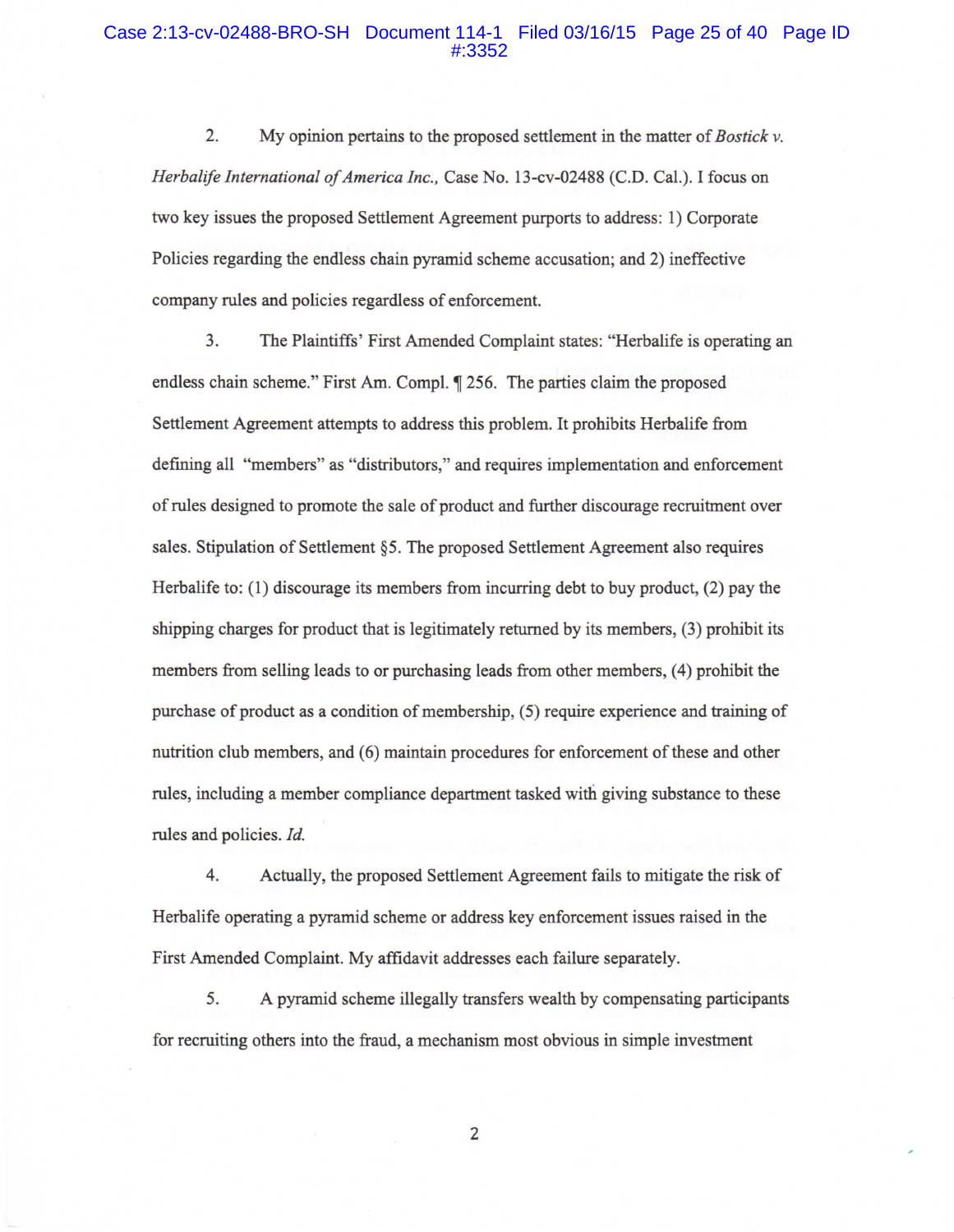#### Case 2:13-cv-02488-BRO-SH Document 114-1 Filed 03/16/15 Page 26 of 40 Page ID #:3353

pyramid schemes. Such schemes combine recruitment-based rewards with the promise of exceptional investment returns, similar to those found in a Ponzi scheme. Where a Ponzi scheme grows by voluntary investments, a pyramid scheme grows by rewarding participants for recruiting others. The "investment returns" actually come from the investment dollars of subsequent recruits. Such schemes may also include an affinity component (e.g., gifting clubs) whereby recruits are found among friends and family members.

6. Product-based pyramid schemes (the word "product" includes services, such as booking travel or downloading music) similarly and illegally transfer wealth via recruitment-based rewards using fees and/or exceptional product margins. For example, in *u.s.* v. *Gold Unlimited, Inc.* (1996), the "product" of gold had a selling price only slightly higher than the daily market price for gold. The wealth transfer occurred as recruits paid fees for the right to sell gold and recruit others who, in turn, paid fees for the right to sell gold and recruit others, in an unending chain. Sales of gold to non-recruits were de minimis. Alternatively, in *Fed. Trade Comm 'n* v. *Equinox Int'l* (2000), the compensation model did not include fees but relied instead on products (e.g., water filters) sold at an exceptionally large margin. Gold Unlimited, Inc. was found to be a pyramid scheme and facing a pyramid scheme charge; Equinox agreed to dissolve the company and pay a \$40 million settlement, and its founder accepted a lifetime prohibition from participating in any multilevel marketing or pyramid scheme operation.

7. As the expert witness in multiple pyramid scheme cases, including  $U.S.$   $\nu$ . *Gold Unlimited, Inc.,* I have gained experience with a variety of compensation structures. In 2002, Dr. Vander Nat and I published the first academic paper with a model for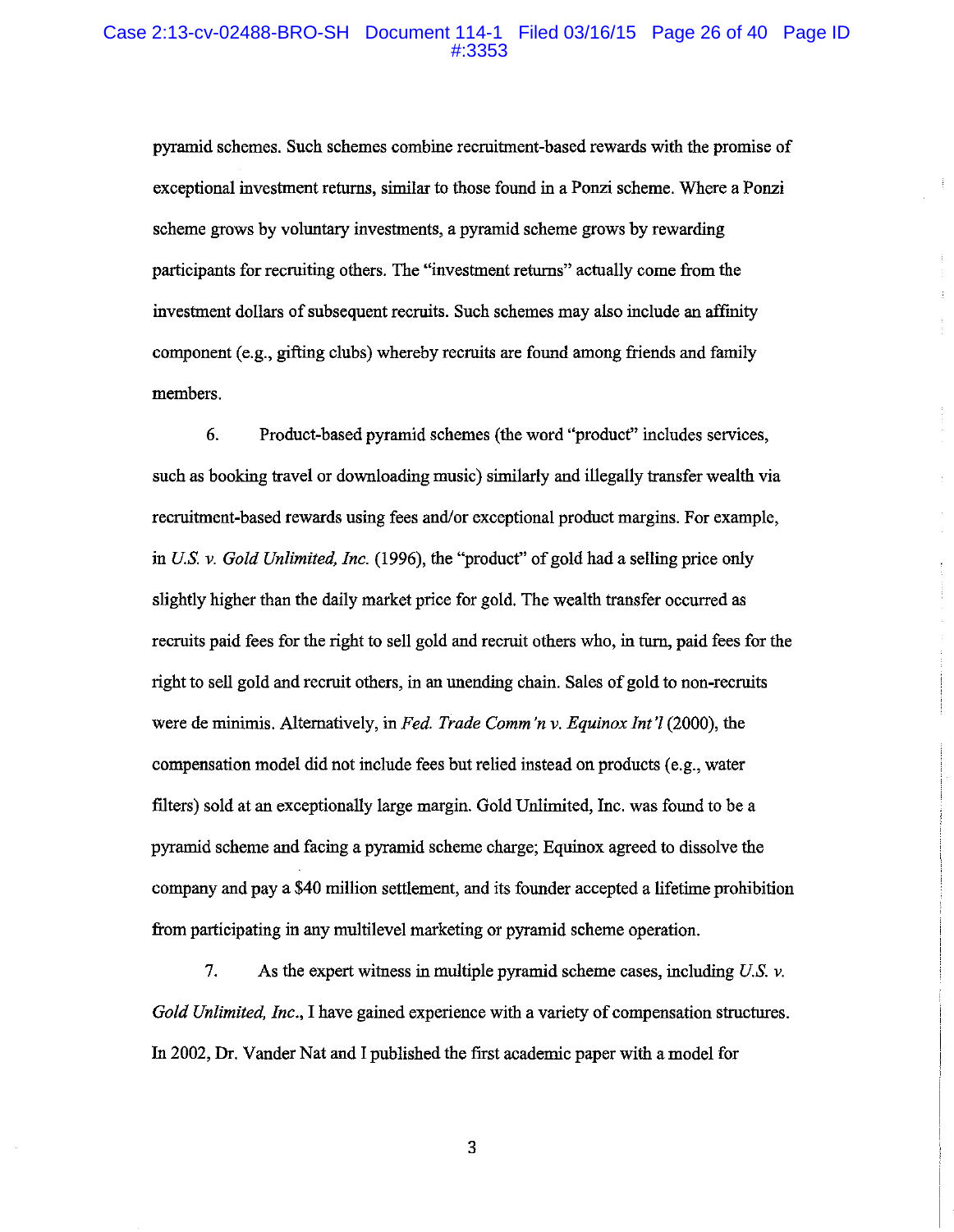#### Case 2:13-cv-02488-BRO-SH Document 114-1 Filed 03/16/15 Page 27 of 40 Page ID #:3354

differentiating a product-based pyramid scheme from a legal multilevel marketing operation. *See* Peter J. Vander Nat and William W. Keep, *Marketing Fraud: An Approach/or Differentiating Multi-Level Marketing From Pyramid Schemes,* Journal of Public Policy & Marketing, Vol. 21, 139-151 (Spring 2002). Based on numerous successful pyramid scheme cases, the model illustrates the role of sales to nondistributors as a means of demonstrating that compensation to participants does not rely primarily on recruitment.

8. For decades, the vast majority of revenues for U.S. direct selling companies derived from sales to customers not part of the sales force. An historical review shows, however: a) a trend away from a single-level selling toward an MLM structure that rewards distributors for purchases made by those they recruit; and b) an uptick in the incidence of product-based pyramid schemes. Industry data shows that as the number of people engaged in direct selling tripled from 1991 to 2011—growth corresponding to the adoption of the MLM model--direct selling as a percent of total retail sales in the United States remained well below one percent. *See* William W. Keep and Peter J. Vander Nat, *Multilevel Marketing and Pyramid Schemes in the United States: An Historical Analysis,* Journal of Historical Research in Marketing, 6(2), 188- 210 (November 2014). Sales per sales person declined. Thus, tripling the number of direct-selling sales people, engaged primarily through the MLM model, did not increase the percent of U.S. retail sales attributed to direct selling. Some MLM companies that were either found to be pyramid schemes or that closed in the face of a pyramid scheme prosecution operated for many years, covering a range of product areas. The losses are substantial. In the most recent complete pyramid scheme case brought by the Federal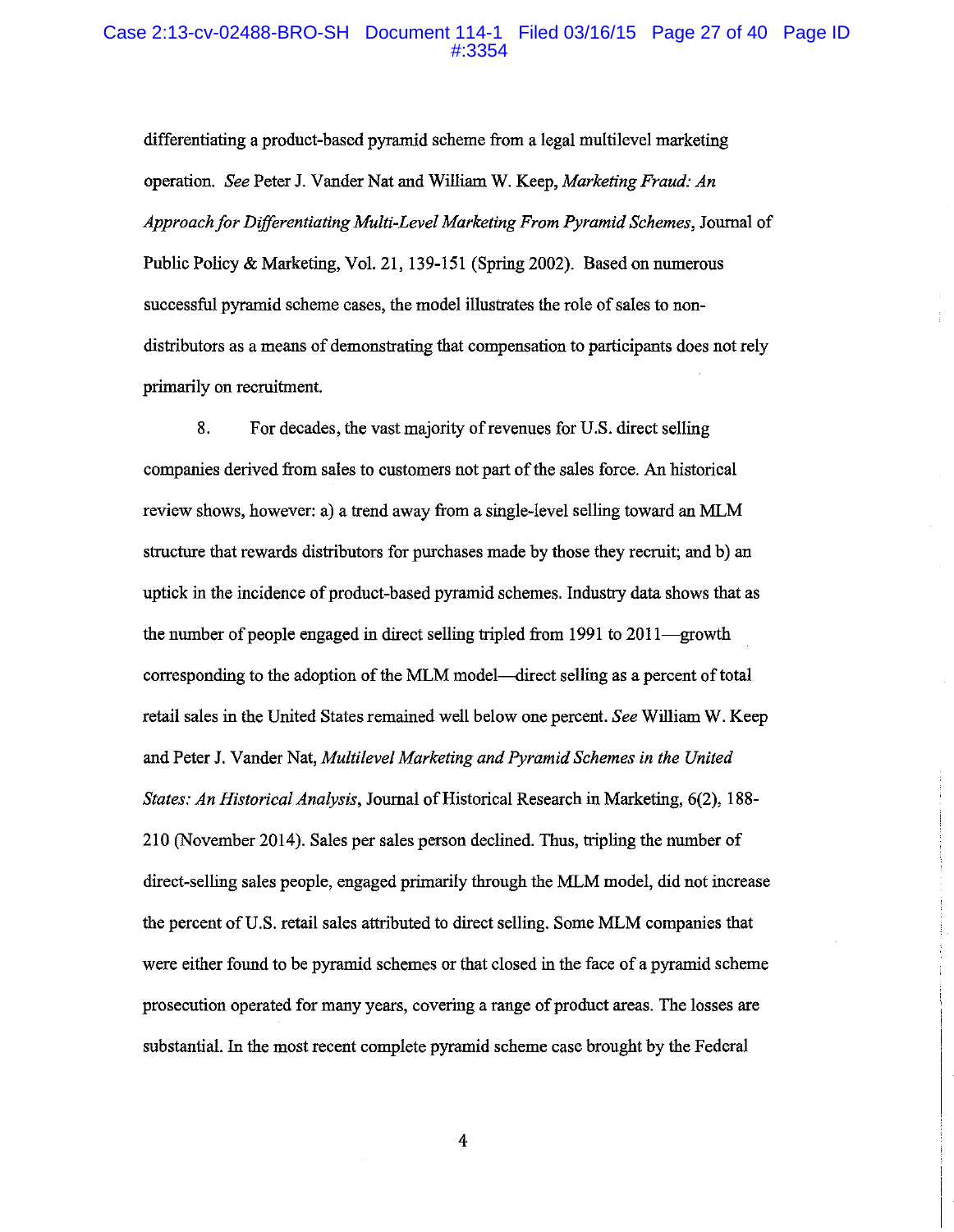#### Case 2:13-cv-02488-BRO-SH Document 114-1 Filed 03/16/15 Page 28 of 40 Page ID #:3355

Trade Commission *(Fed. Trade Comm 'n* v. *Burnlounge, Inc.,* 753 F.3d 878 (9th Cir. 2014)), an estimated ninety-four percent of all the company's salespeople lost money. Thus, the risk of an MLM operating a pyramid scheme that creates victims rather than customers and sustains an MLM company primarily through endless recruitment remains.

9. The proposed Settlement Agreement misses the defming characteristic of a pyramid scheme. Labeling members as distributors, or not, fails to address the key issue of recruitment-driven compensation. While discouraging recruits from incurring debt, paying shipping for returned merchandise, prohibiting lead generation, prohibiting membership based on product purchases, and requiring experience and training for nutrition club members may represent reasonable requirements, they too fail to directly address the endless chain pyramid scheme problem. Focusing on these activities detracts from key pyramid scheme characteristics.

10. Further, the proposed Settlement Agreement fails to be true to the First Amended Complaint, particularly regarding policies and enforcement. According to the First Amended Complaint, "Herbalife does or did not employ or enforce such provisions," "there must be evidence that the program's safeguards are enforced and actually serve to deter inventory loading and encourage retail sales," "[a]nd even if the *Amway* rules were relevant, Herbalife does not follow or adequately enforce them." First Am. Compl.  $\P$  27, 208, 209. The proposed Settlement Agreement does not remedy Herbalife's ineffective policies (i.e., not effective even if enforced). Herbalife's Ten Customer Rule "does not mandate sales to customers not already Herbalife distributors," allowing recruitment to drive sales. *Id.* at  $\sqrt{224}$ . The 70% Rule permits an endless chain of wholesale sales without requiring sales to non-distributor customers. Further, the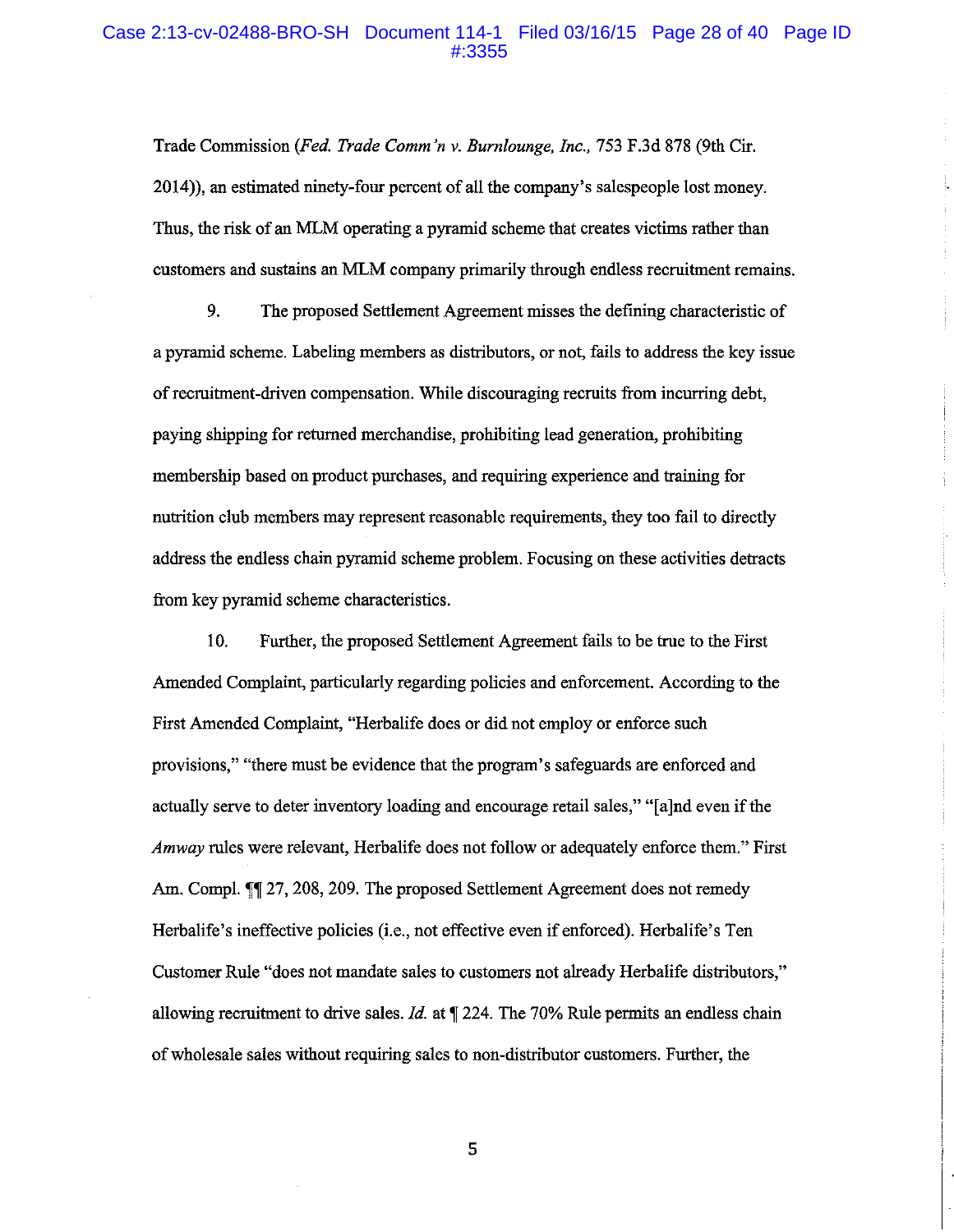#### Case 2:13-cv-02488-BRO-SH Document 114-1 Filed 03/16/15 Page 29 of 40 Page ID #:3356

policy allows the 70% requirement to apply to "the total value of Herbalife products [distributors] hold for resale." *Id.*, Ex. C, p. 21. With each distributor determining the amount held for resale, the 70% may actually apply to 0% of a distributor's purchases. In fact, the First Amended Complaint notes that both policies are ineffective: "Herbalife's I 0 Customer Rule and 70% Rule are ineffective in ensuring its distributors focus on retailing the products over recruiting." *Id.* at  $\llbracket 227$ . The proposed Settlement Agreement offers no remedy for these ineffective policies.

II. The above statements are true to the best of my knowledge.

Executed March  $\gamma$ , 2015.

 $\bigcup_{William\ W. Keep} \bigcup_{k \in \mathcal{P}} \bigcup_{\mathcal{A}} \bigcup_{\mathcal{A}} \bigcup_{\mathcal{A}} \bigcup_{\mathcal{A}} \bigcup_{\mathcal{A}} \bigcup_{\mathcal{A}} \bigcup_{\mathcal{A}} \bigcup_{\mathcal{A}} \bigcup_{\mathcal{A}} \bigcup_{\mathcal{A}} \bigcup_{\mathcal{A}} \bigcup_{\mathcal{A}} \bigcup_{\mathcal{A}} \bigcup_{\mathcal{A}} \bigcup_{\mathcal{A}} \bigcup_{\mathcal{A}} \bigcup_{\mathcal{A}} \bigcup_{\mathcal{A}} \bigcup_{\mathcal{A}} \bigcup_{\$ 

 $\ddot{\mathrm{f}}$ 

Ŧ

6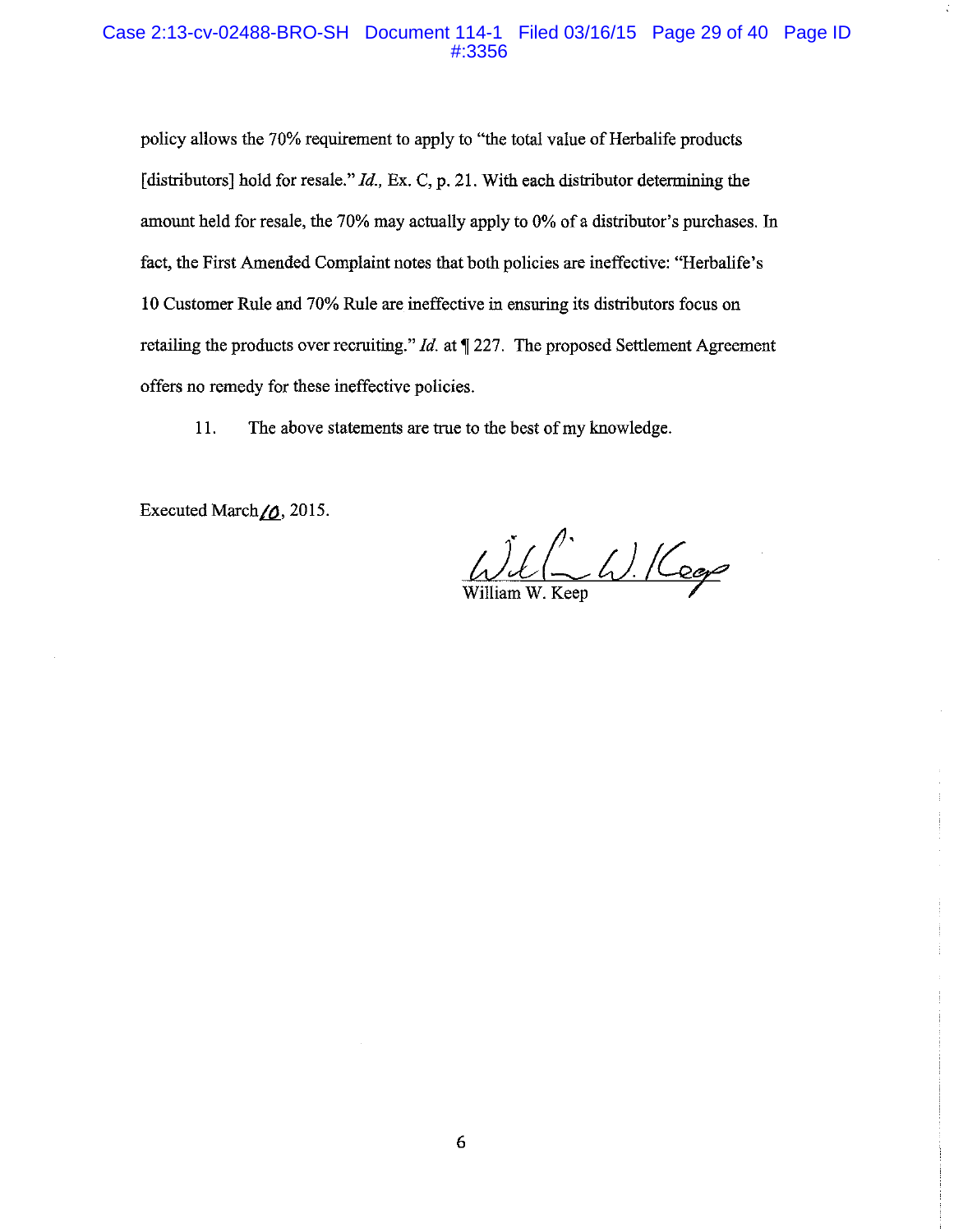Case 2:13-cv-02488-BRO-SH Document 114-1 Filed 03/16/15 Page 30 of 40 Page ID #:3357

# **EXHIBIT B**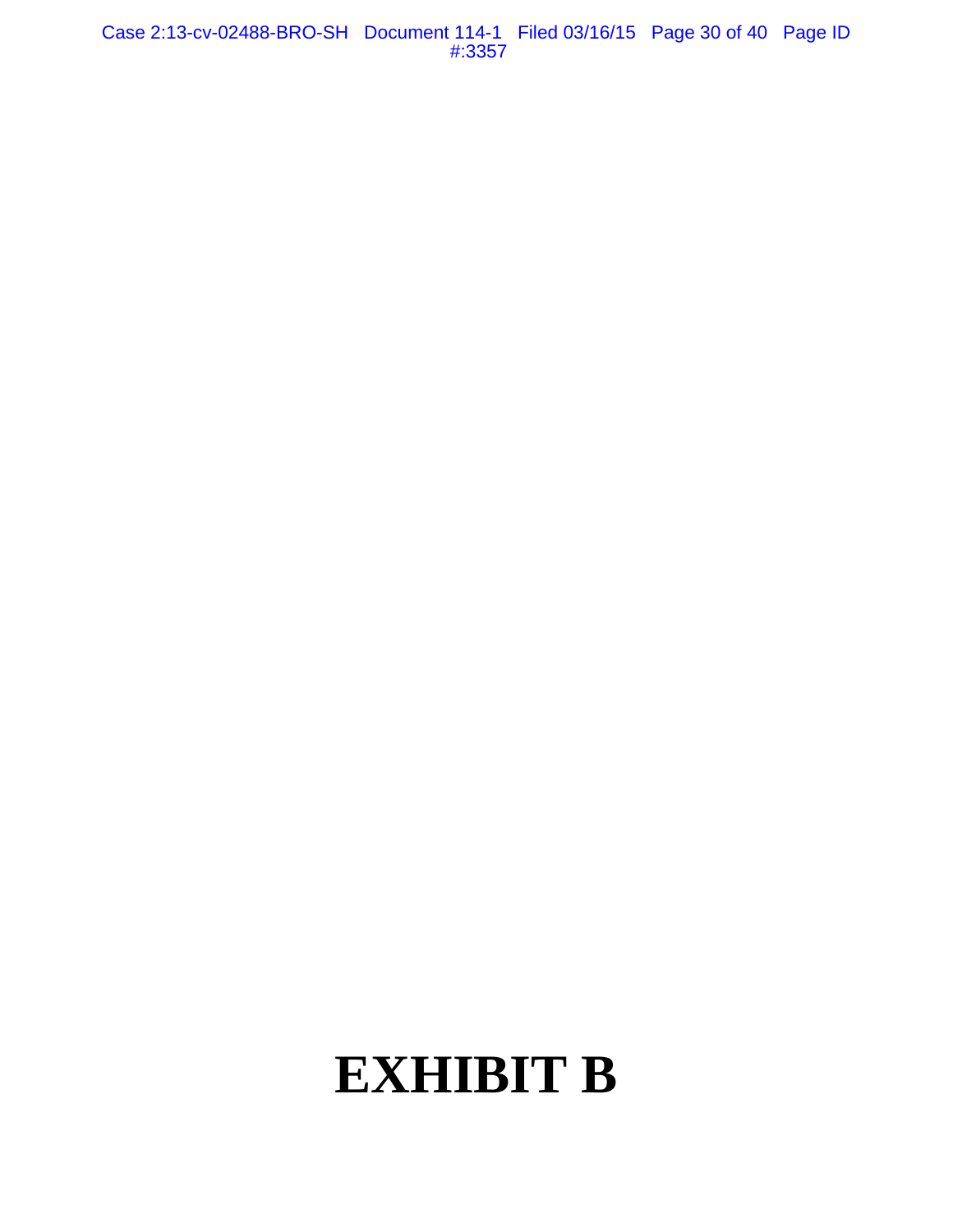#### Case 2:13-cv-02488-BRO-SH Document 114-1 Filed 03/16/15 Page 31 of 40 Page ID #:3358

# **HERBALIFE CORPORATE POLICIES UNCHANGED: 2012-2014**

Column A documents the 13 corporate policy "changes" listed in the proposed settlement agreement.

Column B shows that 9 of the 13 policies were in effect prior to the initiation of this lawsuit, which was originally filed on April 8, 2013.

Column C illustrates that all 13 policies were in effect prior to the settlement of this lawsuit, which occurred on October 31, 2014.

| A                                                                                                                                                                                                                                                                                                                                                                                                          | В                                                                                                                                                                                                                                                      | $\mathbf C$                                                                                                                                                                                                                                                                                                            |
|------------------------------------------------------------------------------------------------------------------------------------------------------------------------------------------------------------------------------------------------------------------------------------------------------------------------------------------------------------------------------------------------------------|--------------------------------------------------------------------------------------------------------------------------------------------------------------------------------------------------------------------------------------------------------|------------------------------------------------------------------------------------------------------------------------------------------------------------------------------------------------------------------------------------------------------------------------------------------------------------------------|
| <b>Proposed Injunctive Relief</b>                                                                                                                                                                                                                                                                                                                                                                          | <b>Policies in Effect Prior to</b><br><b>April 2013 Complaint?</b>                                                                                                                                                                                     | <b>Policies in Effect Prior to</b><br><b>October 2014 Settlement?</b>                                                                                                                                                                                                                                                  |
| "Herbalife shall not simultaneously and separately charge<br>its members a 'Packaging & Handling' fee (or similar fee)<br>and an "Order Shipping Charge" (or similar fee) as was<br>done during the Class Period up until Herbalife adopted its<br>Simplified Pricing Structure, when the two charges were<br>combined into a single 'Shipping & Handling' charge."<br>Stipulation of Settlement, ¶ 5.1.3. | No. However, a revised pricing structure came into<br>effect in April 2013 (the same month the complaint<br>was filed).<br>See Simplified Pricing Structure, dated April 2013,<br>available<br>at http://herbalifemail.com/pdf/pricingstructureexample | Yes.<br>See Simplified Pricing Structure, dated April 2013,<br>available<br>at http://herbalifemail.com/pdf/pricingstructureexample<br>s usen.pdf.                                                                                                                                                                     |
| "Herbalife shall not define 'Distributor' in its Glossary of<br>Terms as "Everyone who purchases an Official Herbalife<br>Member Pack (HMP) and submits to Herbalife a valid and<br>complete Membership Application and whose Application<br>has been accepted by Herbalife."<br>Stipulation of Settlement, ¶ 5.1.4.                                                                                       | <u>s usen.pdf</u> .<br>No.                                                                                                                                                                                                                             | Yes.<br>See 2013 Herbalife Sales & Marketing Plan and<br>Business Rules, page 26, available<br>at https://www.myherbalife.com/Content/en-<br>US/pdf/distributorForms/Book4_SalesandMarketing.pd<br>f (hereinafter "2013 Marketing Plan and Business<br>Rules").<br>"Distributor: Any Herbalife Member who has risen to |
|                                                                                                                                                                                                                                                                                                                                                                                                            |                                                                                                                                                                                                                                                        | the level of Supervisor, or above in Herbalife is also<br>referred to as a Distributor."                                                                                                                                                                                                                               |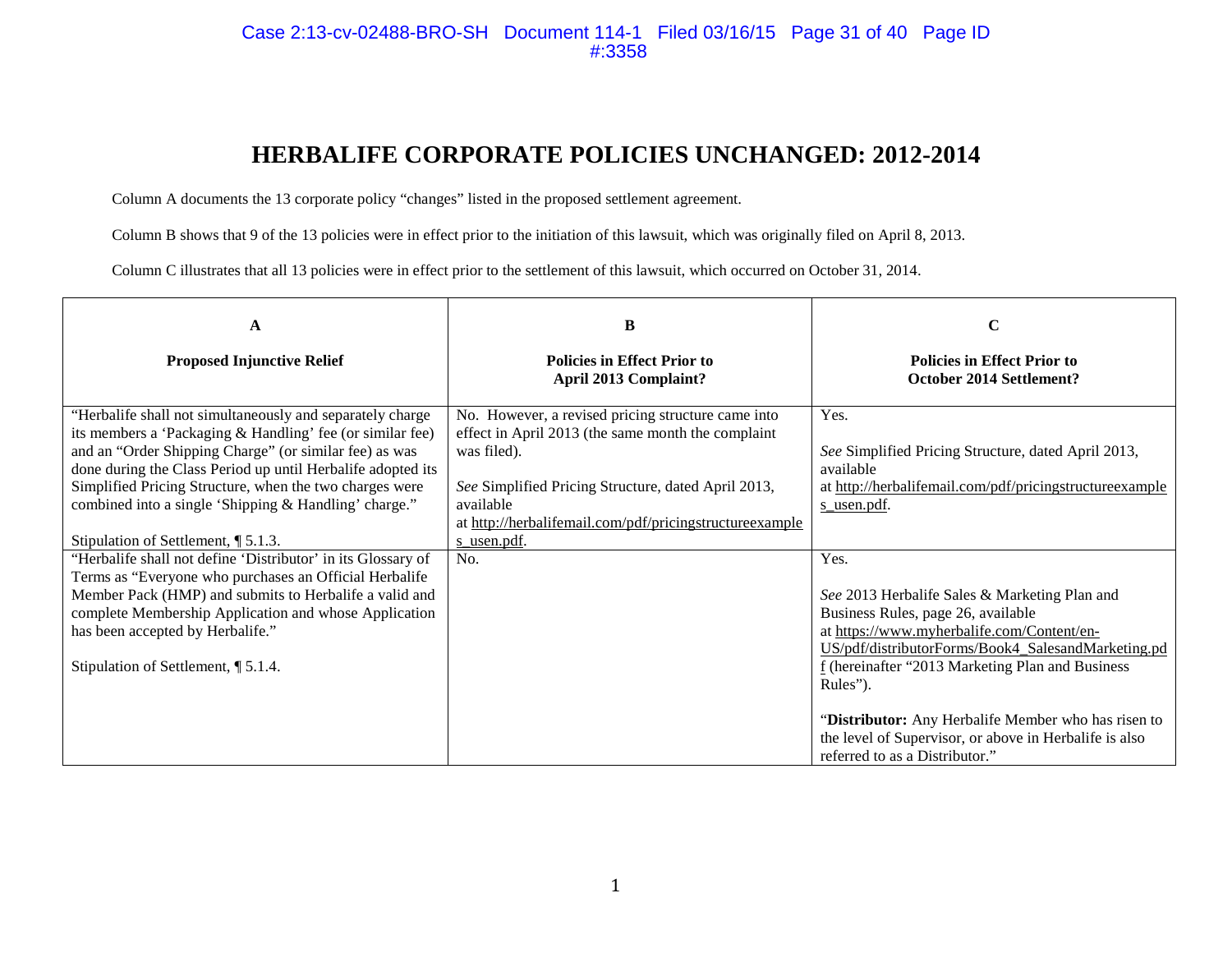#### Case 2:13-cv-02488-BRO-SH Document 114-1 Filed 03/16/15 Page 32 of 40 Page ID #:3359

| "Herbalife shall continue to discourage members from      | Yes.                                                    | Yes.                                                   |
|-----------------------------------------------------------|---------------------------------------------------------|--------------------------------------------------------|
| incurring debt to pursue the Herbalife business           |                                                         |                                                        |
| opportunity, consistent with Rule 1.1.2. of Herbalife's   | See 2012 Marketing Plan and Business Rules, page 95.    | See 2013 Marketing Plan and Business Rules, page       |
| Member Rules of Conduct."                                 |                                                         | 113.                                                   |
|                                                           | "1-J Encouraging or Requiring Personal Debt Not         |                                                        |
| Stipulation of Settlement, ¶ 5.1.5.                       | <b>Permitted</b>                                        | "1-J Encouraging or Requiring Personal Debt Not        |
|                                                           | No Herbalife Distributor, in connection with Business   | <b>Permitted</b>                                       |
|                                                           | Methods, may encourage or require that a current or     |                                                        |
|                                                           |                                                         | No Herbalife Member, in connection with Business       |
|                                                           | prospective Distributor go into debt in order to become | Methods, may encourage or require that a current or    |
|                                                           | a Distributor, grow an existing business, or purchase   | prospective Member go into debt in order to become a   |
|                                                           | Business Methods or Herbalife products."                | Member, grow an existing business, or purchase         |
|                                                           |                                                         | Business Methods or Herbalife products."               |
| "Herbalife shall continue to pay shipping charges for the | No.                                                     | Yes.                                                   |
| return of products to Herbalife in connection with        |                                                         |                                                        |
| inventory repurchases, consistent with Rule 2.5.3. of     |                                                         | See 2013 Marketing Plan and Business Rules, page 66.   |
| Herbalife's Member Rules of Conduct."                     |                                                         |                                                        |
|                                                           |                                                         | "A resigning Member may return unused products or      |
|                                                           |                                                         |                                                        |
| Stipulation of Settlement, ¶ 5.1.6.                       |                                                         | sales materials, which are unopened and in resalable   |
|                                                           |                                                         | condition, for repurchase by Herbalife if the products |
|                                                           |                                                         | were purchased within the last 12 months and the       |
|                                                           |                                                         | resigning Member provides proof of purchase.           |
|                                                           |                                                         | Reimbursement to the Member will be issued for the     |
|                                                           |                                                         | Member's original net cost for the returned product.   |
|                                                           |                                                         | Although shipping and handling paid on the original    |
|                                                           |                                                         | order will not be reimbursed, Herbalife will arrange   |
|                                                           |                                                         | pick up and will pay all shipping charges for the      |
|                                                           |                                                         | return of the product to Herbalife." (emphasis         |
|                                                           |                                                         |                                                        |
|                                                           |                                                         | added).                                                |
| "Herbalife shall continue to maintain procedures for the  | Yes.                                                    | Yes.                                                   |
| enforcement of its rules, including but not limited to    |                                                         |                                                        |
| continuing to maintain a member compliance department     | See 2012 Marketing Plan and Business Rules, page 34,    | See 2013 Marketing Plan and Business Rules, page 40,   |
| to enforce its policies, procedures and member rules.     | 122-123.                                                | 140-141.                                               |
| Herbalife shall continue to revise and supplement such    |                                                         |                                                        |
| policies, procedures and member rules as deemed           | "Does Herbalife have specific policies and rules        | "Does Herbalife have specific policies and rules       |
| necessary by Herbalife in the exercise of reasonable      | regarding advertising and promotion?                    | regarding advertising and promotion?                   |
| business judgment."                                       | The integrity of Herbalife's Sales & Marketing Plan     | The integrity of Herbalife's Sales & Marketing Plan    |
|                                                           |                                                         |                                                        |
|                                                           | and legalities make it necessary for us to enforce      | and legalities make it necessary for us to enforce     |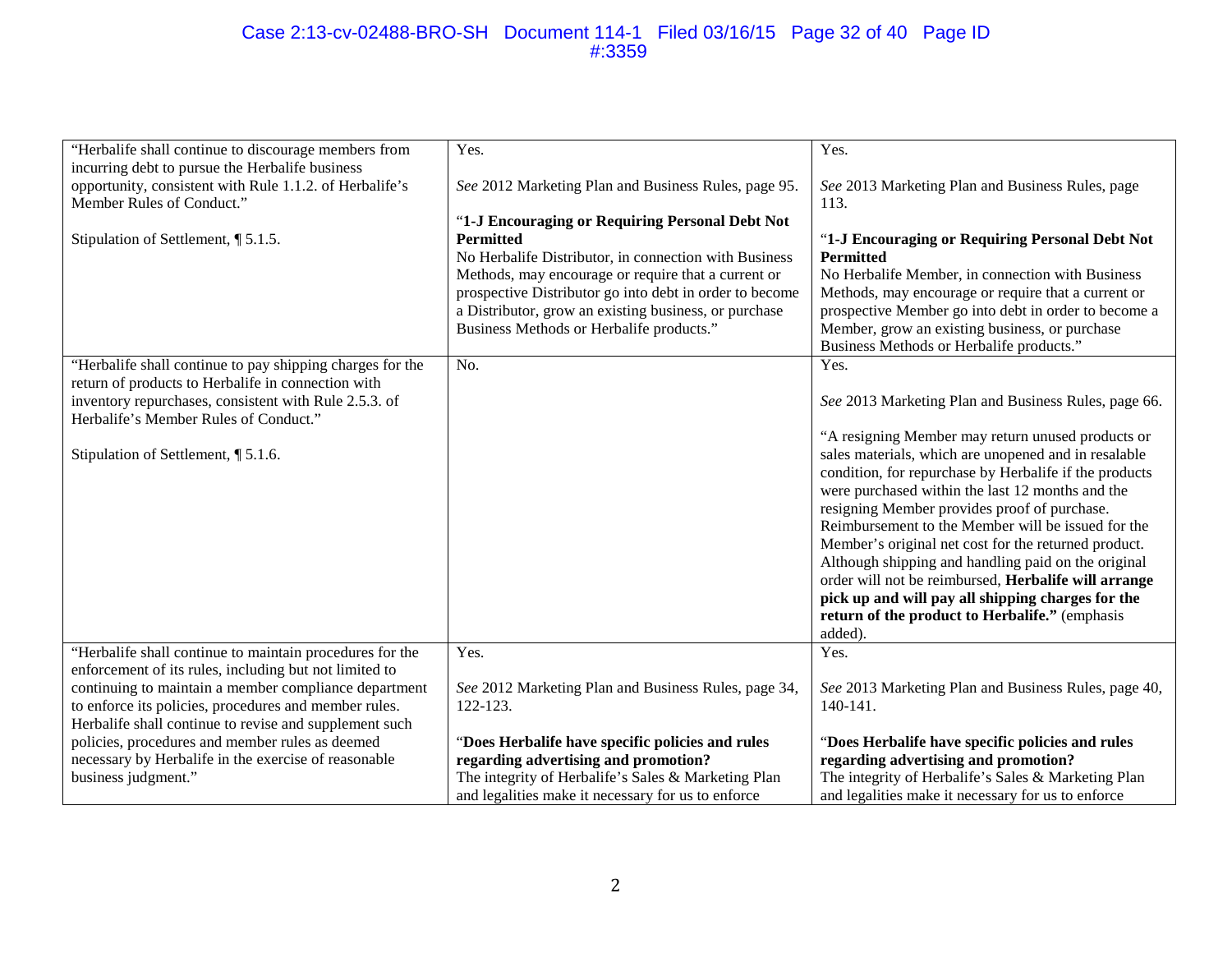#### Case 2:13-cv-02488-BRO-SH Document 114-1 Filed 03/16/15 Page 33 of 40 Page ID #:3360

| Stipulation of Settlement, ¶ 5.1.7.                        | important rules and policies regarding advertising and   | important rules and policies regarding advertising and  |
|------------------------------------------------------------|----------------------------------------------------------|---------------------------------------------------------|
|                                                            | promotion. We are confident that you will find these     | promotion. We are confident that you will find these    |
|                                                            | rules and policies protect you and your business as      | rules and policies protect you and your business as     |
|                                                            | much as they protect Herbalife."                         | much as they protect Herbalife."                        |
|                                                            |                                                          |                                                         |
|                                                            | "ENFORCEMENT PROCEDURES                                  | "ENFORCEMENT PROCEDURES                                 |
|                                                            | <b>Introduction</b>                                      | <b>Introduction</b>                                     |
|                                                            | The Herbalife Rules of Conduct are in place to protect   | The Herbalife Rules of Conduct are in place as          |
|                                                            | the business for all Distributors. Violations of these   | protections of our business. Violations of these rules  |
|                                                            | rules are considered extremely serious. Violations can   | are considered serious; they may have an adverse affect |
|                                                            | have a significant negative impact on the business for   | on the Herbalife business as a whole, and can           |
|                                                            |                                                          |                                                         |
|                                                            | all Distributors as well as negatively influence the     | negatively influence the opinion of regulators, the     |
|                                                            | opinion of regulators, the media or the public about     | media, or the public about Herbalife, its products, and |
|                                                            | Herbalife, its products and Distributors. Herbalife      | Members. Therefore, Herbalife attempts to educate and   |
|                                                            | attempts to educate our Distributors as to appropriate   | counsel its Members about appropriate business          |
|                                                            | ethical business practices. In the event of a violation, | practices. More severe measures may be required as      |
|                                                            | the Company attempts to correct the violation by         | appropriate. The company's decisions shall not create   |
|                                                            | counseling the Distributor. However, more severe         | liability to pay compensation for loss of profits or    |
|                                                            | measures may be required in more serious cases"          | goodwill"                                               |
| "Herbalife shall maintain its rule prohibiting members     | Yes.                                                     | Yes.                                                    |
| from selling leads to other members or purchasing leads    |                                                          |                                                         |
| from any source, consistent with Rule 3.3.2 of Herbalife's | See 2012 Marketing Plan and Business Rules, page 81.     | See 2013 Marketing Plan and Business Rules, page 98.    |
| Member Rules of Conduct."                                  |                                                          |                                                         |
|                                                            | "Rule 26-E(2)(I): "Herbalife Distributors are            | "Rule $26-E(2)(1)$ : "Herbalife Members are prohibited  |
| Stipulation of Settlement, ¶ 5.1.8.                        | prohibited from selling leads;"                          | from selling leads;"                                    |
| "Herbalife shall continue to prohibit members from         | Yes.                                                     | Yes.                                                    |
| requiring a person to buy product (other than a Mini or    |                                                          |                                                         |
| Full Member Pack) as a condition to becoming an            | See 2012 Marketing Plan and Business Rules, page 3,      | See 2013 Marketing Plan and Business Rules, page 3,     |
| Herbalife member or distributor."                          | 59, 93.                                                  | 76, 111.                                                |
|                                                            |                                                          |                                                         |
| Stipulation of Settlement, 15.1.9.                         | "Becoming a Distributor - The Important First Step       | "Becoming a Member - The Important First Step           |
|                                                            | The only required purchase in order to become an         | The only required purchase in order to become an        |
|                                                            | Herbalife Independent Distributor is the Herbalife Mini  | Herbalife Member is the Mini Herbalife Member Pack      |
|                                                            | IBP (the smaller version of our official Distributor     | (Mini HMP), or at your election, an Herbalife Member    |
|                                                            | Kit)."                                                   | Pack (HMP)."                                            |
|                                                            |                                                          |                                                         |
|                                                            | "Rules of Conduct and Distributor PoliciesRule 1-        | "Rules of Conduct and Distributor PoliciesRule          |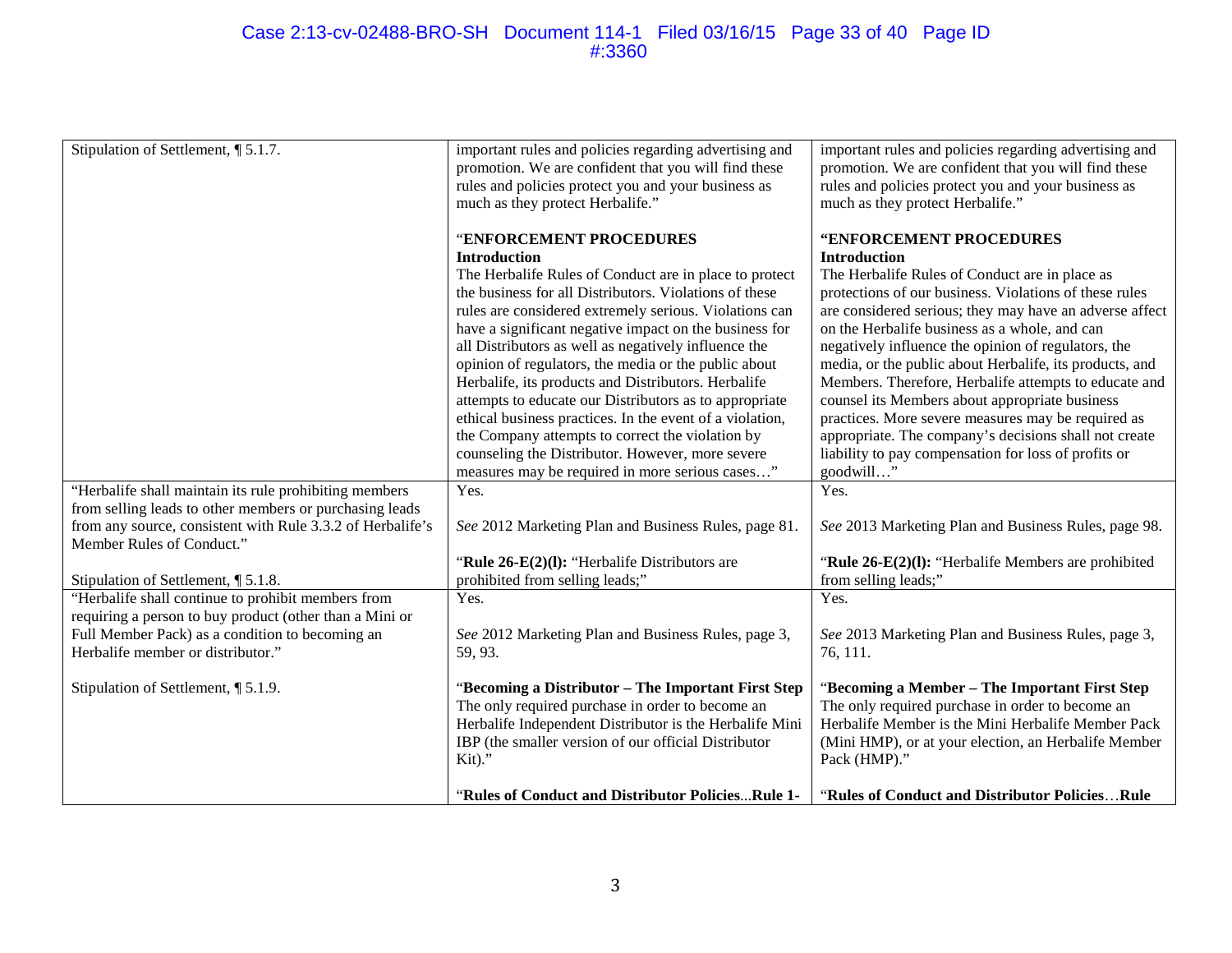#### Case 2:13-cv-02488-BRO-SH Document 114-1 Filed 03/16/15 Page 34 of 40 Page ID #:3361

| "Herbalife shall maintain its rule that before signing a<br>lease or opening a Nutrition Club in a non-residential                                                                                                                                        | A Becoming a Distributor<br>The only required purchase in order to become,<br>succeed or advance as a Distributor is the Mini IBP."<br>"Supplemental Rules of Conduct<br>1-C No Required Purchase Other Than<br><b>International Business Pack</b><br>The only required purchase in order to become,<br>succeed or advance as an Herbalife Distributor is the<br>Herbalife IBP (that is, Herbalife's official International<br>Business Pack/Distributor Kit)."<br>No. | 1-A Becoming a Member<br>The only required purchase in order to become,<br>succeed or advance as a Member is the Mini Herbalife<br>Member Pack (Mini HMP)."<br>"Supplemental Rules of Conduct<br>1-C No Required Purchase Other Than Mini<br><b>Herbalife Member Pack</b><br>The only required purchase in order to become,<br>succeed or advance as an Herbalife Member is the Mini<br>Herbalife Member Pack (Mini HMP)."<br>Yes.                                                                                                                            |
|-----------------------------------------------------------------------------------------------------------------------------------------------------------------------------------------------------------------------------------------------------------|------------------------------------------------------------------------------------------------------------------------------------------------------------------------------------------------------------------------------------------------------------------------------------------------------------------------------------------------------------------------------------------------------------------------------------------------------------------------|---------------------------------------------------------------------------------------------------------------------------------------------------------------------------------------------------------------------------------------------------------------------------------------------------------------------------------------------------------------------------------------------------------------------------------------------------------------------------------------------------------------------------------------------------------------|
| location, the member must have been an Herbalife<br>member for at least 90 days and receive mandatory<br>Nutrition Club operator training, consistent with Rule<br>8.4.1 of Herbalife's Member Rules of Conduct."<br>Stipulation of Settlement, ¶ 5.1.10. |                                                                                                                                                                                                                                                                                                                                                                                                                                                                        | See 2013 Marketing Plan and Business Rules, page<br>127.<br>"Herbalife Nutrition Club Rules<br><b>5-A Nutrition Club Registration Process</b><br>Members may not open a Nutrition Club in a non-<br>residential location or sign a lease for a non-residential<br>premise for the purposes of a Nutrition Club, unless<br>they have been an officially registered Herbalife<br>Member for at least 90 days and have completed the<br>process required by the Company at the time as to site<br>location and proposed signage, training and other<br>matters." |
| "Herbalife shall include its Statement of Average Gross<br>Compensation ('SAGC') as part of its member application<br>either incorporated as part of that application, attached                                                                           | Yes.<br>See 2012 Marketing Plan and Business Rules, page 38                                                                                                                                                                                                                                                                                                                                                                                                            | Yes.<br>See 2013 Marketing Plan and Business Rules, page 45-                                                                                                                                                                                                                                                                                                                                                                                                                                                                                                  |
| hereto, or otherwise prominently located and accessible."                                                                                                                                                                                                 | (Sample Application for International Distributorship).                                                                                                                                                                                                                                                                                                                                                                                                                | 47 (Sample Herbalife Membership Application and<br>Agreement, which contains the SAGC).                                                                                                                                                                                                                                                                                                                                                                                                                                                                       |
| Stipulation of Settlement, ¶ 5.1.11.                                                                                                                                                                                                                      | "3. I hereby represent, warrant and agree that I:<br>e. Have received and reviewed the Statement of<br>Average Gross Compensation of U.S. Supervisors and<br>the Policy Statement on Business Methods, both of<br>which are contained in the Mini IBP and the IBP and                                                                                                                                                                                                  | The SAGC is also readily available online<br>at http://www.herbalife.com/Content/en-<br>US/pdf/business-opportunity/statement-of-average-<br>gross-compensation-usen.pdf, or by going to the main<br>Herbalife website (http://company.herbalife.com/),                                                                                                                                                                                                                                                                                                       |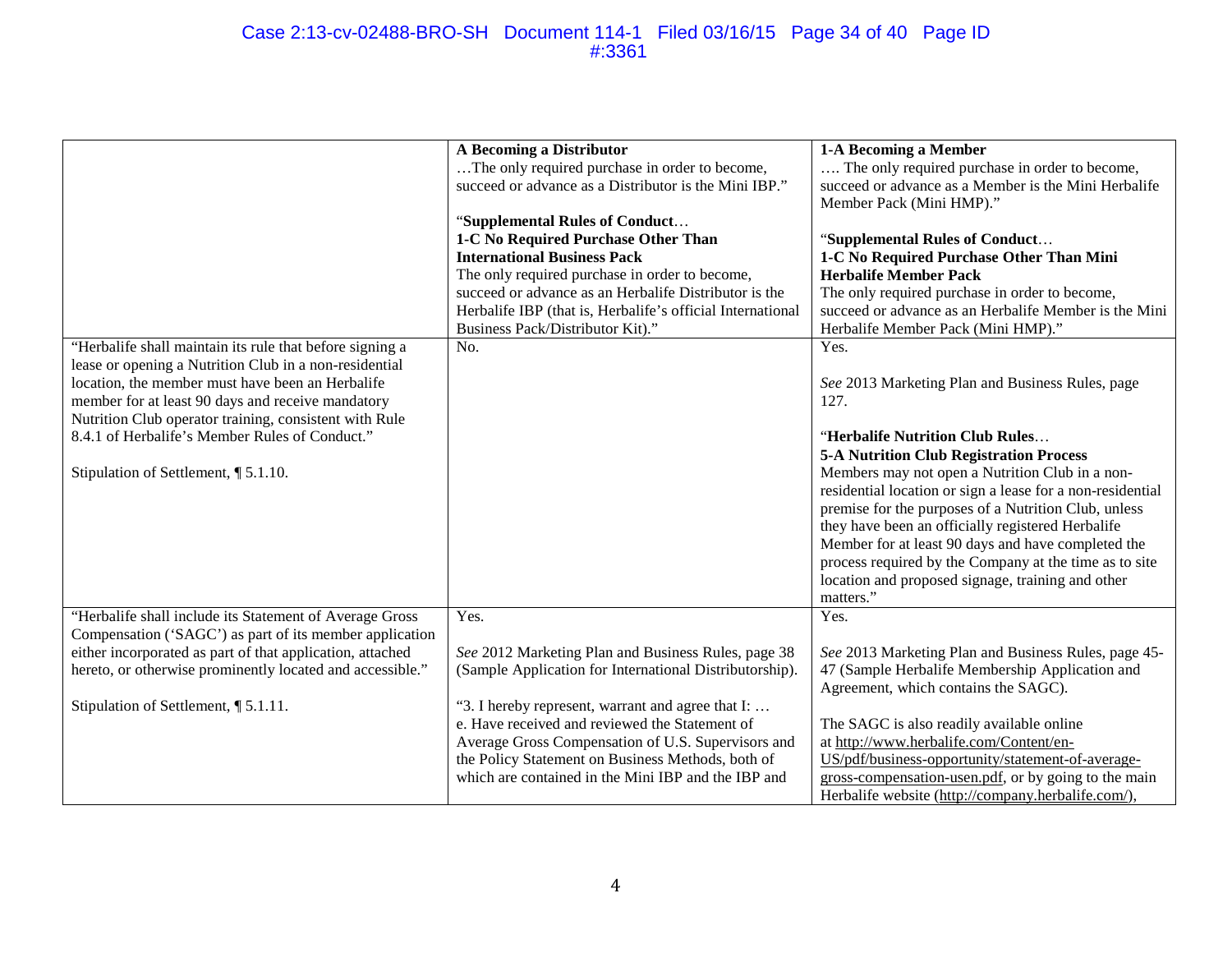#### Case 2:13-cv-02488-BRO-SH Document 114-1 Filed 03/16/15 Page 35 of 40 Page ID #:3362

|                                                                                                                                                       | which are available on www.MyHerbalife.com or upon<br>request from my Sponsor or the Distributor Relations<br>Department."                                                                                                                                                                   | clicking on "Business Opportunity" (which brings you<br>to http://opportunity.herbalife.com/), and then clicking<br>on "Statement of Average Gross Compensation" at the<br>bottom of page."<br>In fact, the complaint even alleges that Herbalife<br>included the SAGC in the Sales and Marketing Plan<br>received by Plaintiffs and the class, and posted them<br>online as well. First Am. Compl. ¶19.                                                                                                            |
|-------------------------------------------------------------------------------------------------------------------------------------------------------|----------------------------------------------------------------------------------------------------------------------------------------------------------------------------------------------------------------------------------------------------------------------------------------------|---------------------------------------------------------------------------------------------------------------------------------------------------------------------------------------------------------------------------------------------------------------------------------------------------------------------------------------------------------------------------------------------------------------------------------------------------------------------------------------------------------------------|
| "Herbalife shall require that new members acknowledge<br>reviewing the SAGC when signing a new Herbalife<br>Membership Application and Agreement (the | Yes.<br>See 2012 Marketing Plan and Business Rules, page 38                                                                                                                                                                                                                                  | Yes.<br>See 2013 Marketing Plan and Business Rules, page 46                                                                                                                                                                                                                                                                                                                                                                                                                                                         |
| 'Membership Agreement'). Herbalife shall continue to<br>include and/or link to the SAGC with the Membership<br>Agreement."                            | (Sample Application for International Distributorship).<br>"I have received and reviewed the Statement of                                                                                                                                                                                    | (Sample Herbalife Membership Application and<br>Agreement).                                                                                                                                                                                                                                                                                                                                                                                                                                                         |
| Stipulation of Settlement, ¶ 5.1.12.                                                                                                                  | Average Gross Compensation of U.S. Supervisors and<br>the Policy Statement on Business Methods, both of<br>which are contained in the Mini IBP and the IBP and<br>which are available on www.MyHerbalife.com or upon<br>request from my Sponsor or the Distributor Relations<br>Department." | "A. 3. Herbalife Member Pack: I have purchased and<br>received a new, previously unopened 'Member<br>Pack' The Member Pack includes thethe<br>Statement of Average Gross Compensation Paid by<br>Herbalife,"                                                                                                                                                                                                                                                                                                        |
|                                                                                                                                                       |                                                                                                                                                                                                                                                                                              | "B. 1. Diligent inquiry: If I wish to consider engaging<br>in an Herbalife business, by selling Herbalife®<br>products or sponsoring other Members to do so, I agree<br>as an essential part of that consideration, to carefully<br>review the Materials contained in the Member Pack<br>and those then available on MyHerbalife.com.<br>Herbalife encourages careful prior review so I will be<br>informed about the potential risks, benefits and rules<br>applicable to Members engaged in business activities." |
| "Herbalife shall continue disclosing in its SAGC the total                                                                                            | Yes.                                                                                                                                                                                                                                                                                         | Yes.                                                                                                                                                                                                                                                                                                                                                                                                                                                                                                                |
| number and percentage of all members who do not receive                                                                                               |                                                                                                                                                                                                                                                                                              |                                                                                                                                                                                                                                                                                                                                                                                                                                                                                                                     |
| any compensation payment directly from Herbalife."                                                                                                    | See Statement of Average Gross Compensation Paid by                                                                                                                                                                                                                                          | See Statement of Average Gross Compensation Paid                                                                                                                                                                                                                                                                                                                                                                                                                                                                    |
|                                                                                                                                                       | Herbalife to United States Distributors in 2012,                                                                                                                                                                                                                                             | By Herbalife to U.S. Members in 2013, available                                                                                                                                                                                                                                                                                                                                                                                                                                                                     |
| Stipulation of Settlement, ¶ 5.1.13.                                                                                                                  | available at<br>http://opportunity.herbalife.com/Content/en-                                                                                                                                                                                                                                 | at http://www.herbalife.com/Content/en-<br>US/pdf/business-opportunity/statement-of-average-                                                                                                                                                                                                                                                                                                                                                                                                                        |
|                                                                                                                                                       | US/pdf/business-                                                                                                                                                                                                                                                                             | gross-compensation-usen.pdf.                                                                                                                                                                                                                                                                                                                                                                                                                                                                                        |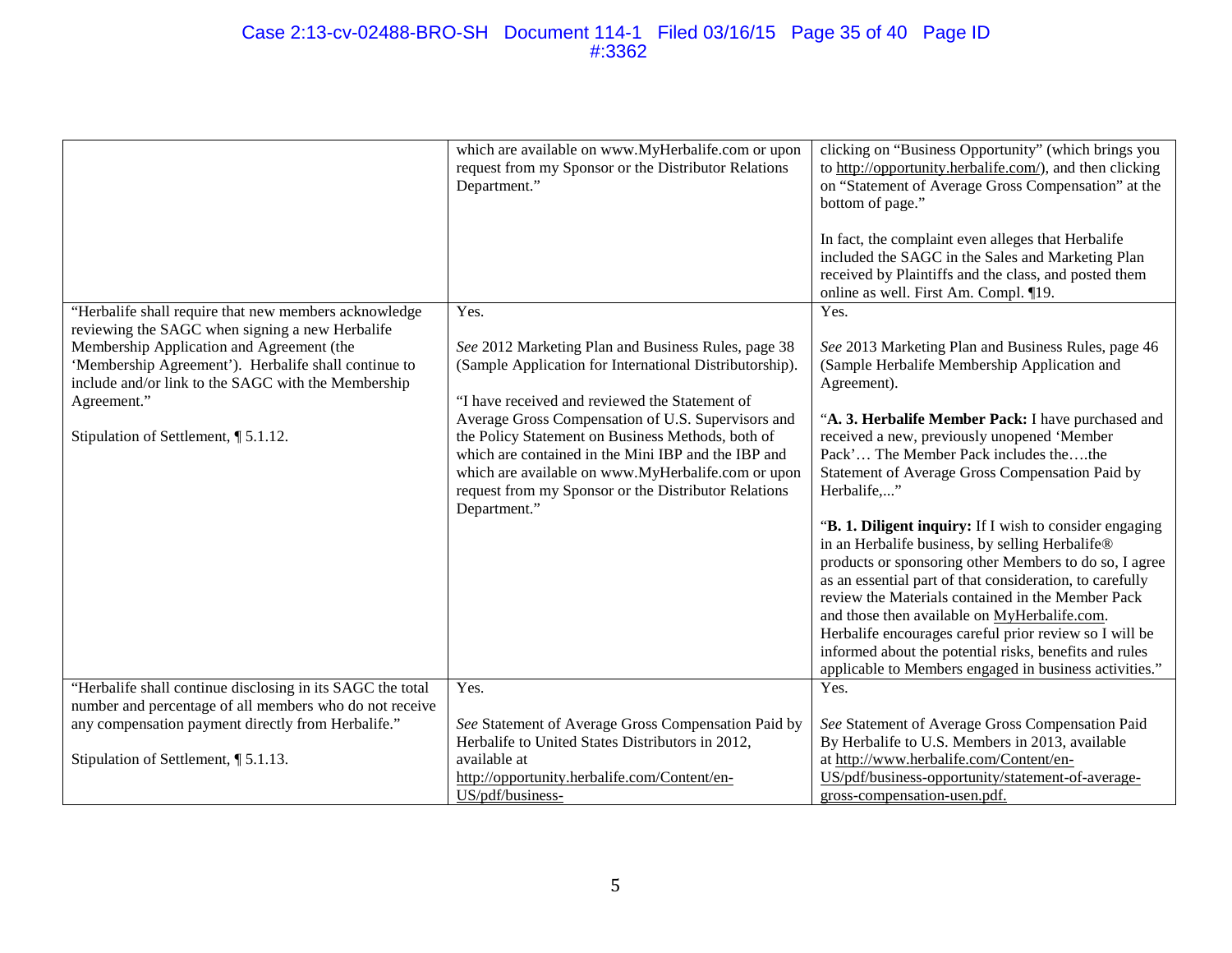#### Case 2:13-cv-02488-BRO-SH Document 114-1 Filed 03/16/15 Page 36 of 40 Page ID #:3363

|                                                             | opportunity/StatementAverageCompensation2011EN.p        |                                                           |
|-------------------------------------------------------------|---------------------------------------------------------|-----------------------------------------------------------|
|                                                             | df, or Exhibit B of First Am. Compl.                    | "For most people (88%), the economic benefits             |
|                                                             |                                                         | resulted exclusively from a discounted price on           |
|                                                             | "The compensation chart below indicates that 434,125    | products they purchased for personal and family use or    |
|                                                             | Distributors (88%) received no payments from            | for resale to others, neither of which took the form of a |
|                                                             | Herbalife during 2012."                                 | payment from the Company."                                |
| "Herbalife shall clarify in its Sales & Marketing Plan that | Yes.                                                    | Yes.                                                      |
| upon qualifying as a Supervisor, a member shall have at     |                                                         |                                                           |
| least twelve (12) months during which to requalify as a     | See 2012 Marketing Plan and Business Rules, page 12.    | See 2013 Marketing Plan and Business Rules, page 14.      |
| Supervisor."                                                |                                                         |                                                           |
|                                                             | "Requalification                                        | "Requalification                                          |
| Stipulation of Settlement, ¶ 5.1.14.                        | All Supervisors must requalify their status annually    | All Supervisors must requalify their status annually      |
|                                                             | between February 1 and January 31 to maintain their     | between February 1 and January 31 to maintain their       |
|                                                             | rights and privileges. The requalification requirements | rights and privileges. The requalification requirements   |
|                                                             | for this are                                            | for this are described below.                             |
|                                                             | described below.                                        | • One-Month Qualification: Achieve 4,000 Volume           |
|                                                             | • One-Month Qualification: Achieve 4,000 Volume         | Points in one Volume Month (with a minimum 1,000          |
|                                                             | Points in one Volume Month (with a minimum 1,000        | of those 4,000 Volume Points unencumbered).               |
|                                                             | of those 4,000 Volume Points unencumbered).             | • Two-Month Qualification: Achieve 2,500 Volume           |
|                                                             | • Two-Month Qualification: Achieve 2,500 Volume         | Points for two consecutive months (with a minimum of      |
|                                                             |                                                         |                                                           |
|                                                             | Points for two consecutive months (with a minimum of    | 1,000 of those 2,500 Volume Points unencumbered for       |
|                                                             | 1,000 of those 2,500 Volume Points unencumbered for     | each month).                                              |
|                                                             | each month).                                            | • Twelve-Month Requalification: Accumulate 4,000          |
|                                                             | • Twelve-Month Requalification: Accumulate 4,000        | Unencumbered Total Volume Points over the 12-             |
|                                                             | Unencumbered Total Volume Points over the 12-           | month Requalification period."                            |
|                                                             | month Requalification period.                           |                                                           |
|                                                             | Or,                                                     |                                                           |
|                                                             | Accumulate 10,000 Unencumbered Total Volume             |                                                           |
|                                                             | Points over the 12-month requalification period."       |                                                           |
| "Herbalife shall amend the hardcopy Membership              | Yes.                                                    | Yes.                                                      |
| Agreement as follows: (a) the term 'Compensation            |                                                         |                                                           |
| Statement' shall be expressly defined as 'Statement of      | See 2012 Marketing Plan and Business Rules, page 38     | See 2013 Marketing Plan and Business Rules, page 46,      |
| Average Gross Compensation Paid by Herbalife;' and (b)      | (Sample Application for International Distributorship). | 49 (Sample Herbalife Membership Application and           |
| the second sentence of paragraph 2 of box B in version 42   |                                                         | Agreement).                                               |
| of the Membership Agreement shall read: 'I hereby           | "I hereby represent, warrant and agree that I:          |                                                           |
| represent, warrant and agree that I am not relying upon     | b. Am not relying upon any representations as to the    | "B. 2. Compensation I Might Receive or Income             |
| and that I will not rely upon any other written or oral     | financial results I might achieve.                      | that I Might Earn: The Compensation Statement             |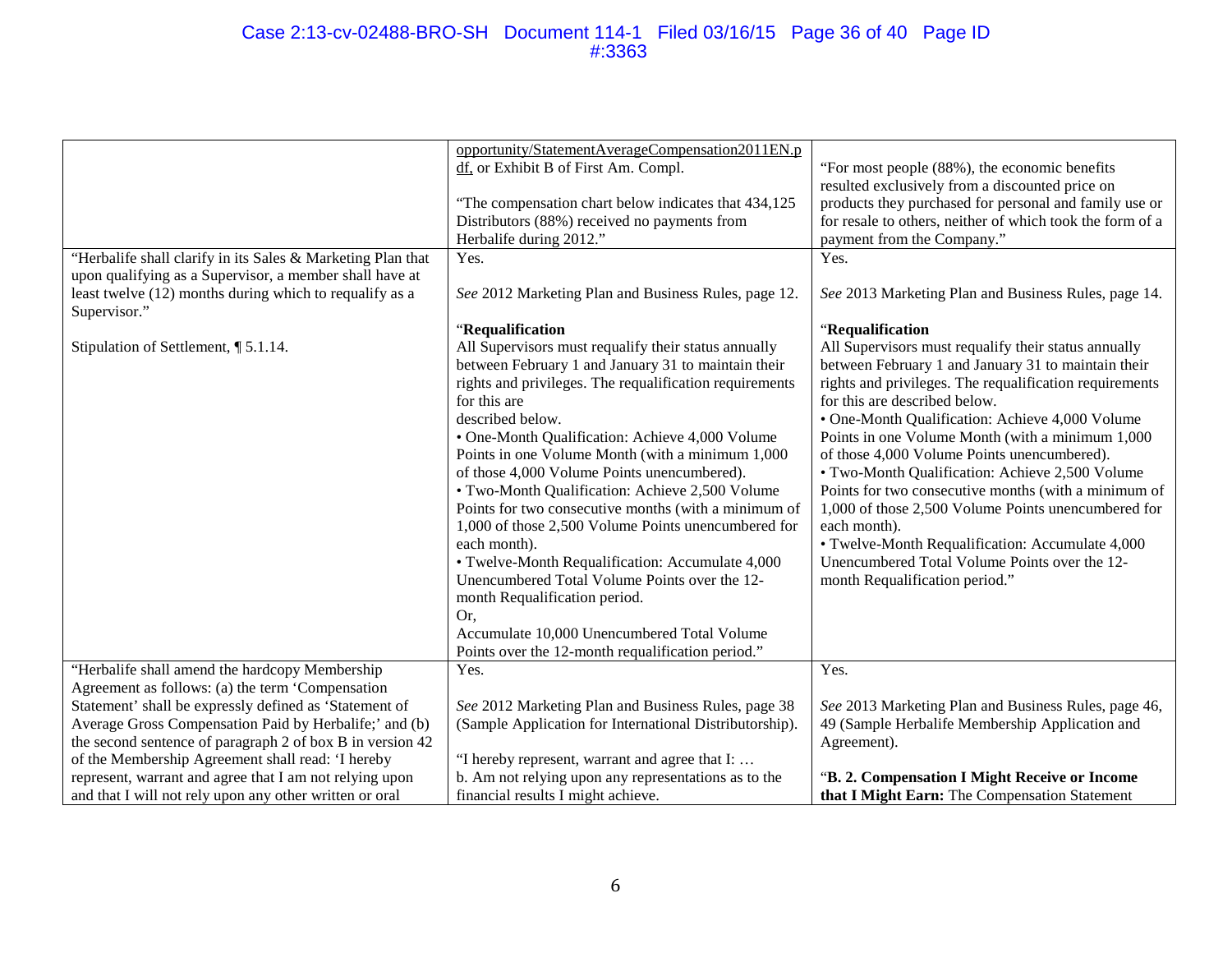#### Case 2:13-cv-02488-BRO-SH Document 114-1 Filed 03/16/15 Page 37 of 40 Page ID #:3364

| information or representations about the financial results I |                                                      | (contained in the Member Pack and available)            |
|--------------------------------------------------------------|------------------------------------------------------|---------------------------------------------------------|
| might achieve.' Herbalife reserves the right to modify its   | e. Have received and reviewed the Statement of       | on MyHerbalife.com) is the only authorized              |
| Membership Agreement and other documents provided            | Average Gross Compensation of U.S. Supervisors and   | presentation of the matters it sets forth. I hereby     |
| that such modifications are not materially inconsistent      | the Policy Statement on                              | represent, warrant and agree that I am not relying upon |
| with the amendments provided in this Subsection."            | Business Methods, both of which are contained in the | and that I will not rely upon any other written or oral |
|                                                              | Mini IBP and the IBP and which are available on      | information or representations about the financial      |
| Stipulation of Settlement, $\P$ 5.1.15.                      | www.MyHerbalife.com or upon                          | results I might achieve."                               |
|                                                              | request from my Sponsor or the Distributor Relations |                                                         |
|                                                              | Department."                                         | "Compensation Statement: The Compensation               |
|                                                              |                                                      | Statement is the only authorized presentation of the    |
|                                                              |                                                      | matters it sets forth. I hereby represent, warrant and  |
|                                                              |                                                      | agree that I am not relying and will not rely in the    |
|                                                              |                                                      | future upon any other written or oral information or    |
|                                                              |                                                      | representations about the financial results I might     |
|                                                              |                                                      | achieve."                                               |
|                                                              |                                                      |                                                         |
|                                                              |                                                      | Note: The one and only change that has not yet been     |
|                                                              |                                                      | effectuated is the defining of "Compensation"           |
|                                                              |                                                      | Statement" as "Statement of Average Gross               |
|                                                              |                                                      | Compensation," which is a completely insignificant      |
|                                                              |                                                      | change and does not address any of the allegations in   |
|                                                              |                                                      | the complaint.                                          |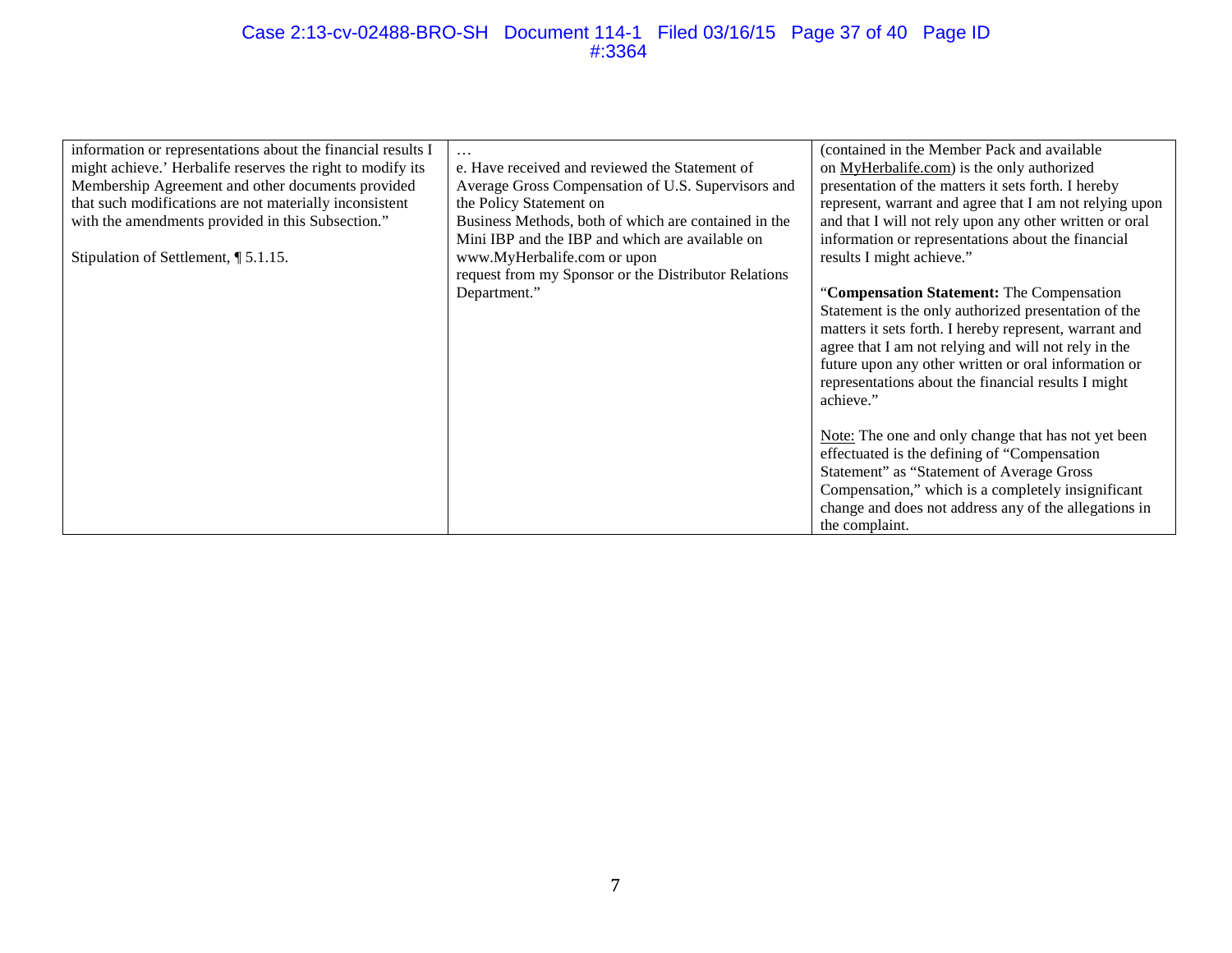|                                                            | Case 2:13-cv-02488-BRO-SH Document 114-1 Filed 03/16/15 Page 38 of 40 Page ID<br>#:3365 |
|------------------------------------------------------------|-----------------------------------------------------------------------------------------|
| 1                                                          | <b>CERTIFICATE OF SERVICE</b>                                                           |
| $\overline{c}$                                             | The undersigned hereby certifies that this document has been filed                      |
| 3                                                          | electronically on this 16th day of February 2015 and is available for viewing and       |
| 4                                                          | downloading to the ECF registered counsel of record:                                    |
| 5                                                          | Via Electronic Service/ECF:                                                             |
| 6                                                          | Aaron Lee Arndt                                                                         |
| 7                                                          | <b>Robert Allen Curtis</b>                                                              |
| 8                                                          | <b>Thomas Foley</b><br>Foley Bezek Behle and Curtis LLP                                 |
| 9                                                          | 15 West Carrillo Street                                                                 |
| 10                                                         | Santa Barbara, CA 93101                                                                 |
| 11                                                         | Aarndt@foleybezek.com<br>Rcurtis@foleybezek.com                                         |
| 12                                                         | Tfoley@foleybezek.com                                                                   |
| 13                                                         | Justin P. Karczag                                                                       |
| 14                                                         | Kevin D. Gamarnik                                                                       |
| 15                                                         | Foley Bezek Behle and Curtis LLP<br>575 Anton Boulevard Suite 710                       |
|                                                            | Costa Mesa, CA 92626                                                                    |
| 16                                                         | Jkarczag@foleybezek.com                                                                 |
| 17                                                         | Kgarmarnik@foleybezek.com                                                               |
| 18                                                         | Philip D. Dracht                                                                        |
| 19                                                         | Jason W. Hardin<br>Scott M. Petersen                                                    |
| 20                                                         | Fabian and Clendenin APC                                                                |
| 21                                                         | 215 South State Street Suite 1200                                                       |
| 22                                                         | Salt Lake City, UT 84111<br>Pdracht@fabianlaw.com                                       |
| 23                                                         | Jhardin@fabianlaw.com                                                                   |
| 24                                                         | Spetersen@fabianlaw.com                                                                 |
| 25                                                         | 11111                                                                                   |
| 26                                                         | 11111                                                                                   |
| 27                                                         | 11111                                                                                   |
| 28                                                         | 1                                                                                       |
| MARKS, FINCH,<br>THORNTON & BAIRD, LLP<br>4747 Executive   |                                                                                         |
| Drive - Suite 700<br>San Diego, CA 92121<br>(858) 737-3100 | 2:13-cv-02488-BRO-SHC                                                                   |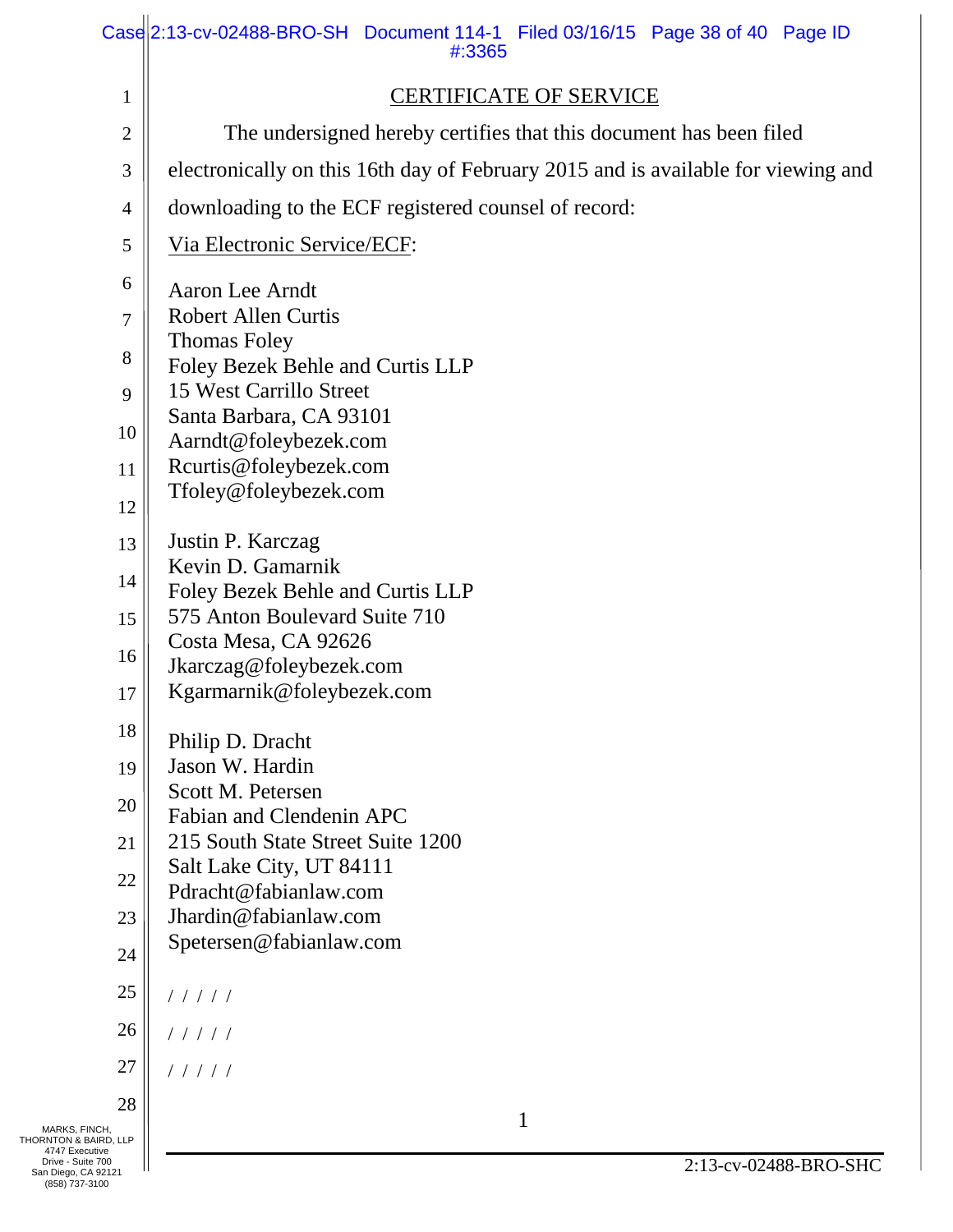|                                                              | Case 2:13-cv-02488-BRO-SH Document 114-1 Filed 03/16/15 Page 39 of 40 Page ID<br>#:3366         |
|--------------------------------------------------------------|-------------------------------------------------------------------------------------------------|
| $\mathbf 1$                                                  | A. Howard Matz                                                                                  |
| $\overline{2}$                                               | Gopi K. Panchapakesan                                                                           |
|                                                              | Mark T. Drooks                                                                                  |
| 3                                                            | Mitchell A. Kamin                                                                               |
| $\overline{4}$                                               | Bird Marella Boxer Wolpert Nessim Drooks Lincenberg & Rhow<br>1875 Century Park East 23rd Floor |
| 5                                                            | Los Angeles, CA 90067                                                                           |
| 6                                                            | Ahm@birdmarella.com                                                                             |
| 7                                                            | Gkp@birdmarella.com                                                                             |
| 8                                                            | Mtd@birdmarella.com<br>Mak@birdmarella.com                                                      |
|                                                              |                                                                                                 |
| 9                                                            | David L. Zifkin                                                                                 |
| 10                                                           | Boies Schiller and Flexner LLP<br>401 Wilshire Boulevard Suite 850                              |
| 11                                                           | Santa Monica, CA 90401                                                                          |
| 12                                                           | Dzifkin@bsfllp.com                                                                              |
| 13                                                           | Jonathan David Schiller                                                                         |
| 14                                                           | Boies Schiller and Flexner LLP                                                                  |
| 15                                                           | 575 Lexington Avenue $7th$ Floor                                                                |
|                                                              | New York, NY 10022                                                                              |
| 16                                                           | Jschiller@bsfllp.com                                                                            |
| 17                                                           | <b>Jonathan Sherman</b>                                                                         |
| 18                                                           | Boies Schiller and Flexner LLP                                                                  |
| 19                                                           | 5301 Wisconsin Avenue NW                                                                        |
| 20                                                           | Washington, DC 20015<br>Jsherman@bsfllp.com                                                     |
| 21                                                           | 11111                                                                                           |
| 22                                                           | 11111                                                                                           |
| 23                                                           | 11111                                                                                           |
| 24                                                           | 11111                                                                                           |
| 25                                                           | 11111                                                                                           |
| 26                                                           | 11111                                                                                           |
| 27                                                           | 11111                                                                                           |
| 28                                                           |                                                                                                 |
| MARKS, FINCH,                                                | $\overline{2}$                                                                                  |
| THORNTON & BAIRD, LLP<br>4747 Executive<br>Drive - Suite 700 | 2:13-cv-02488-BRO-SHC                                                                           |
| San Diego, CA 92121<br>(858) 737-3100                        |                                                                                                 |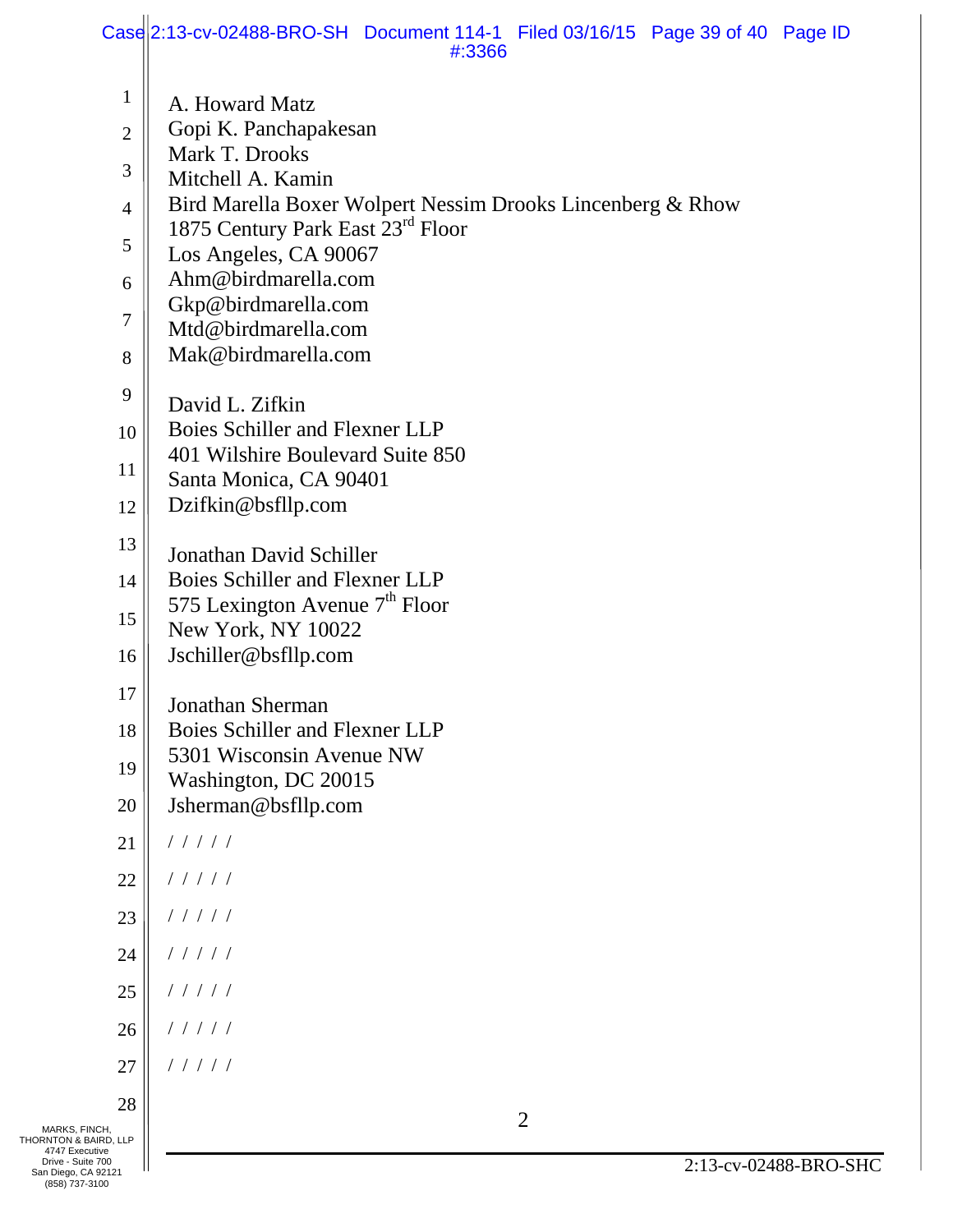|                                                            |                                                          | $\text{Casel}$ 2:13-cv-02488-BRO-SH Document 114-1 Filed 03/16/15 Page 40 of 40 Page ID<br>#:3367 |
|------------------------------------------------------------|----------------------------------------------------------|---------------------------------------------------------------------------------------------------|
| $\mathbf{1}$                                               | Joseph K. Kroetsch                                       |                                                                                                   |
| $\overline{2}$                                             | William S. Ohlemeyer                                     |                                                                                                   |
| 3                                                          | <b>Boies Schiller and Flexner LLP</b><br>333 Main Street |                                                                                                   |
| $\overline{4}$                                             | Armonk, NY 10504                                         |                                                                                                   |
| 5                                                          | Jkroetsch@bsfllp.com                                     |                                                                                                   |
| 6                                                          | Wohlemeyer@bsfllp.com                                    |                                                                                                   |
| $\overline{7}$                                             | DATED: March 16, 2015                                    | Respectfully submitted,                                                                           |
| $8\,$                                                      |                                                          | MARKS, FINCH, THORNTON & BAIRD, LLP                                                               |
| 9                                                          |                                                          |                                                                                                   |
| 10                                                         |                                                          | By: <i>s/ Andrea L. Petray</i>                                                                    |
| 11                                                         |                                                          | ANDREA L. PETRAY                                                                                  |
| 12                                                         |                                                          | Email: apetray@marksfinch.com<br>Attorneys for Truth In Advertising, Inc.                         |
| 13                                                         |                                                          |                                                                                                   |
| 14                                                         |                                                          |                                                                                                   |
| 15                                                         |                                                          |                                                                                                   |
| 16                                                         |                                                          |                                                                                                   |
| 17                                                         |                                                          |                                                                                                   |
| 18                                                         |                                                          |                                                                                                   |
| 19                                                         |                                                          |                                                                                                   |
| 20                                                         |                                                          |                                                                                                   |
| 21                                                         |                                                          |                                                                                                   |
| 22                                                         |                                                          |                                                                                                   |
| 23                                                         |                                                          |                                                                                                   |
| 24                                                         |                                                          |                                                                                                   |
| 25                                                         |                                                          |                                                                                                   |
| 26                                                         |                                                          |                                                                                                   |
| 27                                                         |                                                          |                                                                                                   |
| 28                                                         |                                                          |                                                                                                   |
| MARKS, FINCH,<br>THORNTON & BAIRD, LLP<br>4747 Executive   |                                                          | 3                                                                                                 |
| Drive - Suite 700<br>San Diego, CA 92121<br>(858) 737-3100 |                                                          | 2:13-cv-02488-BRO-SHC                                                                             |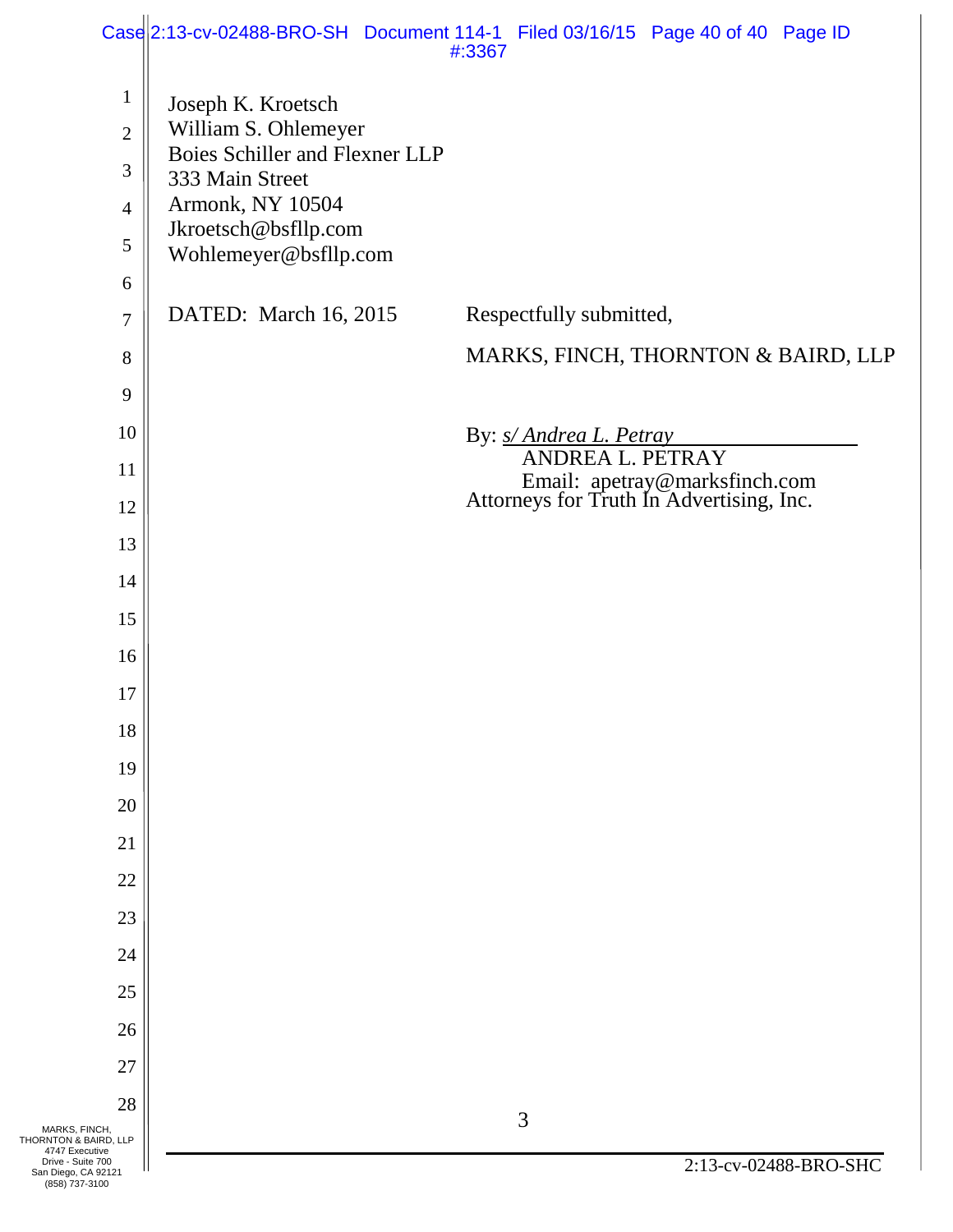Case 2:13-cv-02488-BRO-SH Document 114-2 Filed 03/16/15 Page 1 of 6 Page ID #:3368

# **EXHIBIT 2**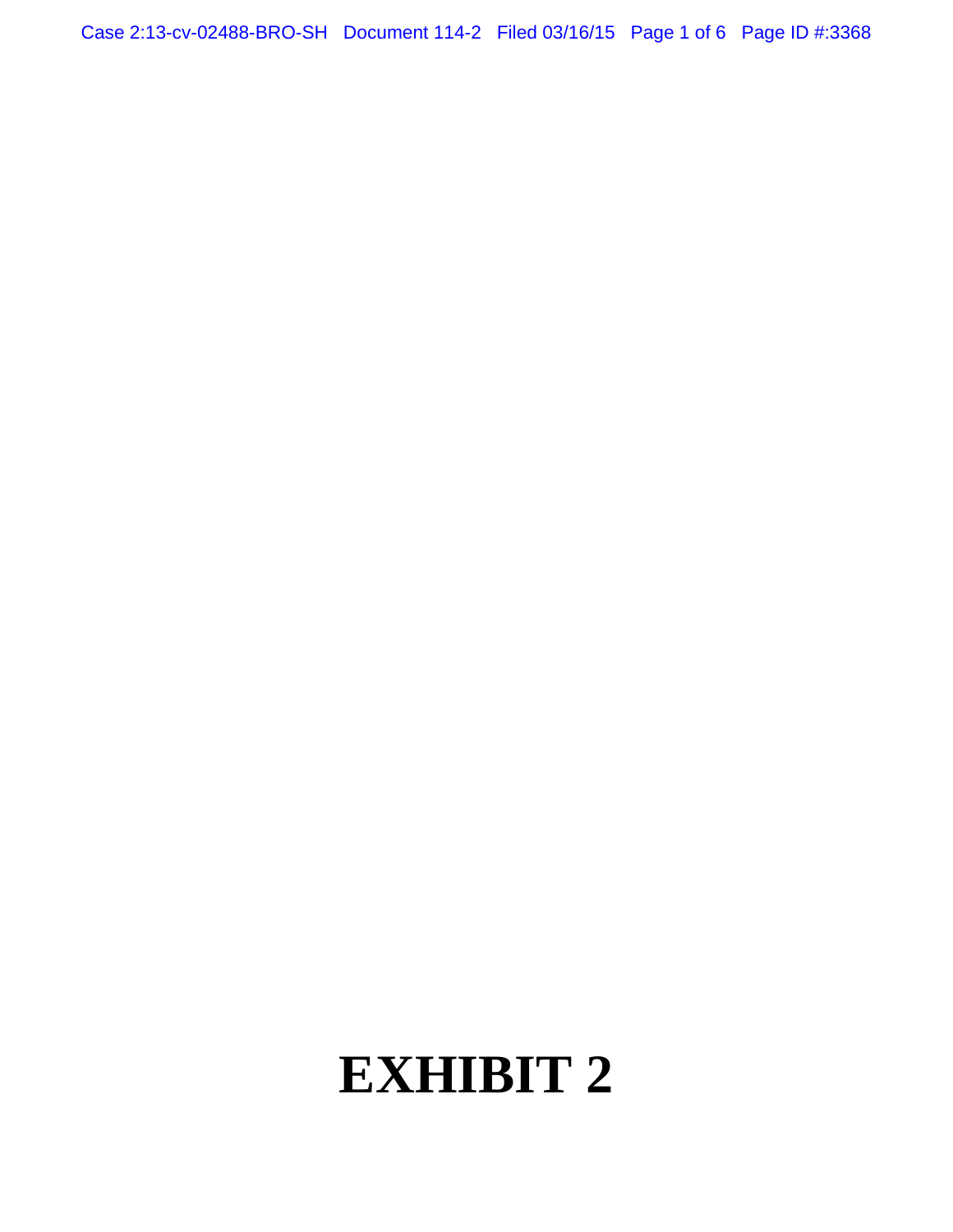|                |                                                                        | Case $2 13$ -cv-02488-BRO-SH Document 114-2 Filed 03/16/15 Page 2 of 6 Page ID #:3369           |
|----------------|------------------------------------------------------------------------|-------------------------------------------------------------------------------------------------|
|                | ANDREA L. PETRAY, SBN 240085<br>E-MAIL: apetray@marksfinch.com         |                                                                                                 |
| $\mathbf{1}$   | MARKS, FINCH, THORNTON & BAIRD, LLP                                    |                                                                                                 |
| $\overline{2}$ | ATTORNEYS AT LAW<br>4747 EXECUTIVE DRIVE - SUITE 700                   |                                                                                                 |
| 3              | SAN DIEGO, CALIFORNIA 92121-3107<br>TELEPHONE: (858) 737-3100          |                                                                                                 |
| 4              | FACSIMILE: (858) 737-3101                                              |                                                                                                 |
| 5              | LAURA SMITH, SBN ct28002 (Connecticut)<br>(Not admitted in California) |                                                                                                 |
| 6              | E-MAIL: Ismith@truthinadvertising.org                                  |                                                                                                 |
| 7              | TRUTH IN ADVERTISING, INC.<br>115 SAMSON ROCK DRIVE - SUITE 2          |                                                                                                 |
| 8              | MADISON, CONNECTICUT 06443                                             |                                                                                                 |
| 9              | TELEPHONE: (203) 421-6210<br>Attorneys for Truth In Advertising, Inc.  |                                                                                                 |
| 10             |                                                                        |                                                                                                 |
| 11             |                                                                        | UNITED STATES DISTRICT COURT                                                                    |
| 12             |                                                                        | <b>CENTRAL DISTRICT OF CALIFORNIA</b>                                                           |
| 13             | DANA BOSTICK, et al.,                                                  | CASE NO: 2:13-cv-02488-BRO-SHC                                                                  |
| 14             | Plaintiffs,                                                            |                                                                                                 |
| 15             | V.                                                                     | NOTICE OF AMICUS CURIAE TRUTH<br>IN ADVERTISING, INC.'S INTENT TO<br>APPEAR AT FAIRNESS HEARING |
| 16             | HERBALIFE INTERNATIONAL<br>OF AMERICA, INC., et al.,                   |                                                                                                 |
| 17             |                                                                        | Assigned to:<br>Magistrate Judge:<br>Hon. Beverly Reid O'Connell                                |
| 18             | Defendants.                                                            | May 11, 2015<br>Date:<br>Time:                                                                  |
| 19             |                                                                        | 1:30 p.m.<br>Courtroom: 14                                                                      |
| 20             |                                                                        |                                                                                                 |
| 21             |                                                                        |                                                                                                 |
| 22             |                                                                        |                                                                                                 |
| 23             |                                                                        |                                                                                                 |
| 24             | 11111                                                                  |                                                                                                 |
| 25             | 11111                                                                  |                                                                                                 |
| 26             | 11111                                                                  |                                                                                                 |
| 27             | 11111                                                                  |                                                                                                 |
| 28             | 11111                                                                  |                                                                                                 |
|                |                                                                        | 2:13-cv-02488-BRO-SHC                                                                           |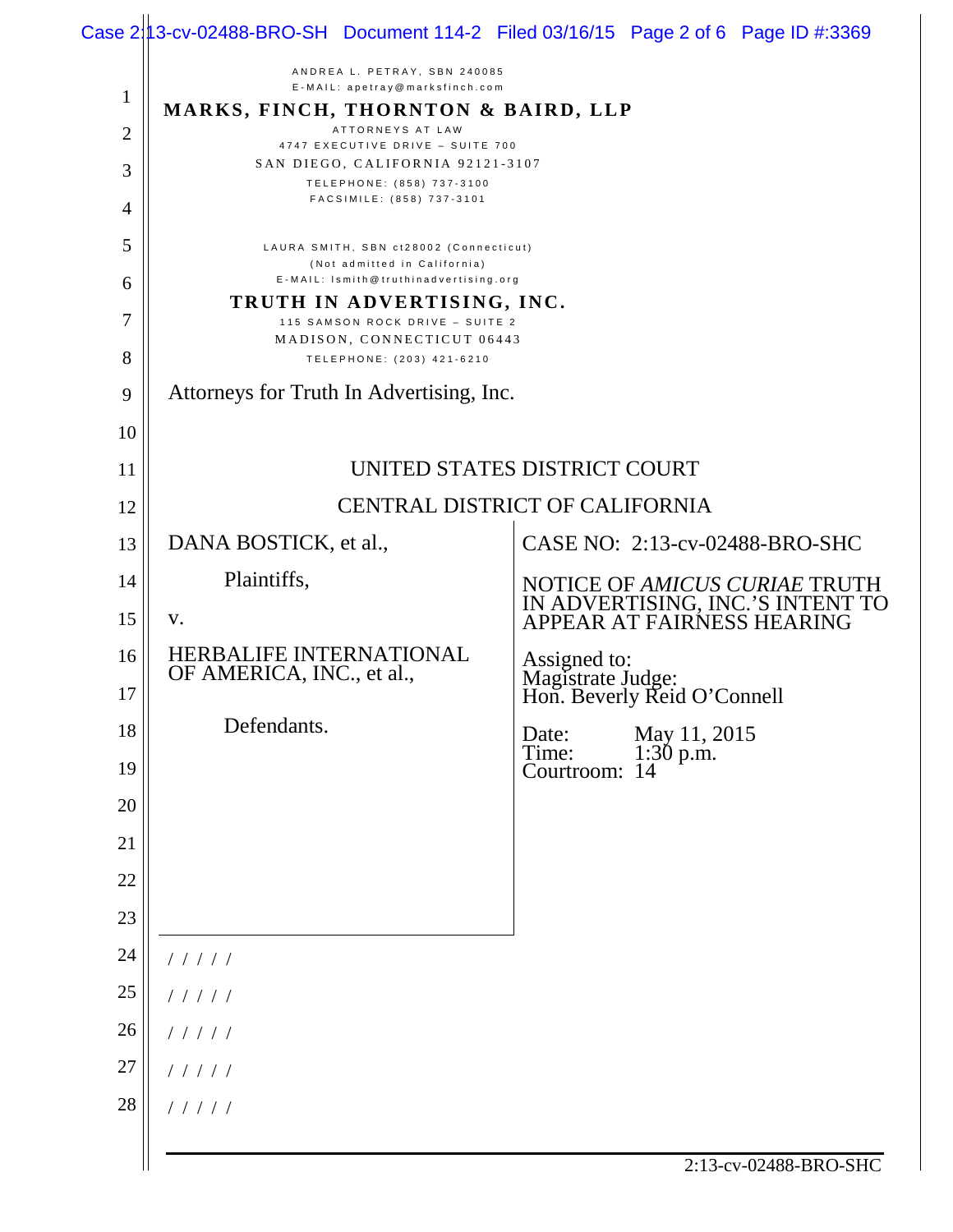|                                                                                                       |                       | Case 2 13-cv-02488-BRO-SH Document 114-2 Filed 03/16/15 Page 3 of 6 Page ID #:3370  |
|-------------------------------------------------------------------------------------------------------|-----------------------|-------------------------------------------------------------------------------------|
| 1                                                                                                     |                       | TO ALL PARTIES AND THEIR RESPECTIVE ATTORNEYS OF                                    |
| $\overline{2}$                                                                                        | <b>RECORD:</b>        |                                                                                     |
| 3                                                                                                     |                       | PLEASE TAKE NOTICE that proposed <i>amicus curiae</i> Truth in                      |
| 4                                                                                                     |                       | Advertising, Inc. hereby files this written Notice of its Intent to Appear, through |
| 5                                                                                                     |                       | its counsel, at the Final Fairness Hearing on May 11, 2015, at 1:30 p.m. in the     |
| 6                                                                                                     | above-entitled court. |                                                                                     |
| 7                                                                                                     | DATED: March 16, 2015 | Respectfully submitted,                                                             |
| 8                                                                                                     |                       | MARKS, FINCH, THORNTON & BAIRD, LLP                                                 |
| 9                                                                                                     |                       |                                                                                     |
| 10                                                                                                    |                       | By: s/ Andrea L. Petray                                                             |
| 11                                                                                                    |                       | ANDREA L. PETRAY                                                                    |
| 12                                                                                                    |                       | Email: apetray@marksfinch.com<br>Attorneys for Truth In Advertising, Inc.           |
| 13                                                                                                    |                       |                                                                                     |
| 14                                                                                                    |                       |                                                                                     |
| 15                                                                                                    |                       |                                                                                     |
| 16                                                                                                    |                       |                                                                                     |
| 17                                                                                                    |                       |                                                                                     |
| 18                                                                                                    |                       |                                                                                     |
| 19                                                                                                    |                       |                                                                                     |
| 20                                                                                                    |                       |                                                                                     |
| 21                                                                                                    |                       |                                                                                     |
| 22                                                                                                    |                       |                                                                                     |
| 23                                                                                                    |                       |                                                                                     |
| 24                                                                                                    |                       |                                                                                     |
| 25                                                                                                    |                       |                                                                                     |
| 26                                                                                                    |                       |                                                                                     |
| 27                                                                                                    | 1439.005/3818624.nlh  |                                                                                     |
| 28<br>MARKS, FINCH,                                                                                   |                       | $\overline{2}$                                                                      |
| THORNTON & BAIRD, LLP<br>4747 Executive<br>Drive - Suite 700<br>San Diego, CA 92121<br>(858) 737-3100 |                       | 2:13-cv-02488-BRO-SHC                                                               |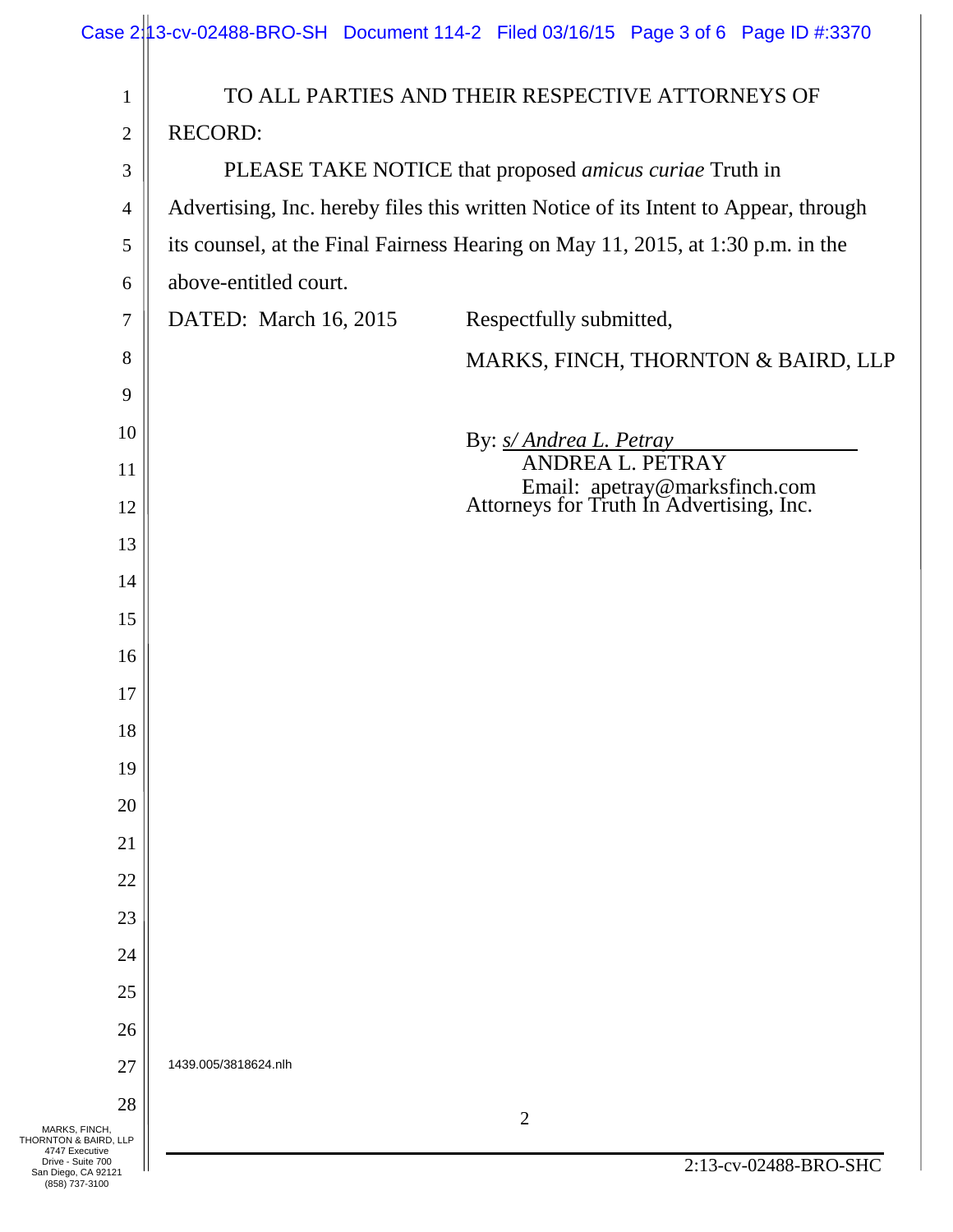|                                      | Case 2 13-cv-02488-BRO-SH Document 114-2 Filed 03/16/15 Page 4 of 6 Page ID #:3371 |
|--------------------------------------|------------------------------------------------------------------------------------|
| $\mathbf{1}$                         | <b>CERTIFICATE OF SERVICE</b>                                                      |
| $\mathbf{2}$                         | The undersigned hereby certifies that this document has been filed                 |
| 3                                    | electronically on this 16th day of February 2015 and is available for viewing and  |
| 4                                    | downloading to the ECF registered counsel of record:                               |
| 5                                    | Via Electronic Service/ECF:                                                        |
| 6                                    | Aaron Lee Arndt                                                                    |
| $\tau$                               | <b>Robert Allen Curtis</b>                                                         |
| 8                                    | <b>Thomas Foley</b><br>Foley Bezek Behle and Curtis LLP                            |
| 9                                    | 15 West Carrillo Street                                                            |
| 10                                   | Santa Barbara, CA 93101                                                            |
| 11                                   | Aarndt@foleybezek.com<br>Rcurtis@foleybezek.com                                    |
| 12                                   | Tfoley@foleybezek.com                                                              |
| 13                                   | Justin P. Karczag                                                                  |
| 14                                   | Kevin D. Gamarnik                                                                  |
| 15                                   | Foley Bezek Behle and Curtis LLP<br>575 Anton Boulevard Suite 710                  |
| 16                                   | Costa Mesa, CA 92626                                                               |
| 17                                   | Jkarczag@foleybezek.com<br>Kgarmarnik@foleybezek.com                               |
| 18                                   | Philip D. Dracht                                                                   |
| 19                                   | Jason W. Hardin                                                                    |
| 20                                   | Scott M. Petersen<br>Fabian and Clendenin APC                                      |
| 21                                   | 215 South State Street Suite 1200                                                  |
| 22                                   | Salt Lake City, UT 84111<br>Pdracht@fabianlaw.com                                  |
| 23                                   | Jhardin@fabianlaw.com                                                              |
| 24                                   | Spetersen@fabianlaw.com                                                            |
| 25                                   | 11111                                                                              |
| 26                                   | 11111                                                                              |
| 27                                   | 11111                                                                              |
| 28                                   |                                                                                    |
| , FINCH,<br>& BAIRD, LLP<br>xecutive | $\mathbf{1}$                                                                       |
|                                      |                                                                                    |

MARKS, FINCH,<br>
THORNTON & BAIRD, LLP<br>
4747 Executive<br>
Drive - Suite 700<br>
San Diego, CA 92121<br>
(858) 737-3100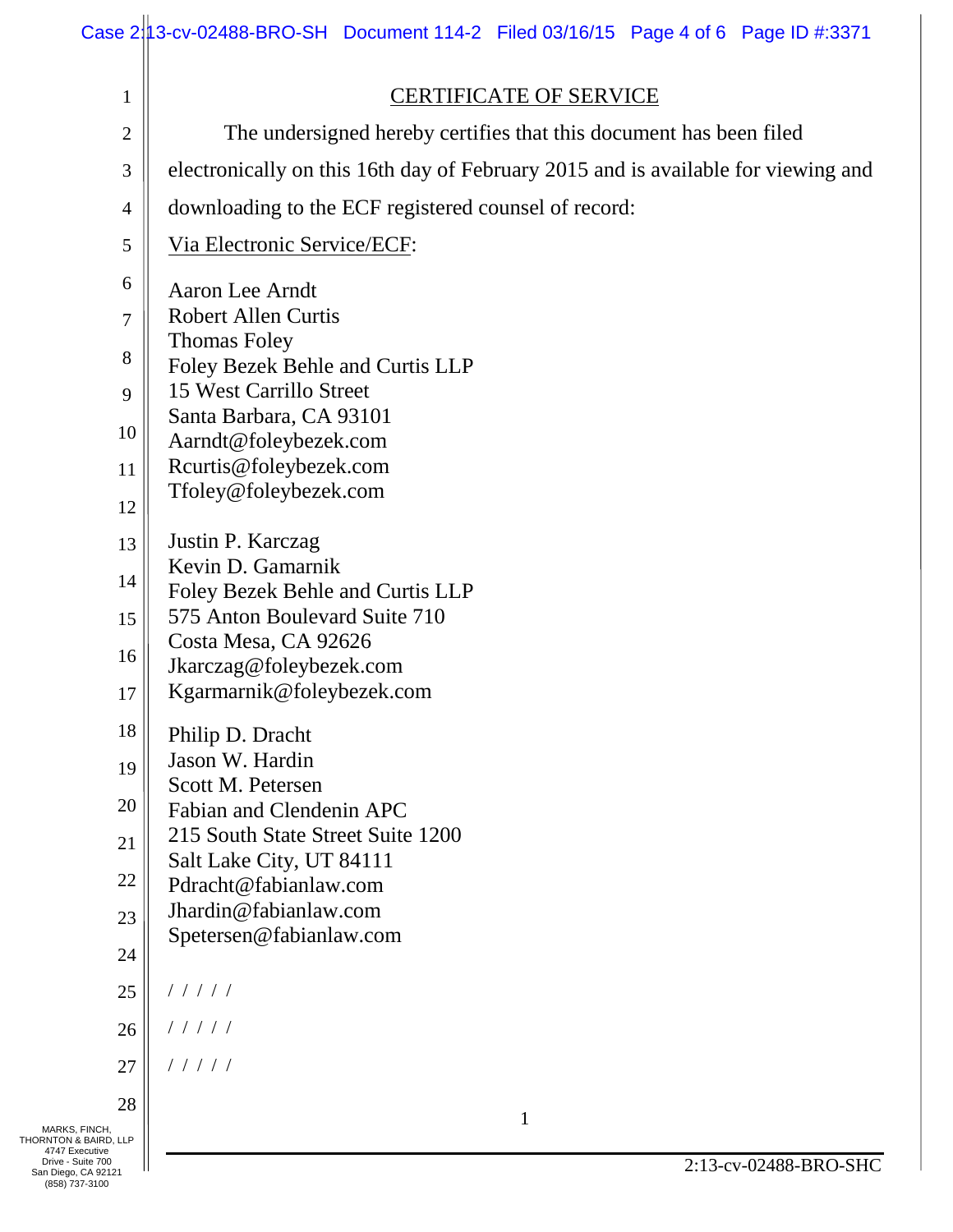|                                                            | Case 2 13-cv-02488-BRO-SH Document 114-2 Filed 03/16/15 Page 5 of 6 Page ID #:3372              |
|------------------------------------------------------------|-------------------------------------------------------------------------------------------------|
| $\mathbf 1$                                                | A. Howard Matz                                                                                  |
| $\overline{2}$                                             | Gopi K. Panchapakesan                                                                           |
|                                                            | Mark T. Drooks                                                                                  |
| 3                                                          | Mitchell A. Kamin                                                                               |
| $\overline{4}$                                             | Bird Marella Boxer Wolpert Nessim Drooks Lincenberg & Rhow<br>1875 Century Park East 23rd Floor |
| 5                                                          | Los Angeles, CA 90067                                                                           |
| 6                                                          | Ahm@birdmarella.com                                                                             |
| 7                                                          | Gkp@birdmarella.com<br>Mtd@birdmarella.com                                                      |
| 8                                                          | Mak@birdmarella.com                                                                             |
| 9                                                          | David L. Zifkin                                                                                 |
| 10                                                         | Boies Schiller and Flexner LLP                                                                  |
| 11                                                         | 401 Wilshire Boulevard Suite 850<br>Santa Monica, CA 90401                                      |
| 12                                                         | Dzifkin@bsfllp.com                                                                              |
| 13                                                         | Jonathan David Schiller                                                                         |
| 14                                                         | Boies Schiller and Flexner LLP                                                                  |
| 15                                                         | 575 Lexington Avenue 7 <sup>th</sup> Floor                                                      |
|                                                            | New York, NY 10022                                                                              |
| 16                                                         | Jschiller@bsfllp.com                                                                            |
| 17                                                         | <b>Jonathan Sherman</b>                                                                         |
| 18                                                         | Boies Schiller and Flexner LLP                                                                  |
| 19                                                         | 5301 Wisconsin Avenue NW<br>Washington, DC 20015                                                |
| 20                                                         | Jsherman@bsfllp.com                                                                             |
| 21                                                         | 11111                                                                                           |
| 22                                                         | 11111                                                                                           |
| 23                                                         | 11111                                                                                           |
| 24                                                         | 11111                                                                                           |
| 25                                                         | 11111                                                                                           |
| 26                                                         | 11111                                                                                           |
| 27                                                         | 11111                                                                                           |
| 28                                                         | $\overline{2}$                                                                                  |
| MARKS, FINCH,<br>THORNTON & BAIRD, LLP<br>4747 Executive   |                                                                                                 |
| Drive - Suite 700<br>San Diego, CA 92121<br>(858) 737-3100 | 2:13-cv-02488-BRO-SHC                                                                           |